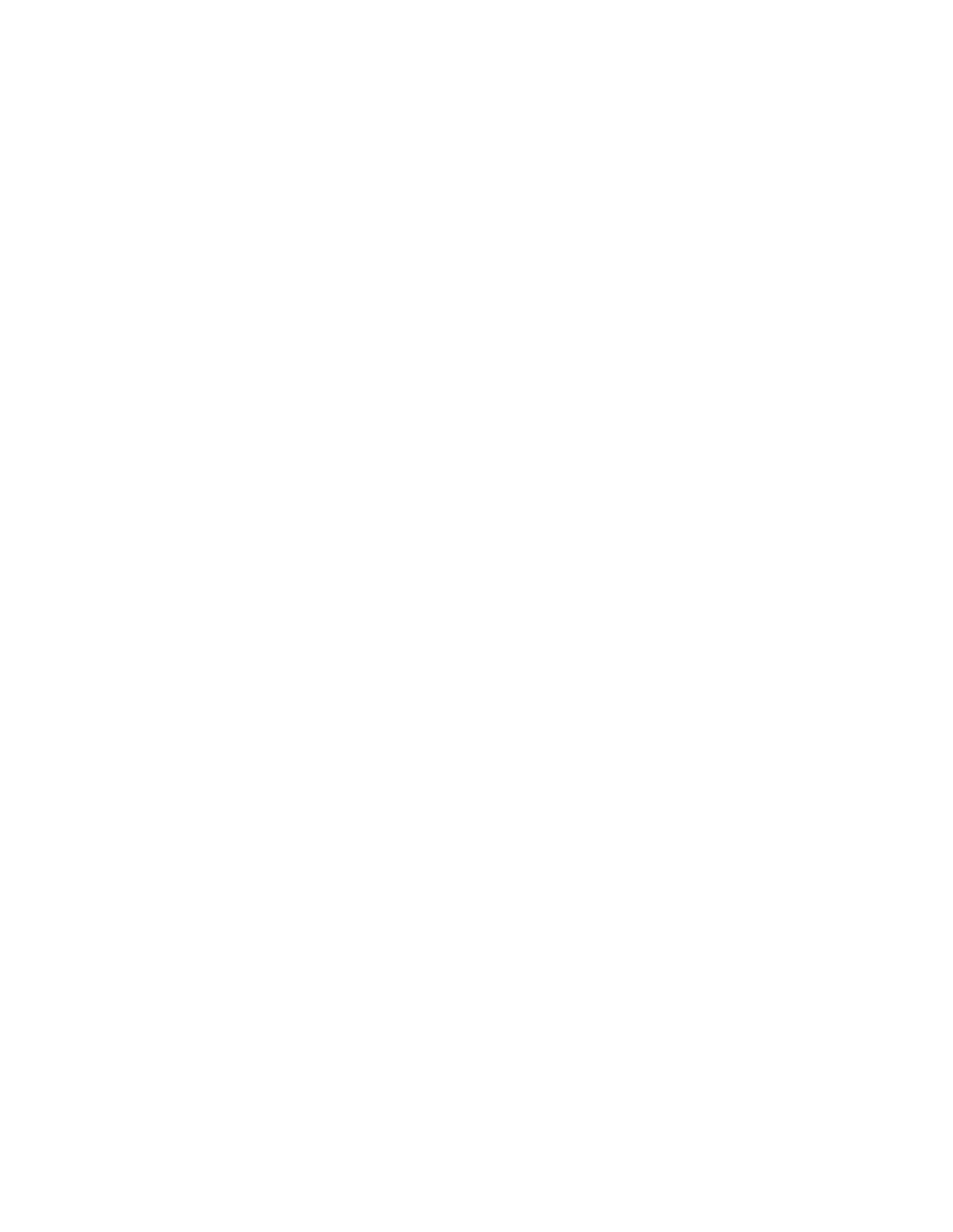## **Lebanon Economic Monitor**

 The Great Denial Le Grand Déni اإلنكار الكبير

Winter 2021

Global Practice for Macroeconomics, Trade & Investment Middle East and North Africa Region



Document of the World Bank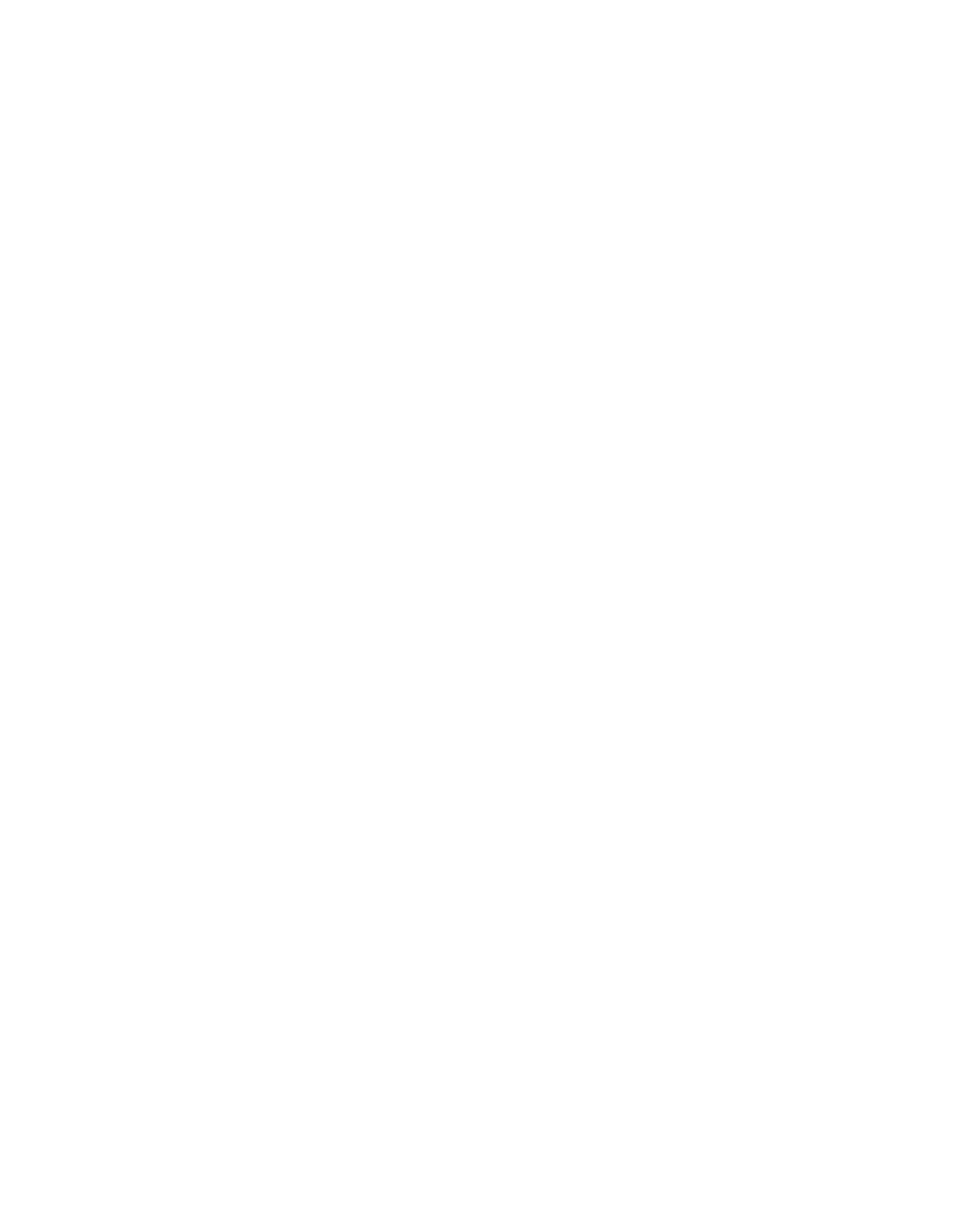# **TABLE OF CONTENTS**

| Special Focus: Searching for the External Lift in the Deliberate Depression 21                    |
|---------------------------------------------------------------------------------------------------|
| A. Forecasts of Lebanon's Real GDP Growth using MIDAS Regressions: An Update for 2020 and 2021 31 |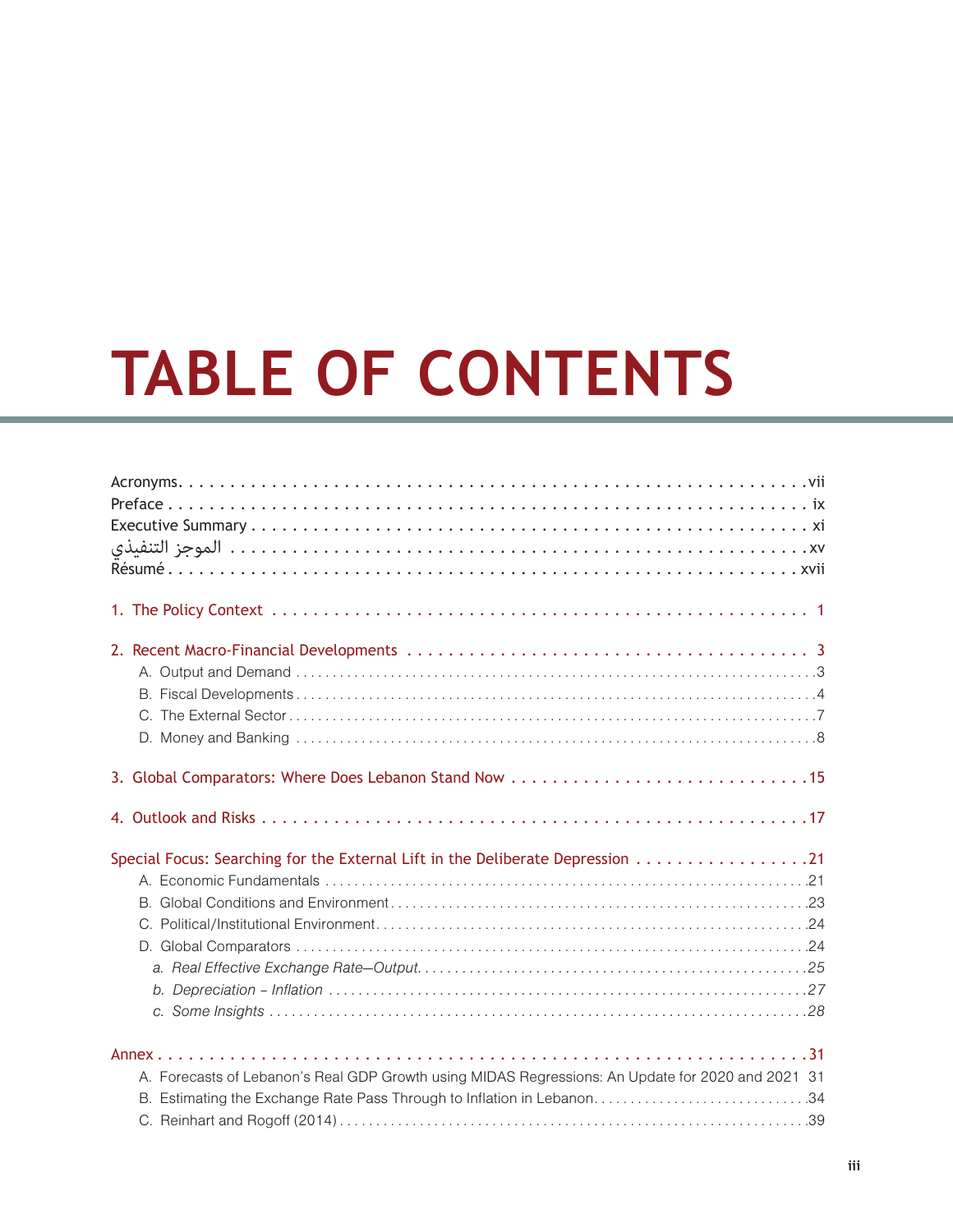## **List of Figures**

| Figure 1  | While the Contraction in Real GDP Commenced in 2018, It Accelerated Sharply in 2020,         |  |
|-----------|----------------------------------------------------------------------------------------------|--|
|           |                                                                                              |  |
| Figure 2  | Net Exports are Estimated to Have Been the Sole Positive Contributor to Real GDP             |  |
|           |                                                                                              |  |
| Figure 3  | Large Shortfalls in Revenues Will Induce a Significant Deterioration in the Fiscal Position5 |  |
| Figure 4  | Valuation Effects from Exchange Rate Depreciations Will Pressure the Debt-to-GDP Ratio 7     |  |
| Figure 5  | A Steady Depletion in the Gross Foreign Exchange Position at BdL8                            |  |
| Figure 6  | A Sharp Depreciation in the Exchange Rate Along with Surging Inflation and Narrow Money9     |  |
| Figure 7  | Inflation in Basic Items is a Key Driver of Overall Inflation, Hurting the Poor              |  |
|           |                                                                                              |  |
| Figure 8  |                                                                                              |  |
| Figure 9  | A Steady and Sharp Deterioration in Credit Performance as Measured by                        |  |
|           |                                                                                              |  |
| Figure 10 | The Sharpest Contractions in Nominal GDP (as a Percentage Change) Globally16                 |  |
| Figure 11 | Lebanon Records 3rd Highest Observable Inflation Rate Globally in 2020 and 202116            |  |
| Figure 12 | Lebanon's Revenues as a Percentage of GDP Deteriorated, Ranking as the 3rd Lowest            |  |
|           |                                                                                              |  |
| Figure 13 | Lebanon Has The 4th Highest Observable Public Debt as a Percentage of GDP in 2021 16         |  |
| Figure 14 |                                                                                              |  |
| Figure 15 |                                                                                              |  |
| Figure 16 |                                                                                              |  |
| Figure 17 |                                                                                              |  |
| Figure 18 |                                                                                              |  |
| Figure 19 | Lebanon's Real GDP is a More Accurate Reference Point for the Start of                       |  |
|           |                                                                                              |  |
| Figure 20 |                                                                                              |  |
| Figure 21 |                                                                                              |  |
| Figure 22 |                                                                                              |  |
| Figure 23 |                                                                                              |  |
| Figure 24 |                                                                                              |  |
| Figure 25 |                                                                                              |  |
| Figure 26 |                                                                                              |  |
|           | Figure 27 Evolution of High Frequency Indicators Used to Nowcast and Forecast                |  |
|           |                                                                                              |  |
| Figure 28 | Growth of High Frequency Real Economy Indicators Used to Nowcast and                         |  |
|           |                                                                                              |  |
| Figure 29 | Responses to a 1% Shock to the Logarithmic Change in the AER 37                              |  |
| Figure 30 |                                                                                              |  |
| Figure 31 |                                                                                              |  |
|           |                                                                                              |  |

## **List of Tables**

| Table 1 |                                                                                        |  |
|---------|----------------------------------------------------------------------------------------|--|
| Table 2 | Estimating the Change in CPI to Contemporaneous and Lagged Changes in Exchange Rate 10 |  |
| Table 3 |                                                                                        |  |
| Table 4 |                                                                                        |  |

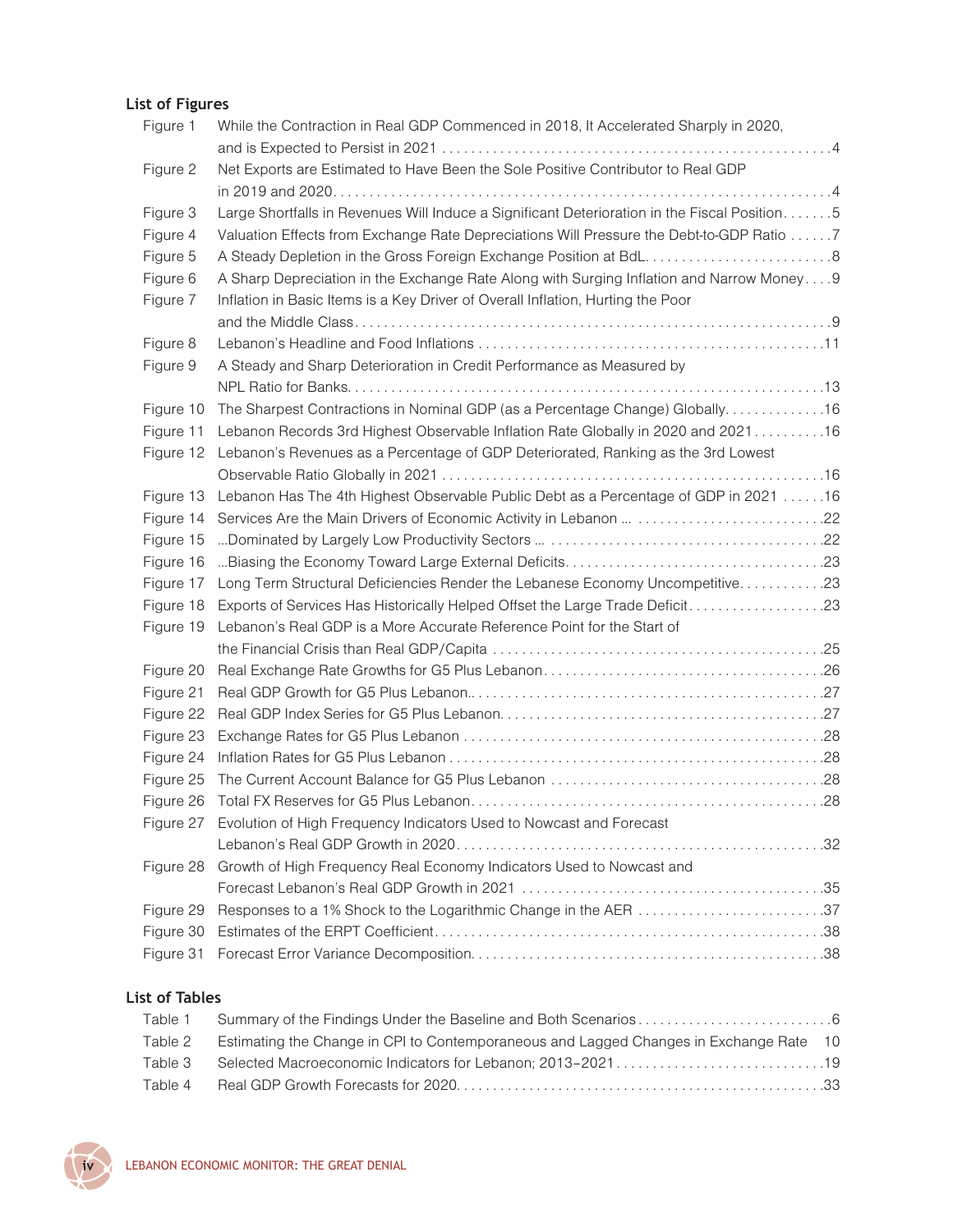| Table 5       |                                                                                  |  |
|---------------|----------------------------------------------------------------------------------|--|
| Table 6       |                                                                                  |  |
| Table 7       |                                                                                  |  |
| Table 8       |                                                                                  |  |
| Table 9       |                                                                                  |  |
| Table 10      |                                                                                  |  |
| Table 11      | Crisis Severity: Percent Decline in Per Capita GDP, Duration of Contraction, and |  |
|               | Years to Full Recovery in 25 of the Worst Systemic Banking Crises, 1857-2013     |  |
|               |                                                                                  |  |
| List of Boxes |                                                                                  |  |
| Box 1         |                                                                                  |  |
| Box 2         |                                                                                  |  |
| Box 3         |                                                                                  |  |



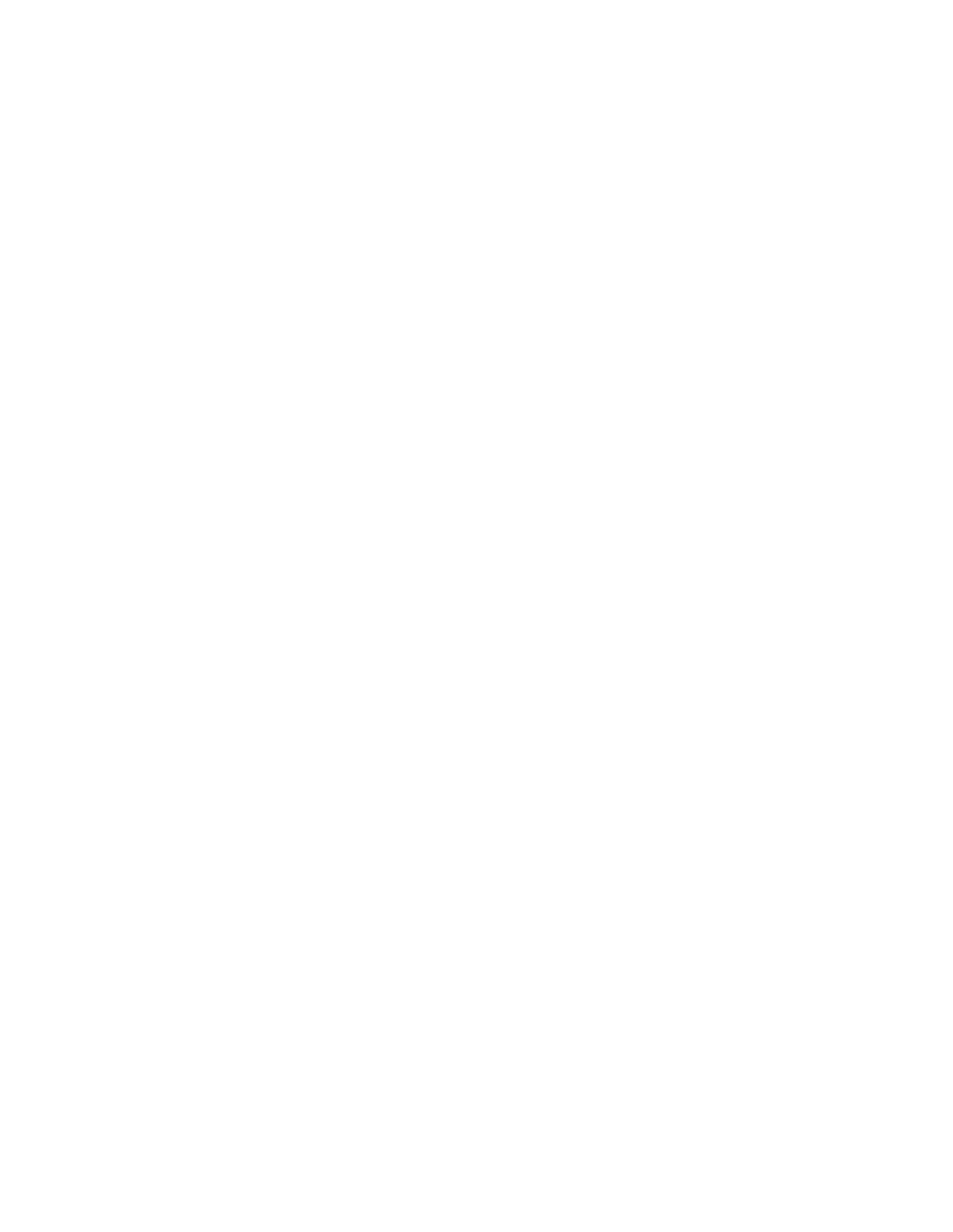## <span id="page-8-0"></span>**ACRONYMS**

| AA           | <b>EU-Lebanon Association Agreement</b> |
|--------------|-----------------------------------------|
| <b>ADL</b>   | Autoregressive Distributed Lag          |
| <b>AER</b>   | Average Exchange Rate                   |
| <b>ARMA</b>  | Autoregressive Moving Average           |
| <b>BdL</b>   | Banque du Liban                         |
| <b>BNR</b>   | Banknote Rate                           |
| <b>BoP</b>   | <b>Balance of Payments</b>              |
| CA           | <b>Current Account</b>                  |
| CD(s)        | Certificate of Deposit(s)               |
| <b>CEDRE</b> | Conférence Economique pour le           |
|              | Développement, par les Réformes et      |
|              | avec les Entreprises                    |
| CAS          | Central Administration of Statistics    |
| <b>CPI</b>   | <b>Consumer Price Index</b>             |
| <b>CSI</b>   | <b>Crisis Severity Index</b>            |
| <b>ECB</b>   | European Central Bank                   |
| EU           | European Union                          |
| <b>ERPT</b>  | Exchange Rate Pass Through              |
| EdL          | Electricité du Liban                    |
| <b>EFF</b>   | <b>Extended Fund Facility</b>           |
| <b>EFTA</b>  | The European Free Trade Association     |
| <b>ESSN</b>  | Emergency Crisis and COVID-19           |
|              | Response Social Safety Net Project      |
| <b>FCV</b>   | Fragility, Conflict, and Violence       |
| <b>FEVD</b>  | Forecast Error Variance Decomposition   |
| FI(s)        | Financial Institution(s)                |
| <b>FX</b>    | Foreign Exchange                        |
| <b>GAFTA</b> | Greater Arab Free Trade Agreement       |
| GCI          | Global Competitiveness Index            |
| GDP          | <b>Gross Domestic Product</b>           |

| <b>GNI</b>   | Gross National Income (per capita) |
|--------------|------------------------------------|
| <b>GNP</b>   | <b>Gross National Product</b>      |
| GOL          | Government of Lebanon              |
| <b>IFS</b>   | International Financial Statistics |
| IMF          | International Monetary Fund        |
| LBP          | Lebanese Pound                     |
| LEM          | Lebanon Economic Monitor           |
| <b>MIDAS</b> | Mixed-Data Sampling                |
| MoF          | Ministry of Finance                |
| <b>NEER</b>  | Nominal Effective Exchange Rate    |
| NGO(s)       | Non-governmental Organizations     |
| NPL(s)       | Non-performing Loan(s)             |
| PEP(s)       | Politically Exposed Person(s)      |
| <b>PMI</b>   | Purchasing Manager's Index         |
| PoB          | Port of Beirut                     |
| РM           | Prime Minister                     |
| pp           | Percentage Points                  |
| <b>RDNA</b>  | Rapid Damage and Needs Assessment  |
| <b>REER</b>  | Real Effective Exchange Rate       |
| <b>SDR</b>   | <b>Special Drawing Rights</b>      |
| TB(s         | Treasury Bond(s)                   |
| TD(s)        | Time Deposit(s)                    |
| UN           | <b>United Nations</b>              |
| US\$         | <b>United States Dollar</b>        |
| VAT          | Value Added Tax                    |
| <b>VAR</b>   | Vector Autoregression              |
| <b>VEC</b>   | <b>Vector Error Correction</b>     |
| <b>WEO</b>   | World Economic Outlook             |
| XM-2021      | First x months of 2021             |
| yoy          | Year over Year                     |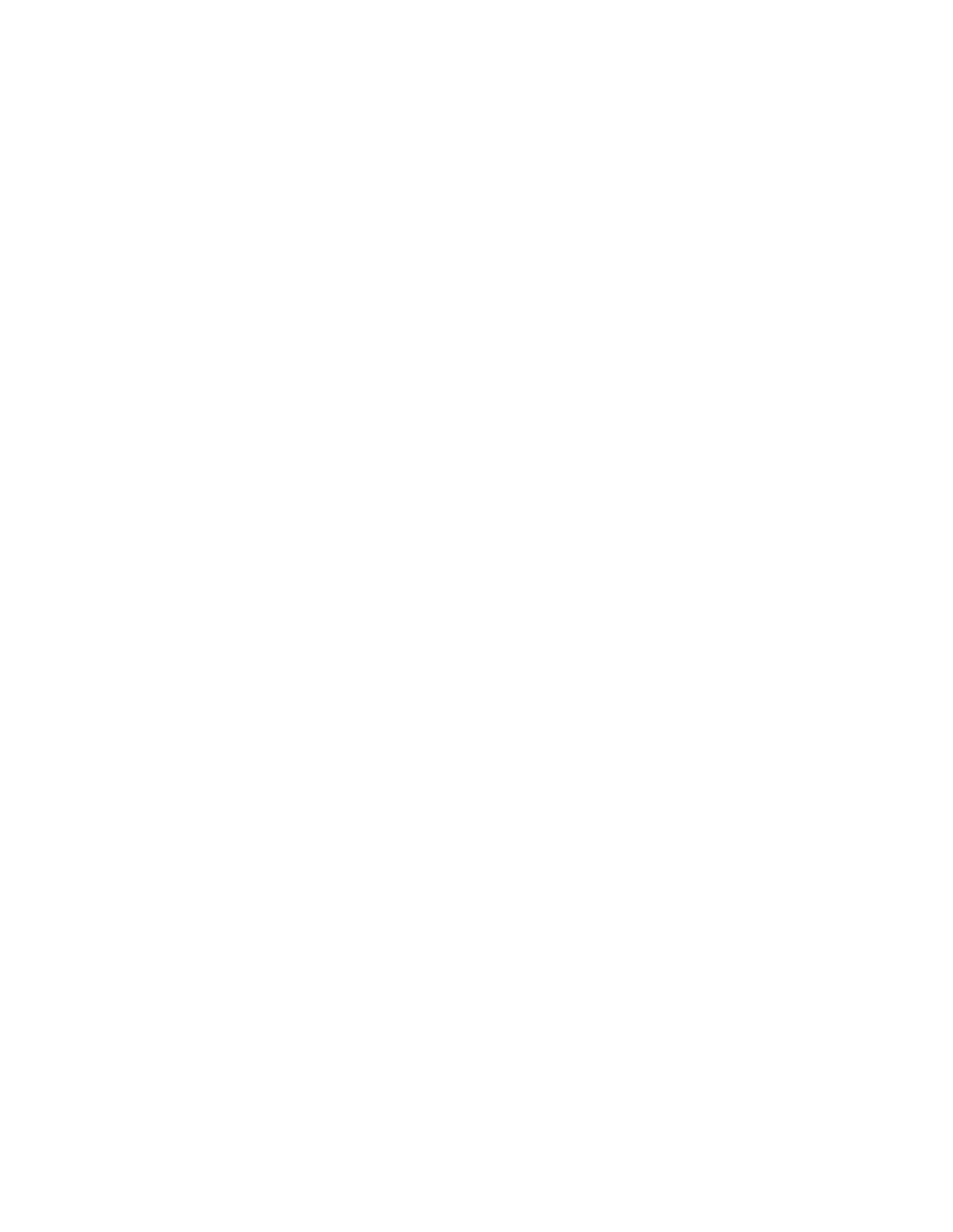## <span id="page-10-0"></span>**PREFACE**

**THE** *TEDEROOF ECONOMIC MONITOT* provides<br>
an update on key economic developments<br>
and policies over the past six months. It also<br>
presents findings from recent World Bank work on he *Lebanon Economic Monitor* provides an update on key economic developments and policies over the past six months. It also Lebanon. The *Monitor* places these developments, policies, and findings in a longer-term and global context and assesses their implications on the outlook for Lebanon. Its coverage ranges from the macro-economy to financial markets to indicators of human welfare and development. It is intended for a wide audience, including policy makers, business leaders, financial market participants, and the community of analysts and professionals engaged in Lebanon.

The *Lebanon Economic Monitor* is a product of the World Bank's Lebanon Macroeconomics, Trade and Investment (MTI) team. It was prepared by Wissam Harake (Senior Economist), Naji Abou Hamde (Economic Analyst) and Ibrahim Jamali (Consultant), with contributions from Lars Jessen (Lead Debt Specialist), Ulle Lohmus (Senior Financial Sector Economist), Ganesh Kumar Seshan (Senior Economist), and Stefania Rodica Cnobloch (Consultant). The Special Focus: Searching for the External Lift in the Deliberate Depression, has been led by Wissam Harake (Senior Economist), with contributions by Naji Abou Hamde (Economic Analyst). The *Lebanon Economic Monitor* has been completed under the guidance of Christos Kostopoulos (Lead Economist), Eric Le Borgne (Practice Manager), and Saroj Jha (Country Director). Zeina Khalil (Communications Officer) is the lead on communications, outreach, and publishing.

The findings, interpretations, and conclusions expressed in this *Monitor* are those of World Bank staff and do not necessarily reflect the views of the Executive Board of The World Bank or the governments they represent.

For information about the World Bank and its activities in Lebanon, including e-copies of this publication, please visit [www.worldbank.org/lb.](http://www.worldbank.org/lb)

To be included on an email distribution list for this *Lebanon Economic Monitor* series and related publications, please contact Alain Barakat ([abarakat@worldbank.org\)](mailto:abarakat@worldbank.org). For questions and comments on the content of this publication, please contact Wissam Harake (wharake@worldbank.org) or Christos Kostopoulos ([ckostopoulos@worldbank.](mailto:ckostopoulos@worldbank.org) [org\)](mailto:ckostopoulos@worldbank.org). Questions from the media can be addressed to Zeina Khalil (zelkhalil@worldbank.org).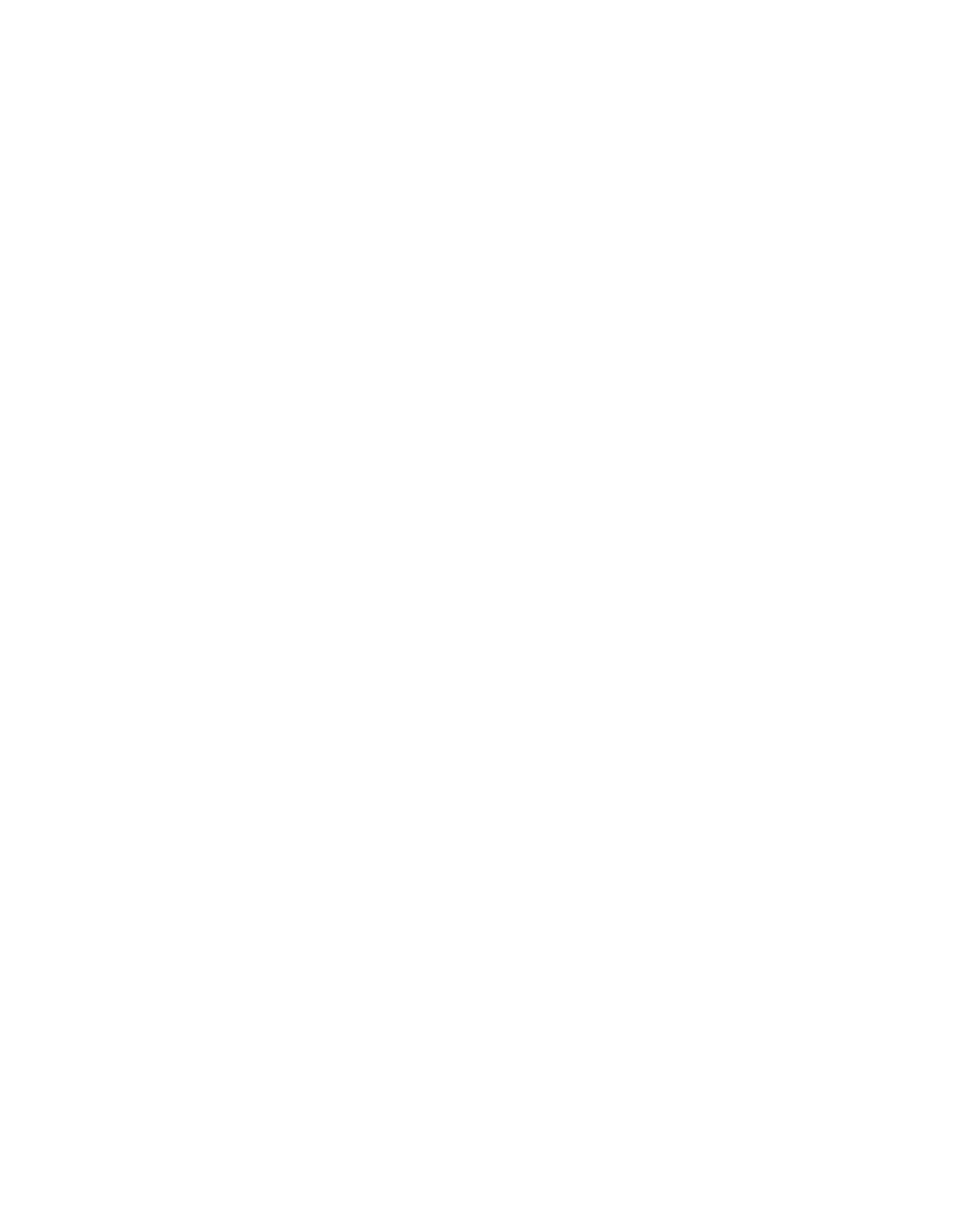## <span id="page-12-0"></span>**EXECUTIVE SUMMARY**

**T he scale and scope of Lebanon's deliberate depression are leading to the disintegration of key pillars of Lebanon's post-civil war political economy.** Our Fall 2020 issue of the Lebanon Economic Monitor (LEM hereafter) titled *[The Deliberate Depression](https://openknowledge.worldbank.org/handle/10986/34842)* argued that the depression was self-imposed, or more precisely, imposed onto the general population by the elite that has long ruled the country and captured the state and its associated economic rents (the role of elite capture as a constraint to development in Lebanon was a central thesis of the 2016 *[Lebanon](http://documents1.worldbank.org/curated/en/951911467995104328/pdf/103201-REPLACEMNT-PUBLIC-Lebanon-SCD-Le-Borgne-and-Jacobs-2016.pdf) [Systematic Country Diagnostic](http://documents1.worldbank.org/curated/en/951911467995104328/pdf/103201-REPLACEMNT-PUBLIC-Lebanon-SCD-Le-Borgne-and-Jacobs-2016.pdf)* (World Bank). This capture persists despite (1) a crisis which we estimated to potentially rank among the top three most severe economic collapses worldwide since the 1850s, (*[Lebanon Sinking \(to the Top](https://openknowledge.worldbank.org/handle/10986/35626)* 3)), Spring 2021 LEM); and (2) non-confessional and, at times, massive popular movements. The elite's preference has been to hold onto power and its rents—even as these shrink *comme une peau de chagrin*—and this entails preventing a recovery by eluding fundamental reforms to the unsustainable and now failed post-civil war development model.

**Real GDP is estimated to decline by 10.5 percent in 2021, on the back of a 21.4 contraction in 2020.** In fact, Lebanon's GDP plummeted from close to US\$52 billion in 2019 to a projected US\$21.8 billion in 2021, marking a 58.1 percent contraction. This represents the highest contraction in a list of 193 countries. The deliberate depression is creating longlasting scars on the Lebanese economy and society: basic public services are failing; increasing numbers of Lebanese are migrating, especially those that are highly skilled. Meanwhile, the poor and the middle class, who were never well served under this model in the first place—the country was one of the most unequal in the world pre-crisis (Assouad  $2017$ )<sup>1</sup>-are carrying the main burden of the crisis. All components of GDP, bar net exports, are expected to continue to be negatively contributing to growth in 2021.<sup>2</sup> A scarce source of growth is the trade in services balance, led by the tourism sector. Tourist arrivals surged by 101.2 percent over the first seven months of 2021 (7M-2021). In our Special Focus, we analyze in detail the reasons for the weaker than expected increase in exports considering the Lebanese lira's sharp depreciation. Private consumption continues to suffer heavily, having taken a severe blow since the eruption of the crisis in end-2019.

<sup>1</sup>Assouad, Lydia. 2017. *World Bank Rethinking the Lebanese Economic Miracle: The Extreme Concentration of Income and Wealth in Lebanon 2005– 2014*, World Inequality Lab Working Paper No. 2017/13.

 $2$  It is important to note that, over the past couple of years, net exports contributed positively to growth due to a collapse in domestic demand, which in Lebanon has a high import content.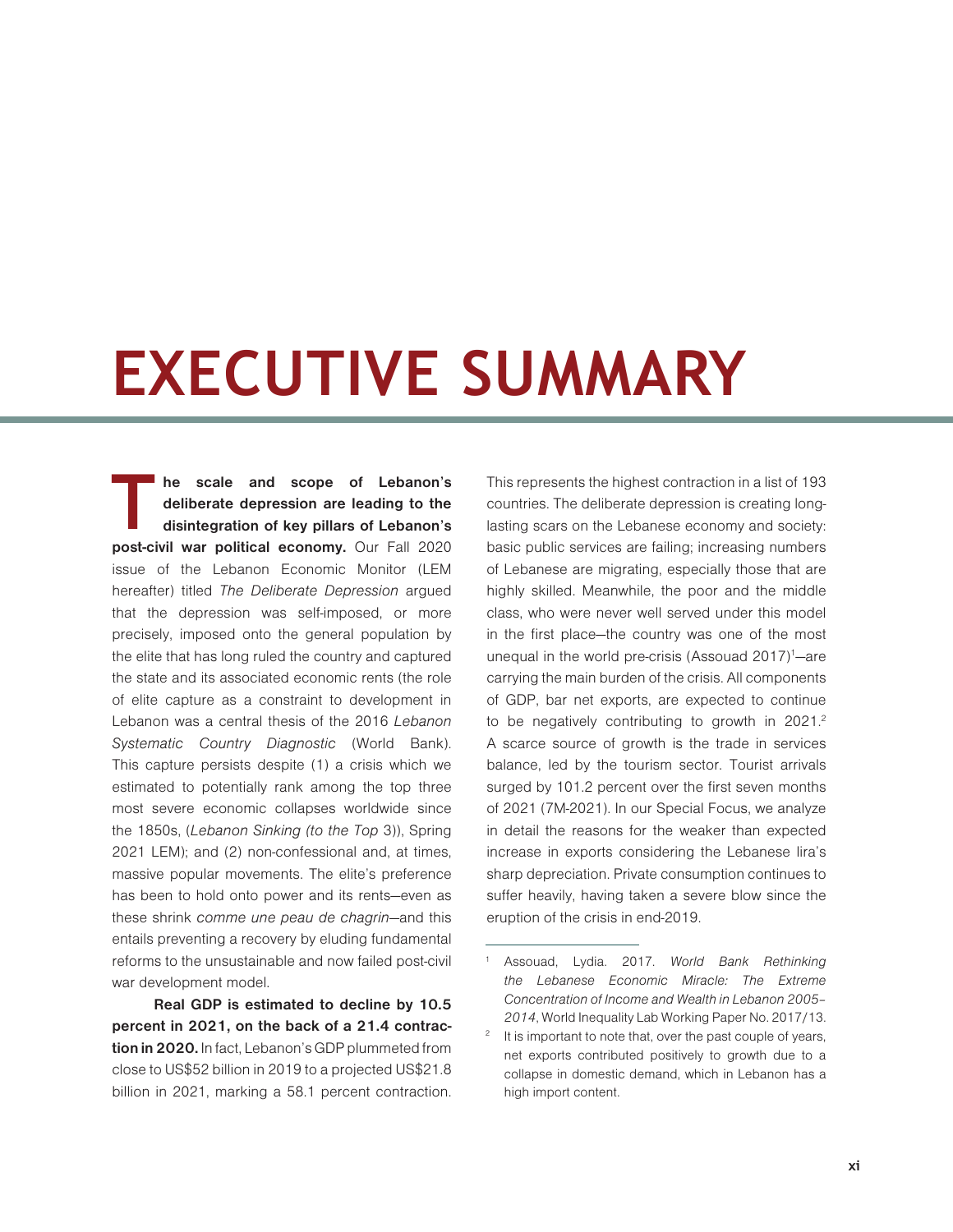**Monetary and financial turmoil along with surging inflation continue to drive crisis conditions.**

The exchange rate further deteriorated in 2021, with the US\$ banknote rate depreciating by 211 percent (year-on-year – yoy) over the first 11 months of 2021 (11M-2021), breaching repeatedly the LPB22,000/ US\$ threshold.<sup>3</sup> This is within a multiple exchange rate system that also includes the official exchange (LBP1,507.5/US\$), and central bank (Banque du Liban – BdL), administered lower rates. Overall, the World Bank Average Exchange Rate<sup>4</sup> depreciated by 219 percent (yoy) over 11M-2021. Exchange rate pass through effects have implied surging inflation, which is estimated to average 145 percent in 2021 the 3rd highest globally after Venezuela and Sudan. After falling to 100.6 percent (yoy) by June 2021, inflation rose again to 173.6 percent (yoy) in October. The surge since June is linked to the steady removal/ fading of the FX subsidy on imported goods. We estimate the exchange rate pass through coefficient at 59-77 percent.<sup>5</sup>

**Public finances improved in 2021 as spending collapsed faster than revenue.**  Revenues are projected to almost halve as a ratio of GDP, from an already low 13.1 percent in 2020 to a mere 6.6 percent in 2021—this is the third lowest revenue ratio worldwide in 2021, ahead of only Somalia and Yemen. The expenditure contraction was even more pronounced, shrinking by 9.4 percentage points (pp) to 7 percent of GDP in 2021. This partly reflects low interest payments due to the Eurobond default and a favorable arrangement with BdL on domestic debt as well as drastic cutbacks in primary spending (these fell by 4.2 pp of GDP, over the first six months of 2021). As a result, we project the overall fiscal (primary) balance to reach –0.4 (0.2) percent of GDP in 2021, compared to –3.3 (–0.8) percent in 2020.

**The sudden stop in capital inflows and the large current account (CA) deficit continued to steadily erode BdL's gross foreign exchange (FX) reserves**. The CA deficit-to-GDP ratio remains broadly unchanged in 2021 at a projected 9.8 percent as strong remittances and tourism offset a wider trade deficit in goods. A widening trade-ingoods deficit-to GDP-ratio in 2021 is largely driven by

a sharp decline in US\$ GDP (a denominator effect). This is expected to be offset by an improving tradein-services balance, buoyed by the strong recovery in tourism. By September 2021, gross FX reserves (excluding gold reserves) at BdL reached US\$18.8 billion, declining by US\$5.3 billion since end-2020. Meanwhile, required reserves on banks' customer FX deposits is estimated at US\$14.8 billion. BdL does not publish net reserves, but these are estimated to be negative.

**As repeatedly called for, Lebanon urgently needs to adopt and implement a credible, comprehensive, equitable reform plan if it is to avoid a complete destruction of its social and economic networks and immediately stop irreversible loss**  of human capital.<sup>6</sup> As detailed and called for in our previous LEMs, this strategy would be based on: (i) a new monetary policy framework that would regain

- Since the Spring 2021 LEM, we have adjusted the AER to account for changes in the FX subsidy, including the divergence of coverage for fuel and medications. For a more detailed explanation, please see footnote 18.
- That is, if the average exchange rate depreciates by 100 percent, inflation would rise by between 55 to 77 pp.
- The World Bank has produced a series of publications/ policy notes which detailed specific structural and sectoral reforms that could have helped achieve a soft landing prior to the crisis. These include:(1) World Bank (2016), *Priority Reforms for the Government of Lebanon*, December 2016; (2) Harake, Wissam and Christos Kostopoulos (2018), *Strategic Assessment: A Capital Investment Plan for Lebanon*, World Bank Group, Washington DC World Bank (2018); (3) *De-Risking Lebanon*, the Lebanon Economic Monitor, Fall 2018 Issue. In subsequent failure for the Government to de-risk the economy, Bank also presented publications that identified measures that addressed crisis conditions. Specifically, we refer you to:(1) World Bank (2019), *When Gravity Beckons*, the Lebanon Economic Monitor, Fall 2019 Issue; (2) World Bank (2020), *The Deliberate Depression*, the Lebanon Economic Monitor, Fall 2020 Issue; and (3) World Bank (2021), *Lebanon Sinking (To the Top 3)*, the Lebanon Economic Monitor, Spring 2021 Issue.



 $3$  The new year heralded an unfortunate, albeit not entirely unanticipated milestone for the Lebanese economy; on January 4, 2022, the US\$ banknote exchange rate breached the LBP30,000/US\$ mark for the first time.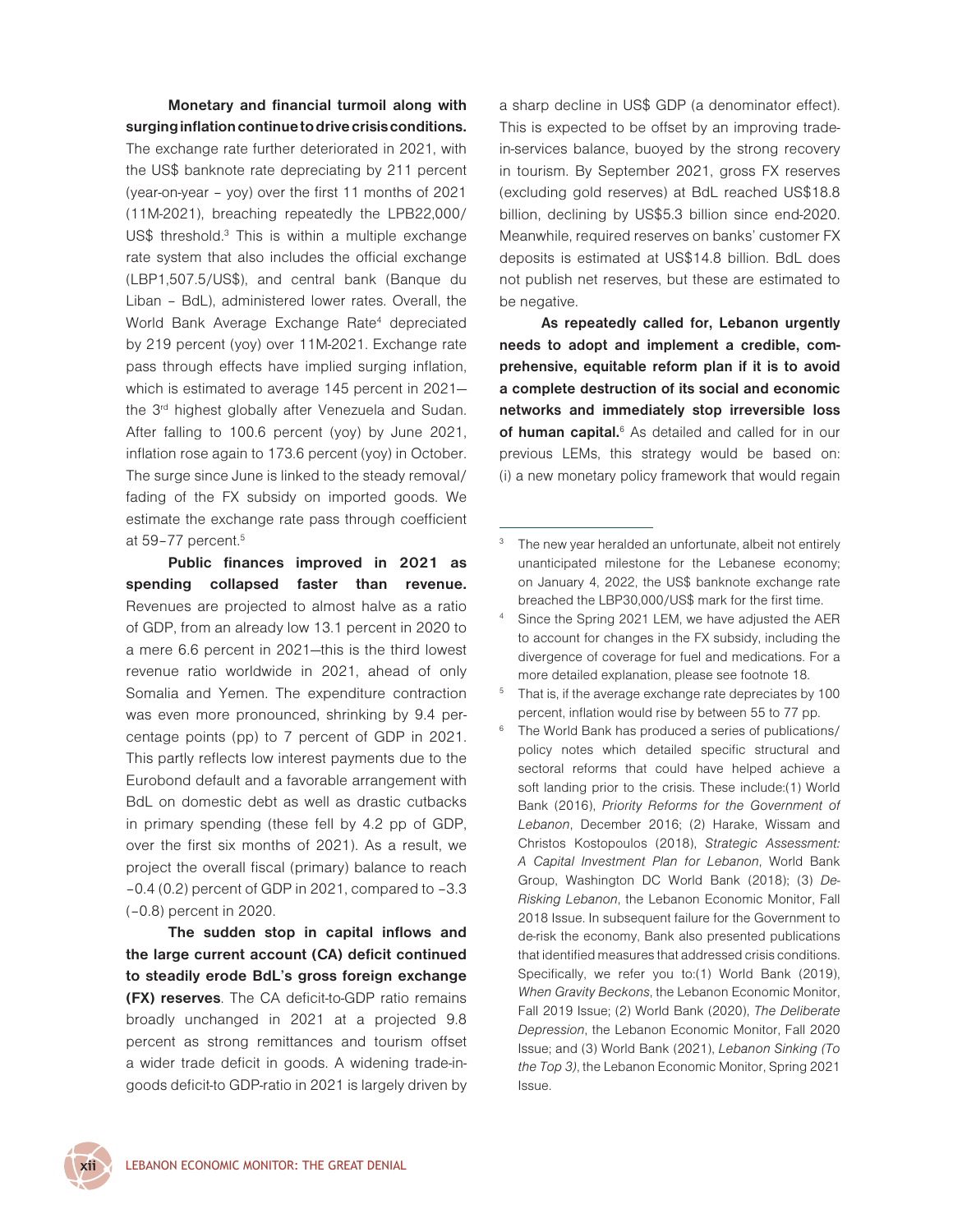confidence and stability in the exchange rate; (ii) a debt restructuring program that would achieve short-term fiscal space and medium-term debt sustainability; (iii) a comprehensive restructuring of the financial sector in order to regain solvency of the banking sector; (iv) a phased, equitable, fiscal adjustment aimed at regaining confidence in fiscal policy; (v) growth enhancing reforms; and (vi) enhanced social protection.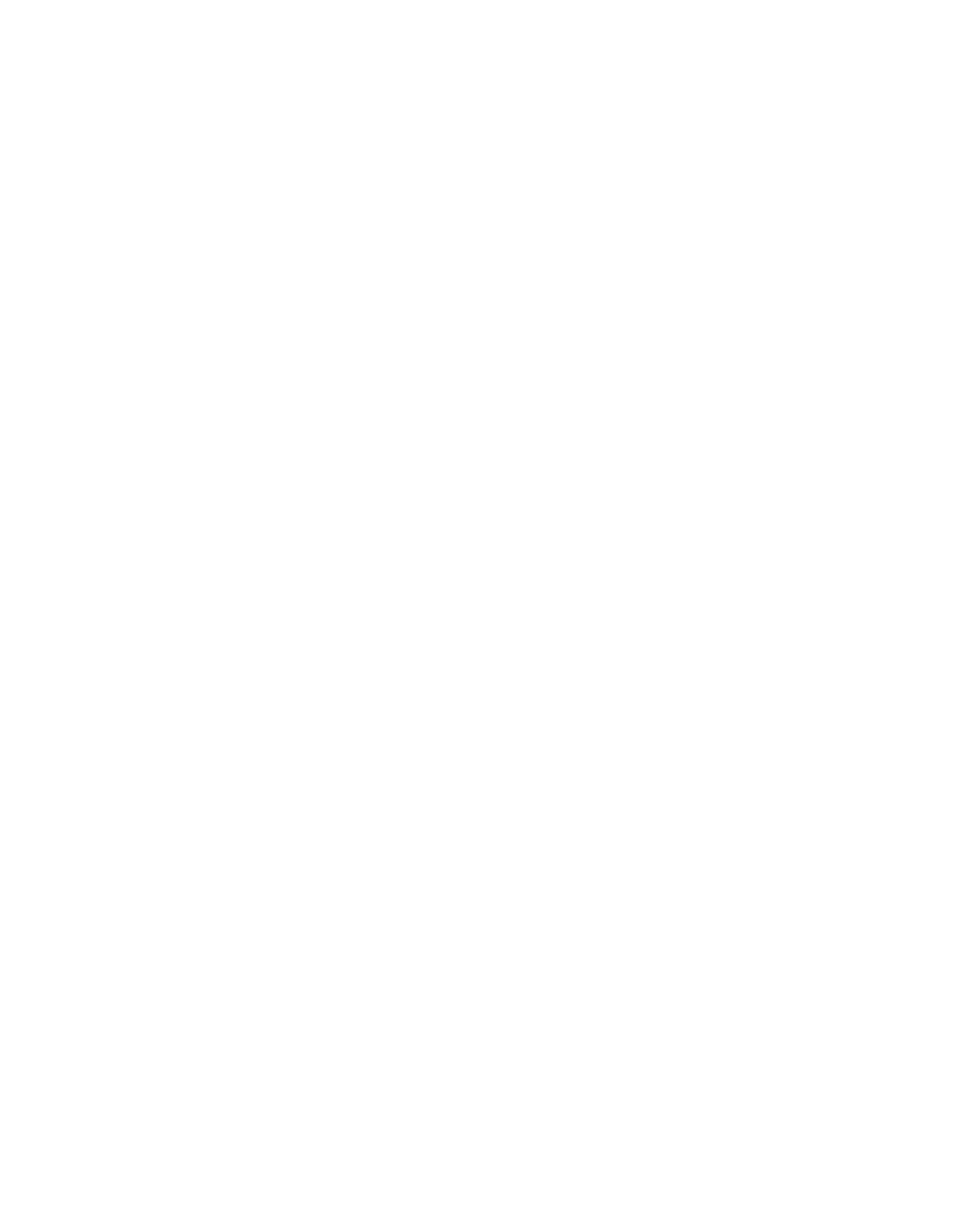## **الموجز التنفيذي**

إ **ّ نّ حجم ونطاق الكساد املتعم ّ د يف لبنان يؤديان إىل تفكّك الركائز األساسية لالقتصاد السيايس لفرتة ما بعد الحرب األهلية**. وكان مرصد االقتصاد اللبناين الصادر يف خريف 2020 بعنوان *» [الكساد](https://openknowledge.worldbank.org/handle/10986/34842) [املتعمد](https://openknowledge.worldbank.org/handle/10986/34842)«* ً قد أشار إىل أن الركود كان مفروضا بشكل ذايت، ال بل فرضته *ّ* ٍ عىل الشعب النخبة التي حكمت البلد لوقت طويل وقبضت عىل الدولة ووضعت يدها على ريعها الاقتصادي (شكّلت قبضة النخبة التي تعيق التنمية في لبنان موضوع أطروحة أساسيّة للتشخيص الوطني المنهجي للبنان، البنك الدولي). ولا تزال هذه القبضة قامًة بالرغم من (1) أزمة قدّرناها أن تكون من بين الانهيارات الاقتصاديّة الثلاثة الأكثر حدةً عالميًا منذ الخمسينات من القرن التاسع عشر )*[لبنان يغرق \)نحو أسوأ ثالث أزمات عاملية](https://openknowledge.worldbank.org/handle/10986/35626)*(، نرشة مرصد االقتصاد اللبناني، ربيع 2021)؛ و(2) تحرّكات شعبيّة غير طائفية وأحياناً واسعة وكثيفة. وفضّلت النخبة التمسّك بالسلطة وبريعها - وإن كان هذا الأخير يتقلّص ويتلاشى بسرعة فائقة- ممّا عنع التعافي من خلال الامتناع عن إدخال الإصلاحات الأساسيّة على غوذج التنمية لفترة ما بعد الحرب الأهلية الذي بات غير مستدام وفاشل.

**يُ َّ توقع أن يرتاجع إجاميل الناتج املحيل الفعيل بنسة 10.5 يف املئة يف العام ،2021 إثر تقلّص بلغ 21.4 يف املئة يف العام .2020**  وفي الواقع، تدهور إجمالي الناتج المحلي في لبنان من 52 مليار د.أ. في العام 2019 إلى ما يُتوقّع أن يبلغ 21.8 مليار د.أ. في العام 2021، مما يشكّل تقلّصًا نسبته 58.1 في المئة، ليشكلّ أكبر تقلّص على لائحة تضمّ 193 بلدًا. ويولّد الركود المتعمّد ندباتٍ طويلة الأثر على المجتمع والاقتصاد في لبنان: فالخدمات العامة الأساسيّة تنهار؛ وعدد اللبنانيّين الذين يلجؤون للهجرة يزداد؛ لا سيّما ذويالمهارات العالية. وفي موازاة ذلك، تتحمل الفئات الفقيرة والمتوسطة العبء الأكبر لألزمة، وهي الفئات التي مل يكن النموذج القائم يلبي حاجاتها أصلاً – إذ كان لبنان من بين البلدان الأقل مساواةً في ما قبل الأزمة

العالمية (أسود، 2017) ؒ. ويُتوقَّع أن تواصل مكوّنات إجمالي الناتج ً املحيل كافة، باستثناء صايف الصادرات، املساهمة بشكل سلبي يف النمو في العام 2021°. ويُعتبَر الميزان التجاري في الخدمات، على رأسها السياحة، مصدر فمو نادرًا. فقد ارتفع عدد السائحين الوافدين بنسبة 101.2 يف املئة خالل األشهر السبعة األوىل من العام 2021 )-2021M7). ويف موضوعنا الخاص يف هذا العدد، نحلّل بشكل مفصّل الأسباب وراء الإرتفاع الأضعف من المتوقع في الصادرات على الرغم من التدهور الحاد في قيمة الليرة اللبنانيّة. ولا يزال الاستهلاك الخاص يعاني بشدة، بعدما تعرّض لضربةٍ قويةٍ منذ اندلاع الأزمة في ֦֧֦֪֪֖֦֧ׅ֪֦֧֚֚֚֚֚֚֚֚֚֚֚֚֚֚֚֚֚֚֚֚֚֚֚֚֚֚֞֘֝֝֟֓֡֞֡֡֡֬֜֝֬֝֓֞֡֞֞֞ نهاية العام .2019

لا تزال الفوضى الماليّة والنقديّة إلى جانب تضخّم متنامٍ **تتحكم بظروف األزمة.** فقد تدهور سعر الرصف بشكل أكرب يف العام 2021، مع تدهور سعر صرفِ الليرة اللبنانيّة مقابل الدولار الأميركي بنسبة 211 في المئة (سنوياً) على مدى الأشهر الأحد عشر ً من العام ،2021 متجاوزا خاللها عتبة الـ 22000 لرية لبنانية للدوالر الواحد<sup>و</sup> بشكل متكرّر. ويندرج ذلك ضمن نظام أسعار ص<sub>ر</sub>ف

*World Bank Rethinking the Lebanese* ،)2017( ليديا ،أسود <sup>7</sup> *Economic Miracle: The Extreme Concentration of Income and 2014–2005 Lebanon in Wealth*، ورقة عمل رقم 13/2017 صادرة عن .World Inequality Lab

<sup>ّ</sup> السنوات األخرية، ساهمت الصادرات <sup>8</sup> تجدر اإلشارة إىل أنّه، عىل مر الصافية في النمو بشكل إيجابي بسبب انهيار في الطلب المحلي الذي يعتمد عىل الواردات بشكل كبري يف لبنان.

<sup>9</sup> شهدت بداية العام الجديد حدثاً مؤسفًا، وإن كان متوقًّعا بعض اليشء، بالنسبة إلى الاقتصاد اللبناني: ففي 4 كانون الثاني 2022، تجاوز سعر صرف الليرة اللبنانيّة مقابل الدولار الأميركي عتبة 30000 ل.ل. للمرة الأولى.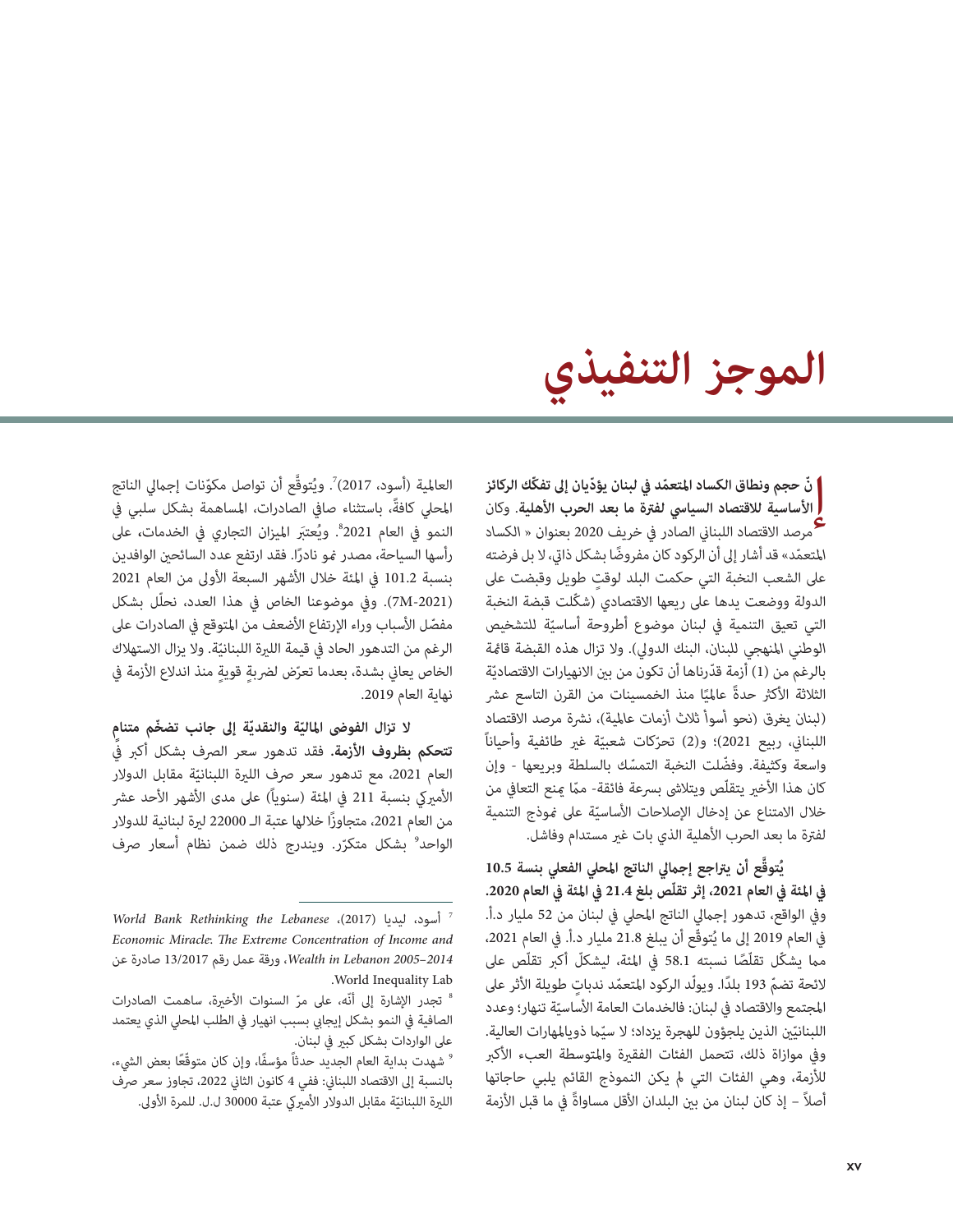متعدّدة يشمل أيضًا سعر الصرف الرسمي (1507.5 ل. ل. مقابل دولار أميركي واحد)، بالإضافة إلى أسعار صرف أدنى وضعها مصرف لبنان (المصرف المركزي). وبشكل عام، تدهور متوسط سعر الصرف الذي يحتسبه البنك الدولي<sup>10</sup> بنسبة 219 في المئة سنويًا خلال الأشهر الأحد عشر من العام 2021. وأدت تقلّبات سعر الصرف إلى زيادة التضخّم الذي يُقدَّر بحوالى 145 في المئة في العام 2021 – وهو ثالث أعلى معدّل تضخّم في العالم بعد فنزويلا والسودان. وبعد تراجعه إلى 100.6 في المئة سنويًا مع حلول حزيران 2021، ارتفع التضخّم مجددًا ليبلغ 173.6 في المئة (سنويًا) في تشرين الأول. ويرتبط االرتفاع هذا منذ حزيران برفع/تاليش الدعم املستمر عن السلع المستوردة بالعملات الأجنبية. ويُقدَّر معامل انتقال تغيرات . سعر الصرف بـ59–77 في المئة<sup>11</sup>.

**ّ تحسنت املالية العامة يف العام 2021 مع تراجع اإلنفاق بوتيرة أسرع من الدخل.** ويُتوقَّع أن تتراجع المداخيل إلى النصف تقريبًا نسبة إلى إجمالي الناتج المحلي، من نسبة منخفضة أصلا بلغت 13.1 يف املئة يف العام 2020 إىل 6.6 يف املئة يف العام 2021 – وهو ثالث أدنى معدل دخل على المستوى العالمي في العام 2021، بعد الصومال واليمن. كما أن تقلّص الإنفاق كان أكثر وضوحاً، فتراجع 9.4 نقطة مئوية ليبلغ 7 يف املئة من إجميل الناتج املحيل يف العام .2021 ويعكس ذلك بشكل جزيئ تسديدات فوائد منخفضة بسبب عدم سداد اليوروبوندز وترتيب مؤات مع مصرف لبنان على الديون المحلية، بالإضافة إلى التخفيضات الجذريّة في الانفاق الأولي (التي انخفضت مقدار 4.2 نقطة مئويّة من إجمالي الناتج المحلي، على ً مدى األشهر الست األوىل من العام 2021(. ونتيجة لذلك، نتوقّع بلوغ رصيد المالية العامة الكلى (الأولى) 0.4- (0.2) في المئة من إجمالي الناتج المحلي في العام 2021، مقارنةً مع 3.3- (0.8-) في المئة يف العام .2020

**ّ إن التوقف املفاجئ يف التدفقات الرأساملية الداخلة والعجز الكبري يف الحساب الجاري، استمرا يف استنزاف إجاميل احتياطيات النقد األجنبي ملرصف لبنان عىل نحو مستمر.** وبقيت نسبة عجز الحساب الجاري إىل إجميل الناتج املحيل عىل حالها في العام 2021، عند معدل متوقّع قدره 9.8 في المئة، مع تعويض التحويالت الكبرية والسياحة عن عجز أكرب يف تجارة السلع. ويعزى ارتفاع نسبة عجز التجارة في السلع إلى إجمالي الناتج المحلى في العام 2021 بشكل كبري إىل تدهور حاد يف إجميل الناتج املحيل بالدوالر الأميركي (أثر القاسم المشترك). ويُتوّقِّع التعويضِ عن ذلك من خلال تحسن امليزان التجاري يف الخدمات، مدفوعاً بالتعايف القوي يف مجال السياحة. وبحلول أيلول 2021، بلغ إجمالي احتياطي النقد الأجنبي (باستثناء احتياطي الذهب) في مصرف لبنان 18.8 مليار

د.أ.، متراجعًا بـ5.3 مليار د.أ. منذ نهاية العام 2020. وفي موازاة ذلك، يُقدّر الاحتياطي الإلزامي على ودائع عملاء المصارف بالعملات الأجنبية بـ14.8 مليار د.أ. ولا ينشر مصرف لبنان صافي الاحتياطي، لكن يُقدّر أن يكون سلبياً.

**ّ كام سبق وحذرنا مراراً وتكرارا،ً يحتاج لبنان بشكل عاجل**  إلى اعتماد وتنفيذ خطة إصلاحيّة موثوقة، وشاملة، وعادلة من أجل تفادي الانهيار الكامل للشبكة الاجتماعيّة والاقتصاديّة ووضع حدّ فوري لخسارة الرأسمال البشري الذي يسير في اتجاه لا رجعة **فيه**<sup>12</sup>. وكما تمّ تفصيله والدعوة إليه في نشراتنا الاقتصاديّة السابقة، **.** يجب أن تعتمد هذه الاستراتيجيّة على: (1) إطار سياسة نقديّة جديد يُعيد الثقة والاستقرار إلى سعر الصرف؛ و(2) برنامج إعادة هيكلة الدين الذي من شأنه أنّ يحقّق الحيّز المالي على المدى القصير واستدامة الدين عىل املدى املتوسط؛ و)3( إعادة هيكلة شاملة للقطاع المالي من أجل استعادة ملاءة القطاع المصرفي؛ و(4) تصحيح مالي منصفوتدريجي يهدف إلى إعادة الثقة في السياسة المالية؛ و(5) إصلاحات معززة للنمو؛ و(6) تعزيز الحماية الاجتماعيّة.<br>-

ومع إخفاق الحكومة الالحق يف التخلص من مخاطر االقتصاد، أصدر البنك أيضًا منشورات حددت التدابير التي عالجت ظروف الأزمة. على وجه التحديد، نحيل القارئ إلى: (1) البنك الدولى (2019)، When Gravity Beckons، مرصد الاقتصاد اللبناني، عدد خريف 2019؛ (2) البنك الدولي )2020(، Depression Deliberate The، مرصد االقتصاد اللبناين، عدد خريف 2020؛ (3) البنك الدولي (2021)، Lebanon Sinking (To the 3 Top)، مرصد االقتصاد اللبناين، عدد ربيع 2021



 $^{10}$ منذ صدور نشرة مرصد الاقتصاد اللبناني (طبعة خريف 2021)، عدّلنا متوسط سعر الصرف الذي يحتسبه البنك الدولي لمقابلة التغيّرات في دعم سعر صرف اللبرة مقابل العملات الأجنبية، ما في ذلك فارق التغطية عن المحروقات والأدوية. ومن أجل الاطلاع على شرح أكثر تفصيلاً، يُرجى الإحالة إىل الهامش رقم .22

<sup>11</sup> أي يف حال تدهور متوسط سعر الرصف بنسبة 100 يف املئة، يرتفع التضخّم بين 55 و77 نقطة مئويّة.

<sup>12</sup> أصدر البنك الدويل سلسلة من التقارير/مذكرات السياسة التي توضح بالتفصيل إصلاحات هيكلية وقطاعية محددة كان من الممكن أن تساعد في تحقيق هبوط سلس قبل الأزمة. وتشمل هذه: َ(1) البنك الدولي (2016)، كانون ،Priority Reforms for the Government of Lebanon الأول/ديسمبر 2016؛ (2) وسام حركة وكريستوس كوستوبولوس (2018)، ،Strategic Assessment: A Capital Investment Plan for Lebanon مجموعة البنك الدولي، واشنطن العاصمة؛ (3) البنك الدولي (2018)، -De Lebanon Risking، مرصد االقتصاد اللبناين، عدد خريف 2018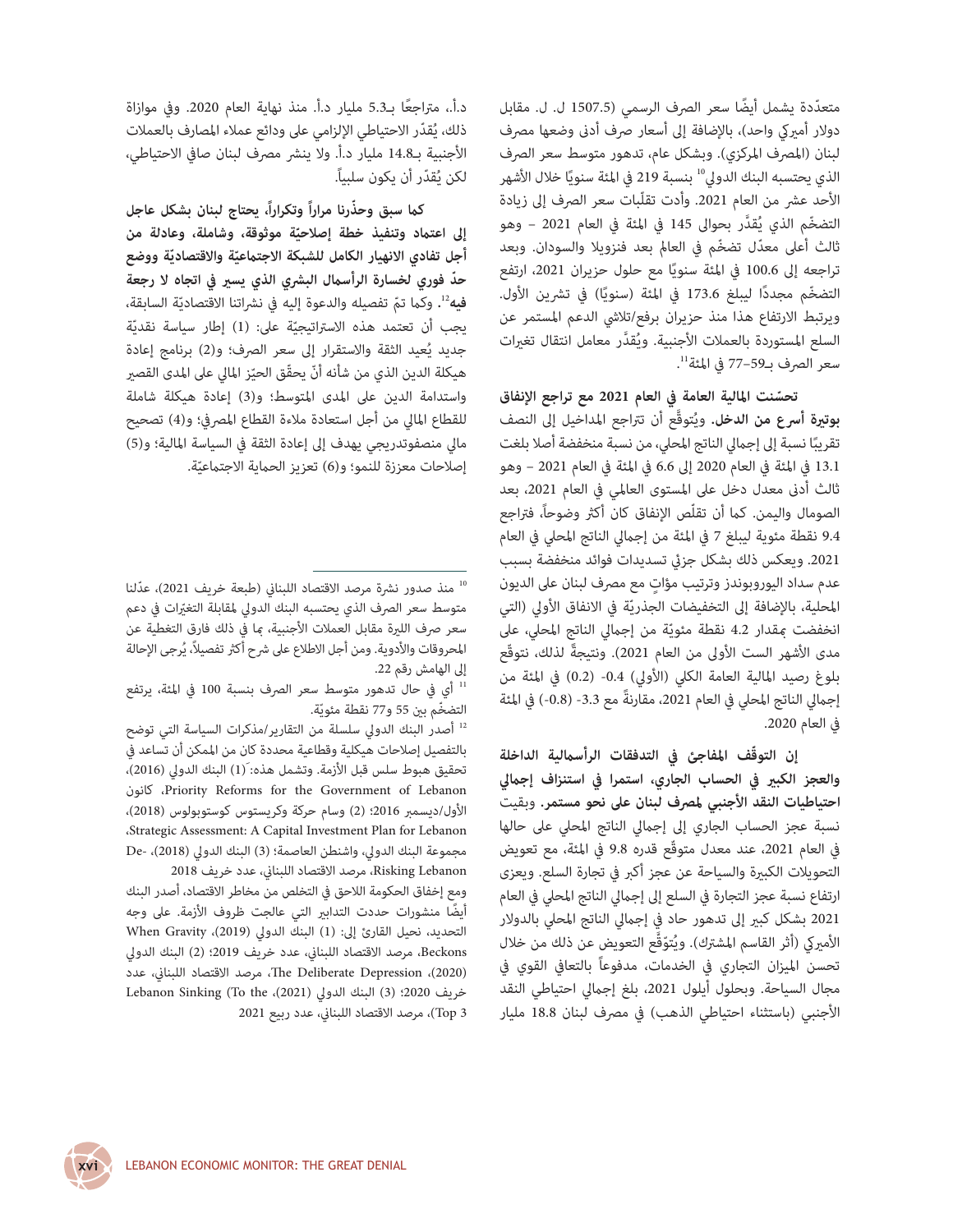# <span id="page-18-0"></span>**RÉSUMÉ ANALYTIQUE**

**L 'ampleur et la portée de la dépression délibérée du Liban conduisent à la désintégration des principaux piliers de l'économie politique de l'après-guerre civile.** Le rapport de suivi de la situation économique du Liban publié à l'automne 2020 (LEM ci-après), intitulé *La Dépression Délibérée*, fait valoir que la dépression est auto-imposée, plus précisément imposée à la population générale par l'élite qui a longuement gouverné le pays et mis la main sur l'État et ses rentes économiques (l'emprise de l'élite comme une entrave au développement au Liban est l'une des deux contraintes fondamentales identifiées dans le *Diagnostic National Systématique du Liban*, Banque Mondiale, 2016). Cette mainmise se poursuit malgré (1) une crise qui, selon la Banque mondiale, représente le troisième effondrement économique le plus sévère de par le monde depuis les années 1850 (*Le Naufrage du Liban (au Top 3*), Printemps 2021, LEM); et (2) des mouvements populaires nonconfessionnels, parfois massifs. L'élite a préféré s'accrocher au pouvoir et aux rentes du pays, alors même que ces dernières se réduisent tel une peau de chagrin, plutôt que d'engager des réformes qui seraient essentielles au modèle de développement de l'aprèsguerre civile, non viable et aujourd'hui non soutenable, entravant ainsi une relance.

**Le PIB réel devrait chuter de 10,5 % en 2021, en sus d'une contraction de 21,4 % en**  **2020.** Le PIB du Liban a en effet chuté de 52 milliards de dollars en 2019 à 21,8 milliards de dollars en 2021, soit une baisse de 58,1 %, ce qui représente la plus forte contraction enregistrée sur une liste de 193 pays. La dépression délibérée provoque des cicatrices indélébiles qui marquent la société et l'économie libanaises : les services publics de base s'effondrent ; un nombre croissant de Libanais émigrent, particulièrement ceux dotés de compétences de haut niveau. En parallèle, les classes pauvres et moyennes, à qui ce modèle n'a jamais bénéficié pour commencer – le pays ayant été l'un des plus inégalitaires dans le monde d'avant-crise (Assouad,  $2017$ <sup>13</sup> – subissent le principal fardeau de la crise. Toutes les composantes du PIB, à l'exception des exportations nettes, devraient continuer de contribuer à la croissance d'une manière négative en 2021<sup>14</sup>. La balance des échanges de services, guidée par le secteur du tourisme, représente une rare source de croissance. Le nombre de touristes a augmenté

<sup>&</sup>lt;sup>13</sup> Assouad, Lydia (2017), *World Bank Rethinking the Lebanese Economic Miracle: The Extreme Concentration of Income and Wealth in Lebanon 2005–2014*, Note de travail No. 2017/13 du World Inequality Lab.

<sup>&</sup>lt;sup>14</sup> Il est à noter que, au cours des dernières années, les exportations nettes ont contribué d'une manière positive à la croissance en raison d'un effondrement de la demande domestique, qui dépend largement des importations.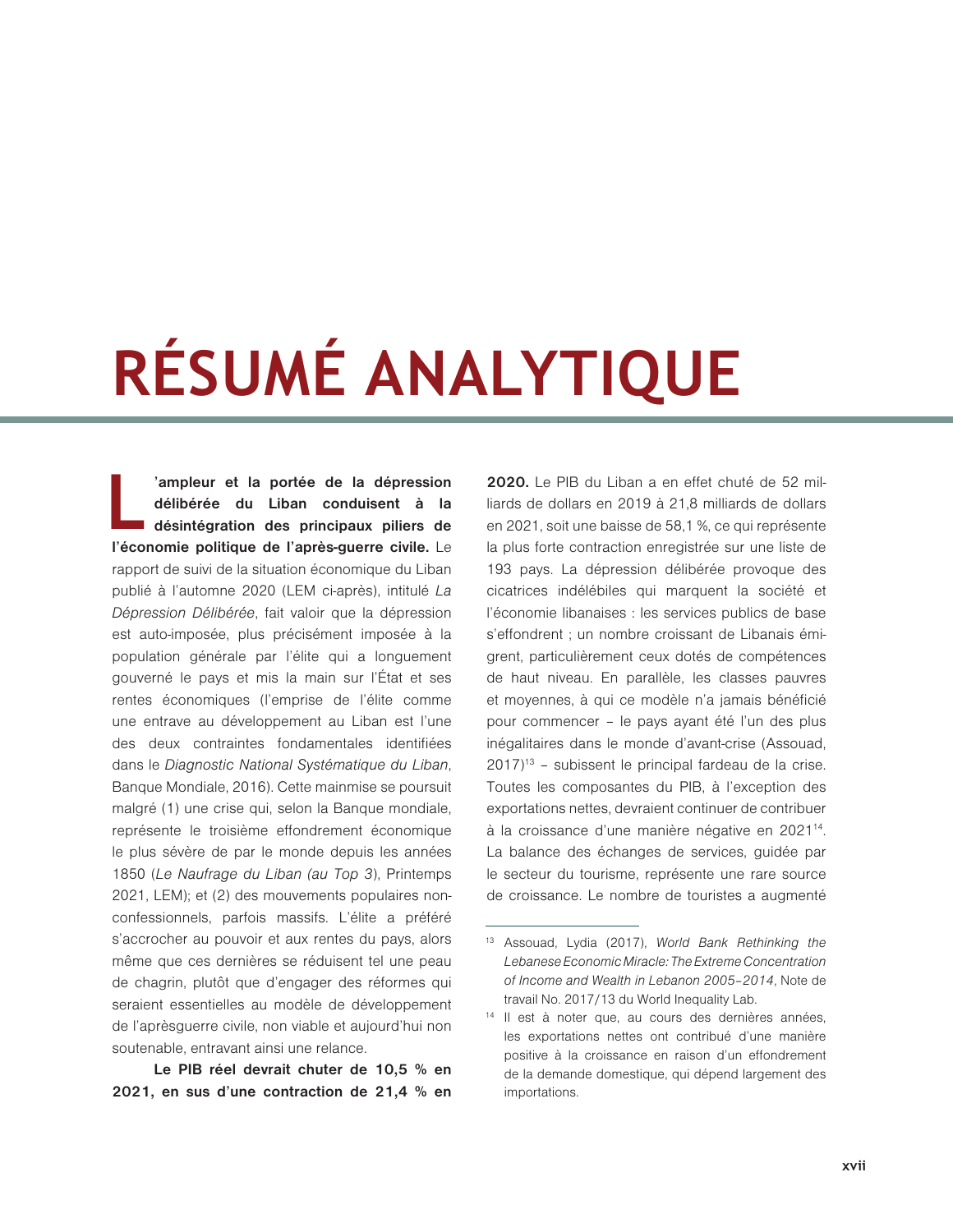de 101,2 % durant les sept premiers mois de 2021 (7M-2021). Dans notre Volet Spécial, nous analysons en détails les raisons pour lesquelles la hausse des exportations est plus faible que prévue, compte tenu de la forte dépréciation de la livre libanaise. La consommation des ménages continue de pâtir énormément, après avoir essuyé un revers cinglant depuis l'émergence de la crise vers la fin 2019.

**Les turbulences monétaires et financières, ainsi que l'inflation croissante demeurent des facteurs de crise.** Le taux de change s'est dégradé davantage en 2021 : durant les 11 premiers mois de 2021 (11M-2021) le taux de change de la livre libanaise s'est déprécié de 211 % par rapport au dollar américain (sur une base annuelle), franchissant à plusieurs reprises le seuil de LPB22,000/ US\$15, et ce dans un cadre de système de taux de change multiples qui comprend également le taux de change officiel (LBP1,507.5/US\$) et celui moins élevé de la Banque du Liban (la Banque Centrale, BdL). En général, le taux de change moyen de la Banque Mondiale<sup>16</sup> s'est déprécié de 219 % (sur une base annuelle) durant les 11 premiers mois de 2021 (11M-2021). Les fluctuations du taux de change ont largement contribué à l'envolée de l'inflation, estimée en moyenne à environ 145 % en 2021 — soit la plus élevée à l'échelle mondiale, après le Venezuela et le Soudan. Après avoir chuté jusqu'à 100.6 % (sur une base annuelle) en juin 2021, l'inflation a augmenté de nouveau pour atteindre 173.6 % (sur une base annuelle) en octobre. Cette envolée depuis juin est liée à la levée des subventions en devises étrangères sur les biens importés. Le coefficient de l'incidence des fluctuations du taux de change s'estimait à 59–77 %.<sup>17</sup>

**Les finances publiques se sont améliorées en 2021 suite à un effondrement des dépenses plus fort que celui des revenus.** Les revenus devraient baisser de moitié par rapport au PIB, passant d'un taux déjà bas de 13.1 % en 2020 à tout juste 6.6 % en 2021 — soit le troisième taux de revenu mondial le plus bas en 2021, après la Somalie et le Yémen. La contraction des dépenses a été encore plus prononcée, baissant de 9.4 points de pourcentage (pp) à 7 % du PIB en 2021. Cela reflète, en partie, des paiements d'intérêts bas en raison du nonpaiement des eurobonds et un arrangement favorable avec la

BdL concernant la dette domestique, ainsi que des réductions drastiques dans les dépenses primaires (celles-ci ayant baissé de 4.2 pp du PIB durant les six premiers mois de 2021). En conséquence, nous prévoyons un solde (primaire) fiscal général de –0.4 (0.2) % du PIB en 2021, à comparer avec –3.3 (–0.8) % en 2020.

**L'arrêt soudain des flux entrants de capitaux et le large déficit du compte courant continuent d'éroder de manière soutenue les réserves brutes de change de la BdL**. Le ratio du déficit du compte courant par rapport au PIB demeure inchangé en 2021, à un taux prévu de 9.8 %, le tourisme et les transferts significatifs venant compenser un plus grand déficit du commerce des biens. Le ratio du déficit du commerce des biens par rapport au PIB, en augmentation en 2021, est en grande partie dû à une baisse accrue du PIB en US\$ (effet dénominateur). Cela devrait être compensé par un meilleur solde du commerce des services, soutenu par une forte relance du tourisme. En septembre 2021, les réserves brutes de change (exception faite des réserves en or) de la BdL ont atteint 18,8 milliards de dollars, chutant de 5,3 milliards de dollars depuis la fin 2020. En parallèle, les réserves requises pour les dépôts des clients en devises s'élevaient à 14,8 milliards de dollars. La BdL ne publie pas les réserves nettes, mais celles-ci sont négatives (estimation).

**Nous réitérons nos recommandations concernant l'urgence pour le Liban d'adopter et de mettre en œuvre un plan de réformes crédible, exhaustif et équitable, afin de prévenir un effondrement total du réseau socioéconomique et** 



<sup>&</sup>lt;sup>15</sup> La nouvelle année s'ouvre sur un événement malheureux, mais tout à fait prévisible pour l'économie libanaise : le 4 janvier 2022, le taux de change de la livre libanaise par rapport au dollar américain a dépassé le seuil de LBP30,000/US\$ pour la première fois.

<sup>&</sup>lt;sup>16</sup> Depuis l'édition Printemps 2021 du LEM, nous avons ajusté le taux de change moyen (AER) pour qu'il reflète les changements dans les subventions des devises étrangères, y compris la différence de couverture des hydrocarbures et des médicaments. Pour obtenir de plus amples détails, veuillez voir la note de bas de page 22.

<sup>&</sup>lt;sup>17</sup> C'est-à-dire, si le taux de change moyen se déprécie de 100 %, l'inflation augmentera entre 55 et 77 pp.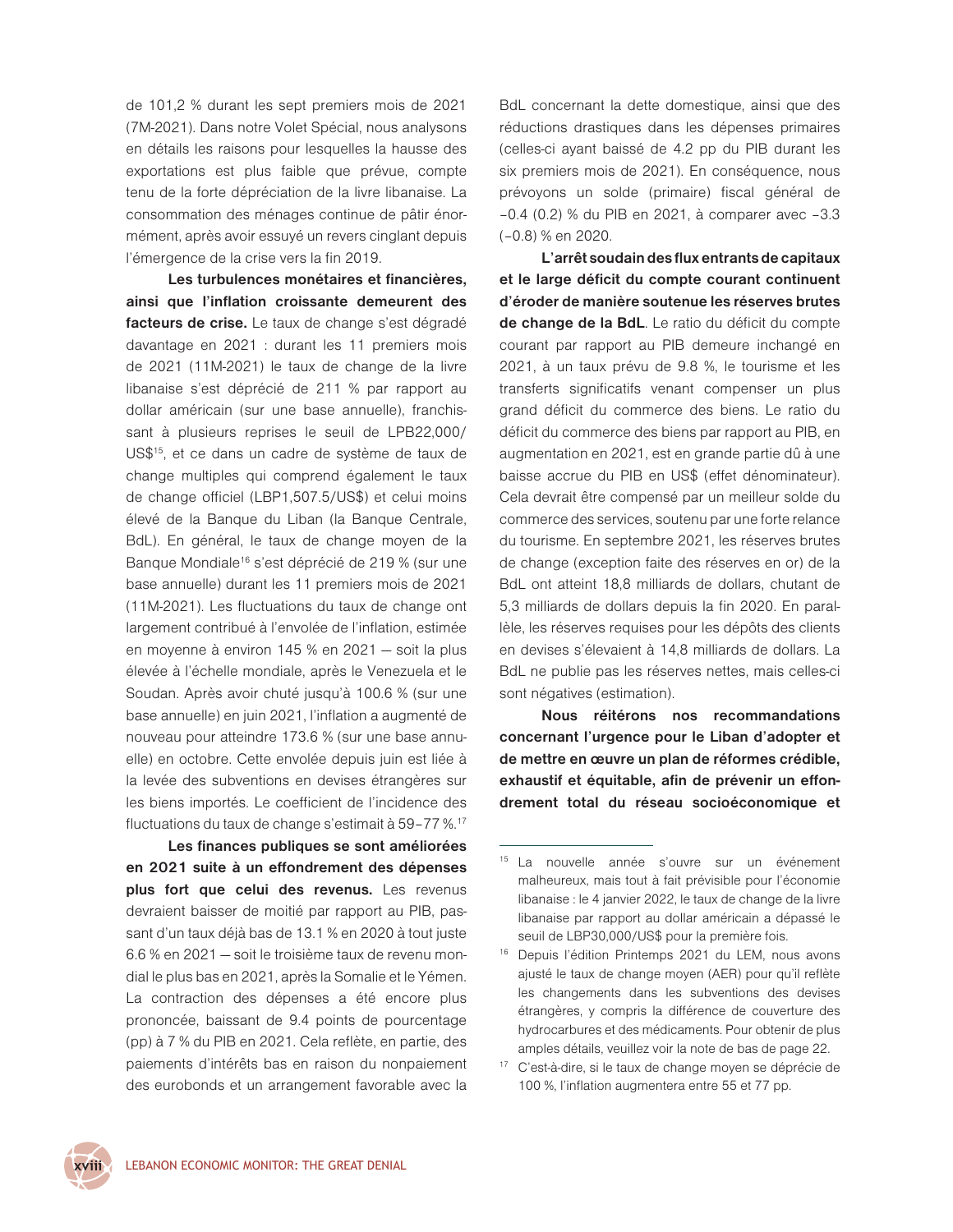**de mettre immédiatement un terme à la perte irréversible du capital humain**<sup>18</sup> **.** Tel que détaillé et mentionné dans nos précédentes éditions de LEMs, cette stratégie serait basée sur : (i) un nouveau cadre de politique monétaire qui rétablira la confiance et la stabilité dans le taux de change ; (ii) un programme pour la restructuration de la dette qui garantirait une marge de manœuvre budgétaire à court terme et la durabilité à moyen terme ; (iii) une restructuration exhaustive du secteur financer afin de recouvrir la solvabilité du secteur bancaire ; (iv) un ajustement fiscal progressif et équitable visant à rétablir la confiance dans la politique budgétaire ; (v) des réformes visant à soutenir la croissance ; et (vi) une protection sociale améliorée.

<sup>18</sup> La Banque mondiale a produit une série de publications/ notes d'orientation détaillant les réformes structurelles et sectorielles spécifiques qui auraient pu contribuer à un atterrissage en douceur avant la crise, dont : (1) Banque mondiale (2016), *Priority Reforms for the Government of Lebanon*,, décembre 2016; (2) Harake, Wissam et Christos Kostopoulos (2018), Strategic Assessment: A Capital Investment Plan for Lebanon, Groupe de la Banque mondiale, Washington DC (2018); (3) *De-Risking Lebanon*, the Lebanon Economic Monitor, numéro d'automne 2018. En raison de l'échec du gouvernement à réduire les risques pour l'économie, la Banque a également présenté des publications identifiant des mesures répondant aux conditions de crise. Plus précisément, nous vous renvoyons à : (1) Banque mondiale (2019), *When Gravity Beckons*, the Lebanon Economic Monitor, numéro de l'automne 2019; (2) Banque mondiale (2020), *The Deliberate Depression*, the Lebanon Economic Monitor, numéro de l'automne 2020; ET (3) Banque mondiale (2021), *Lebanon Sinking (To the Top 3)*, the Lebanon Economic Monitor, numéro du printemps 2021

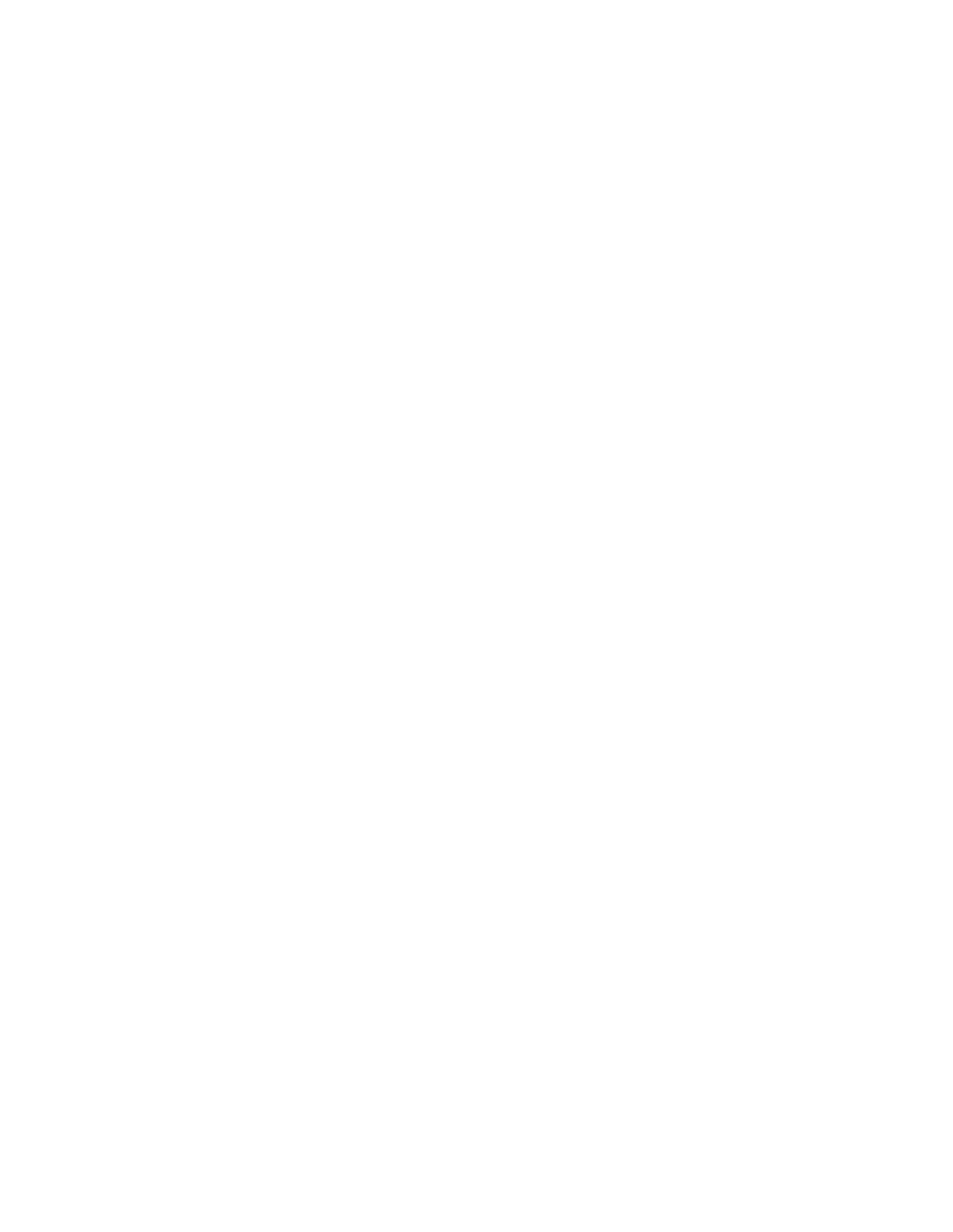## <span id="page-22-0"></span>**I. THE POLICY CONTEXT**

**A deliberate and disorderly termination of the foreign exchange (FX) subsidy commenced in Spring 2021 and was in**  full force by the summer.<sup>19</sup> FX subsidies on critical and essential imports have largely been removed, except for chronic and cancer medications. The path to the subsidy removal was opaque, inadequately coordinated between (caretaker) Government and the central bank, and critically, lacked timely alleviation/compensation measures.20 In the Special Focus of *[Lebanon Sinking \(to the Top 3\)](https://openknowledge.worldbank.org/handle/10986/35626)*, the Bank examined Lebanon's FX subsidy and the challenges it posed, and presented a credible way forward, including its replacement with a more effective and efficient pro-poor (targeted) program. Instead, marginal disputes and political positioning replaced effective policy responses, helping to drain precious and scarce FX resources. Those benefiting were mostly importers, hoarders and smugglers, while the poor and vulnerable received a small and declining share of the benefit.

**This induced severe market distortions for the subsidized products due to hoarding, price gouging and smuggling.** Over the summer of

2021, acute shortages of fuel<sup>21</sup> for both the private and public utilities led to severe electricity blackouts across the country; the public utility, Électricité du Liban (EdL), cut power supply to as little as 2 hours per day; private generators—long the private substitute that filled the gap (especially for those with means)—could only partially compensate and faced constraints in obtaining diesel fuel supply. Shortages in gasoline caused long queues for motor vehicles,

1

<sup>&</sup>lt;sup>19</sup> The World Bank presented an example of an orderly and coordinated end to the FX subsidy in the Special Focus section of: World Bank (2021), *Lebanon Sinking (To the Top Three)*, the Lebanon Economic Monitor, Spring 2021 Issue.

<sup>&</sup>lt;sup>20</sup> While making some progress, the World Bank Emergency Social Safety Net (ESSN), which is a targeted cash transfer program, has yet to disburse to beneficiaries, partially due to slow progress by the authorities on meeting project conditionality. Meanwhile, the Government's Ration Card program, which is a nontargeted cash transfer program, remains at the design stages.

<sup>&</sup>lt;sup>21</sup> Supplies were available at inflated prices, which could only be afforded by a very few privileged consumers.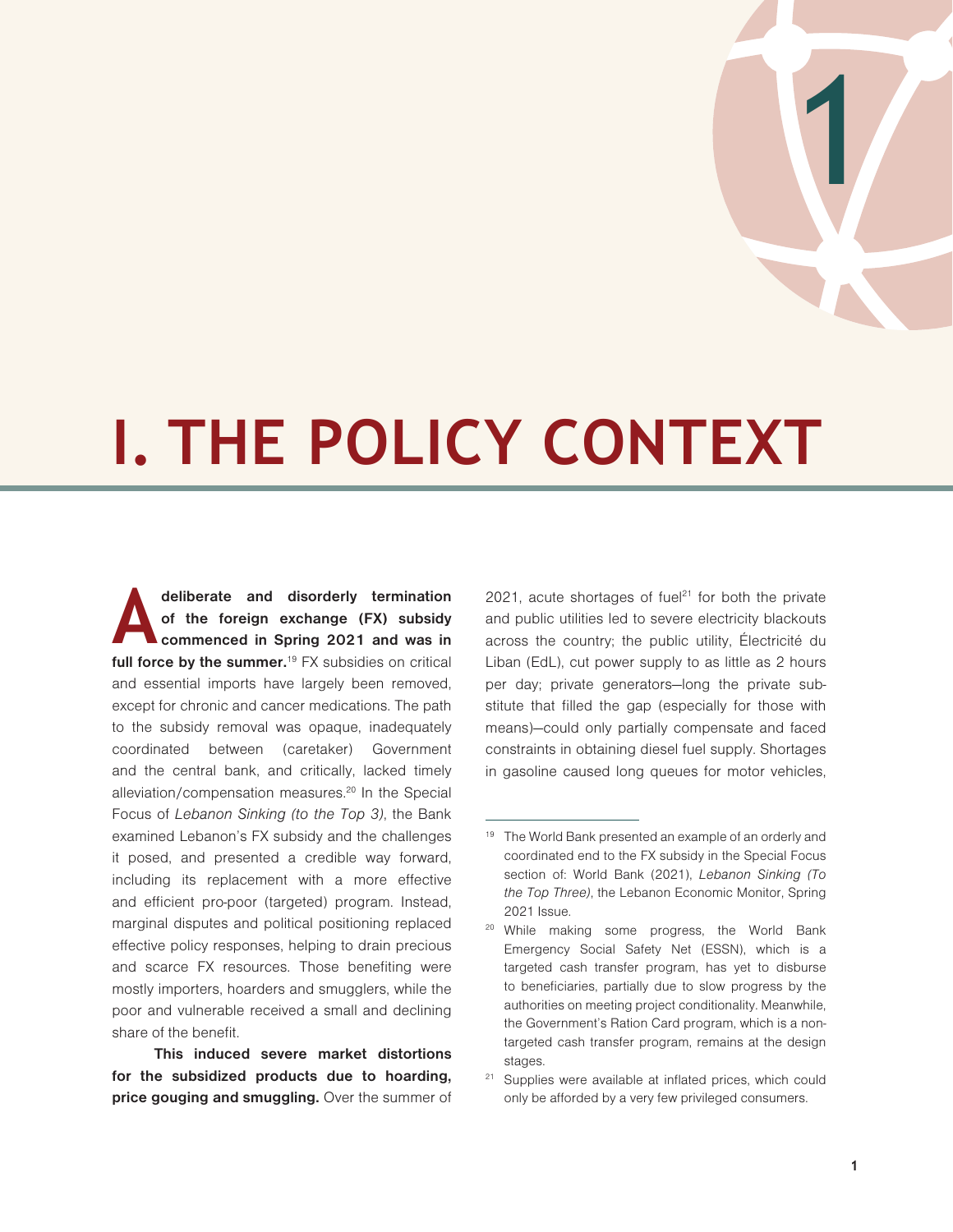leading to disputes and even violence between those waiting. The medical sector also suffered unduly, due to scarcities in essential medications and medical services while facing COVID-19 conditions. While these distortions have since moderated, at the cost of surging price levels that have further shrunk residents' purchasing power.

**More positively, on September 10, 2021, PM Mikati and President Aoun signed off on a new Government, following 13 months of vacuum at the executive branch.** This was the third attempt following the designations for the premierships of Saad Hariri in October 2020, and prior to him, Mustapha Adib in August 2020. The previous Government under Hassan Diab had resigned in the aftermath of the August 4, 2020 Port of Beirut explosion. The new cabinet, however, has yet to take any decisive action. It also has only one female minister, a fact that underscores the severe gender imbalance in the Lebanese public domain. The Government is further constrained by a short mandate, as Parliamentary elections are due by May 2022. Nonetheless, the Government has highlighted several priorities, notably: (i) restarting discussions with the IMF for a program; (ii) increasing EdL's power generation to 10–14 hours per day; and (iii) operationalizing cash transfer programs.

**In October 2021, the Lebanese authorities and the IMF resumed discussions, which were** 

**interrupted for many months since their initial launch in May 2020.** Earlier discussions stalled as differences and inconsistencies emerged within the Lebanon team regarding the previous Government's financial recovery program.

**The Mikati Government has already been bogged down by political and geopolitical pressures.** These include disagreements over the investigation of the Port of Beirut explosion, followed by a breakout of violence on October 14 that killed seven people along historically sensitive sectarian corridors.22 Further, Saudi Arabia, Bahrain, the United Arab Emirates (UAE) and Kuwait recalled their ambassadors/chargé d'affaires from Lebanon in end-October over a statement critical of the war in Yemen by the Lebanese Information Minister (prior to his appointment). Saudi Arabia also banned Lebanese imports<sup>23</sup> and, along with the UAE, banned citizens from visiting Lebanon. The Minister of Information subsequently resigned, prompting President Macron to mediate a truce during a visit for him to Saudi Arabia. Saudi Arabia has not yet reversed the above measures.



 $22$  In fact, this is close to the location of the violent incident that led to the 1975 civil war.

<sup>&</sup>lt;sup>23</sup> In April 2021, Saudi authorities had already announced the suspension of fruit and vegetable imports from Lebanon, following the seizure of drugs smuggled from/ through Lebanon.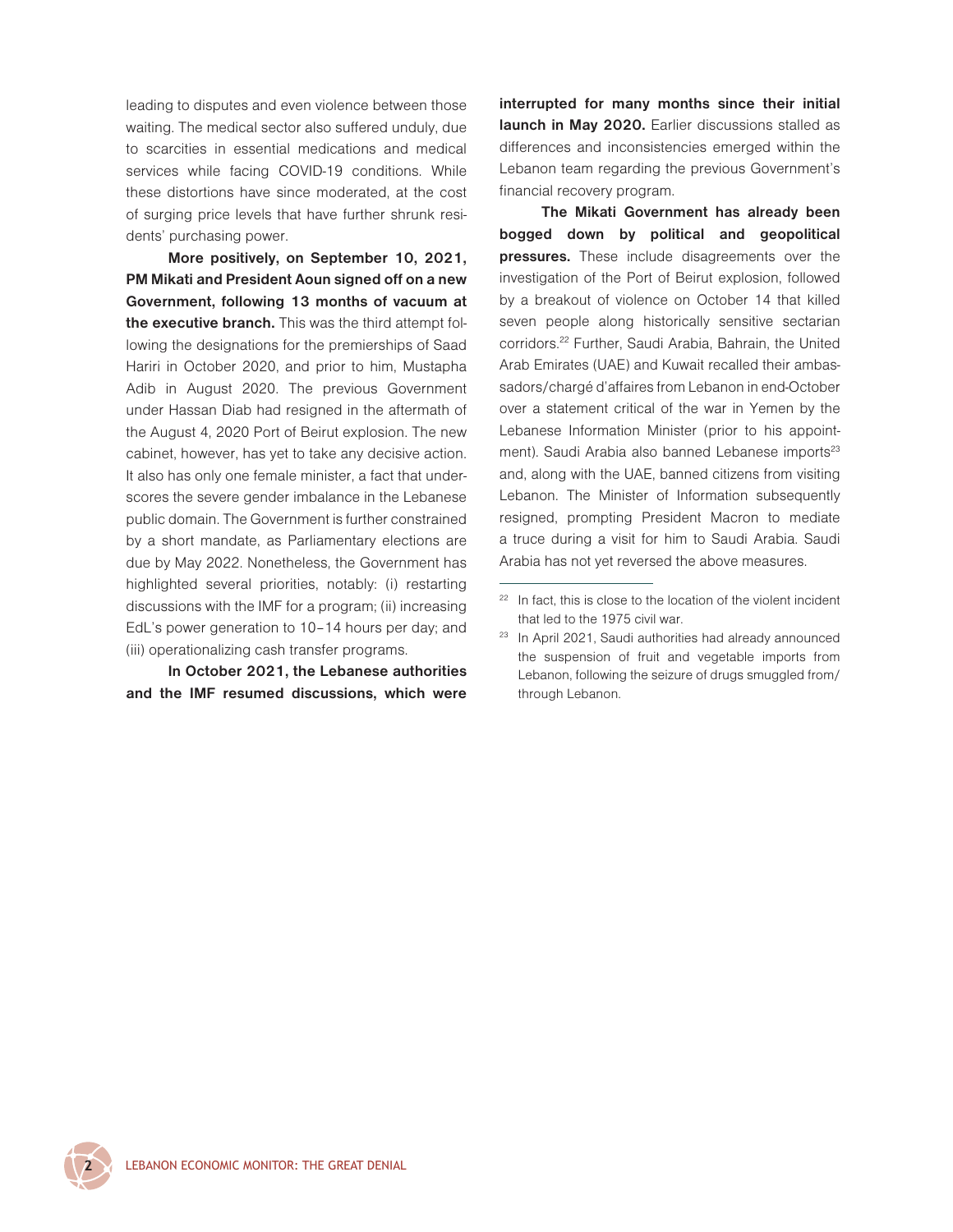

## <span id="page-24-0"></span>**RECENT MACRO-FINANCIAL DEVELOPMENTS**

## **Output and Demand**

**The compounded crises: the financial crisis, the COVID-19 pandemic and the Port of Beirut (PoB) explosion, have had staggered impacts on output, with differentiated magnitudes.** Due to insufficient high frequency data, precise identification of each of those impacts is a challenging task. To draw empirical conclusions, we resort to a combination of methodologies and models. To gauge the impact of financial crisis along with COVID-19 effects, we use Mixed-Data Sampling (MIDAS) methods to assess the state of the economic cycle using available high frequency measures of economic activity (See Annex  $A$ ). The World Bank had earlier estimated the economic impact of the PoB explosion through a Rapid Damage and Needs Assessment (RDNA)<sup>24</sup>

**Real GDP is estimated to decline by 10.5 percent in 2021, on the back of a 21.4 contraction in 2020 (**Figure 1**).** High frequency indicators support continued, albeit decelerated, contraction in economic activity. The BLOM-PMI index, which captures private sector activity, averaged 45.7 over the first eight months of 2021 (8M-2021) (<50 represents a contraction of activity), compared to 40.2 over 8M-2020. Meanwhile, the real estate sector has shown an improvement; over the first half of 2021 (H1–2021), cement deliveries—considered to be a proxy for construction activity—witnessed a rise of 9.5 percent (yoy), and construction permits—a leading indicators for future construction activity—increased by 203.7 percent (yoy). However, this increase is partially due to a low base effect: construction permits were 27 percent lower than their seven-year-average (2013–2019) over the first half of the year, while cement deliveries were 65 percent lower. On the other hand, throughout 2020 and 2021, real estate sales thrived as some depositors sought means to utilize their otherwise untransferable bank deposits.<sup>25</sup> In fact, revenues from real estate registration fees increased by 16.1 percent (yoy) in nominal terms over

<sup>24</sup>World Bank (2020), *Beirut Rapid Damage and Needs Assessment*, August 2020.

<sup>&</sup>lt;sup>25</sup> The financial sector facilitated real estate purchases using pre-October 2019 dollar deposits under conditions of capital controls (and therefore, lack of alternatives to get those deposits out), leading to an increase in such purchases.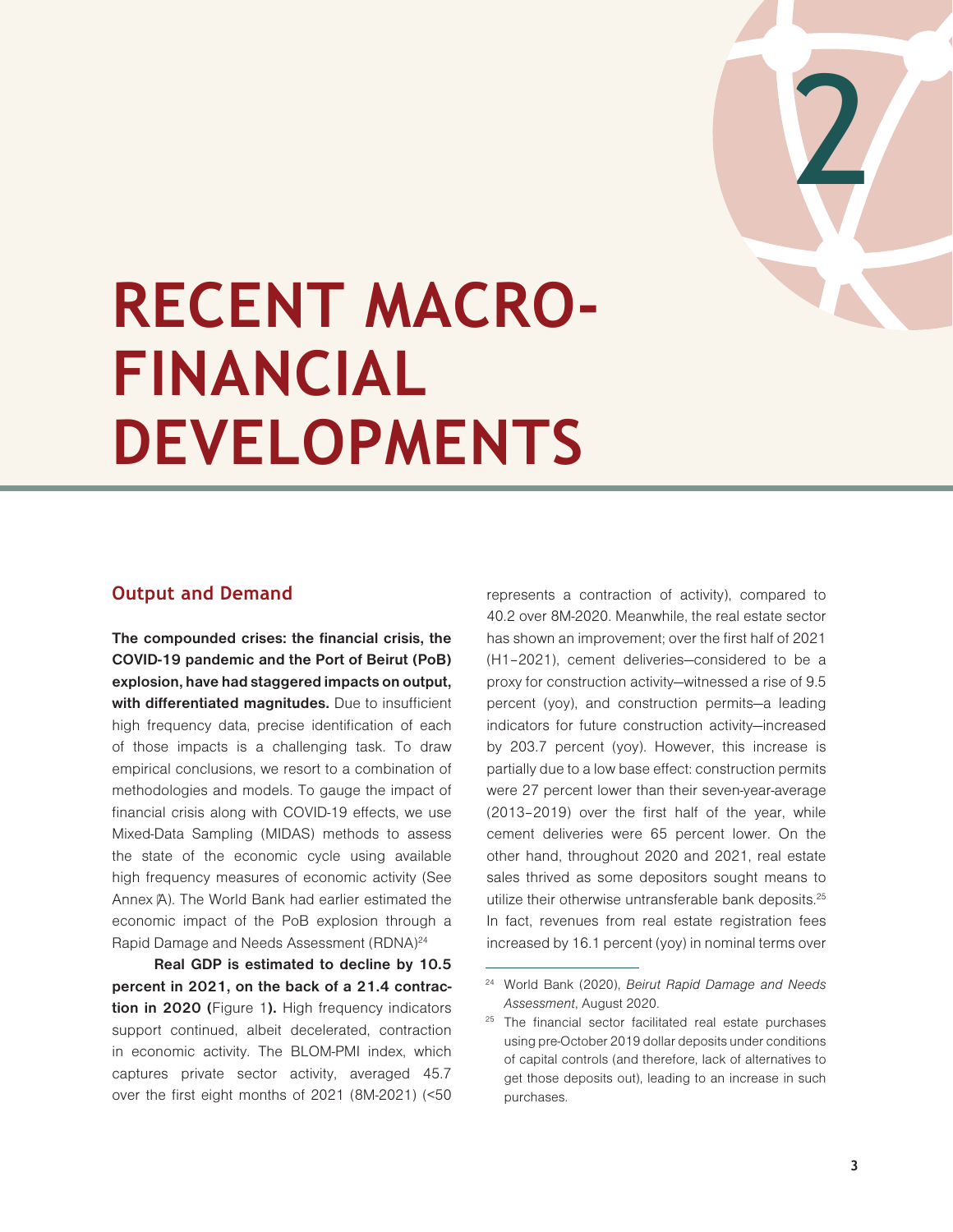<span id="page-25-0"></span>FIGuRE 1 • While the Contraction in Real GDP Commenced in 2018, It Accelerated Sharply in 2020, and Is Expected to Persist in 2021



#### FIGuRE 2 • Net Exports Are Estimated to Have Been the Sole Positive Contributor to Real GDP in 2019 and 2020



*Sources*: CAS and WB staff calculations.

*Sources*: CAS and WB staff calculations.

the first eight months of 2021 (8M-2021). Beyond the developments in the construction sector, the retail sector suffered sizable losses, due to a combination of the financial crisis and the COVID-19 lockdown measures; the BTA Fransabank retail trade index (in real terms) declined by 79.3 percent over Q1–2020.

**Looking at GDP from the demand side, net exports are expected to continue to be the sole positive contributor to growth in 2021**(Figure 2).<sup>26</sup> This is driven by an improvement in the trade in services balance, led by the tourism sector; tourist arrivals surged by 101.2 percent over the first seven months of 2021 (7M-2021) while hotel occupancy rates (published by Ernst & Young) rose by 23.7 percent (yoy) over 5M-2021.<sup>27</sup> Meanwhile, private consumption, which averaged 92.3 percent of GDP over the years 2015–18, has taken a severe blow since end-2019, the eruption of the crisis; Byblos Bank/AUB's consumer confidence index declined by 65.1 percent (yoy) in the first nine months of 2020 (9M-2020; latest available).

## **Fiscal Developments**

**Early data from 2021 reveal drastic cutbacks in primary spending**. Over the first six months of 2021

(6M-2021), total revenues declined by 2.4 pp (yoy) to register 3.5 percent of GDP, with tax revenues and nontax revenues falling by 1.6 pp and 0.8 pp, respectively. This was more than offset by a larger decrease in total expenditures, falling 5.3 pp (yoy) in 6M-2021 to reach 3.4 percent of GDP. Expenditures benefitted from a declining debt service as a consequence of the default on foreign debt and a favorable arrangement with BdL on its holdings of Treasury Bonds (TBs);<sup>28</sup> (nominal) interest payments on domestic and foreign debt fell by 22.7 and 84.9 percent, respectively, over 6M-2021. Notably, primary spending also fell over the same period, decreasing by 4.2 pp (yoy) to 2.8 percent of GDP, driven by a 12.1 percent nominal decline in primary spending (i.e., the numerator) as



 $26$  It is important to note, that over the past couple of years, net exports contributed positively to growth due to a collapse in domestic demand, which is historically concentrated on imported goods.

<sup>&</sup>lt;sup>27</sup> Hotel occupancy data excludes February 2021 and April 2021, as figures for these months were missing.

<sup>&</sup>lt;sup>28</sup> In this arrangement, BdL would not receive coupon payments on TBs holdings as part of fiscal relief for the Government. This, however, pushes the cost of domestic debt to BdL's income statement and balance sheet, both of which are in dire conditions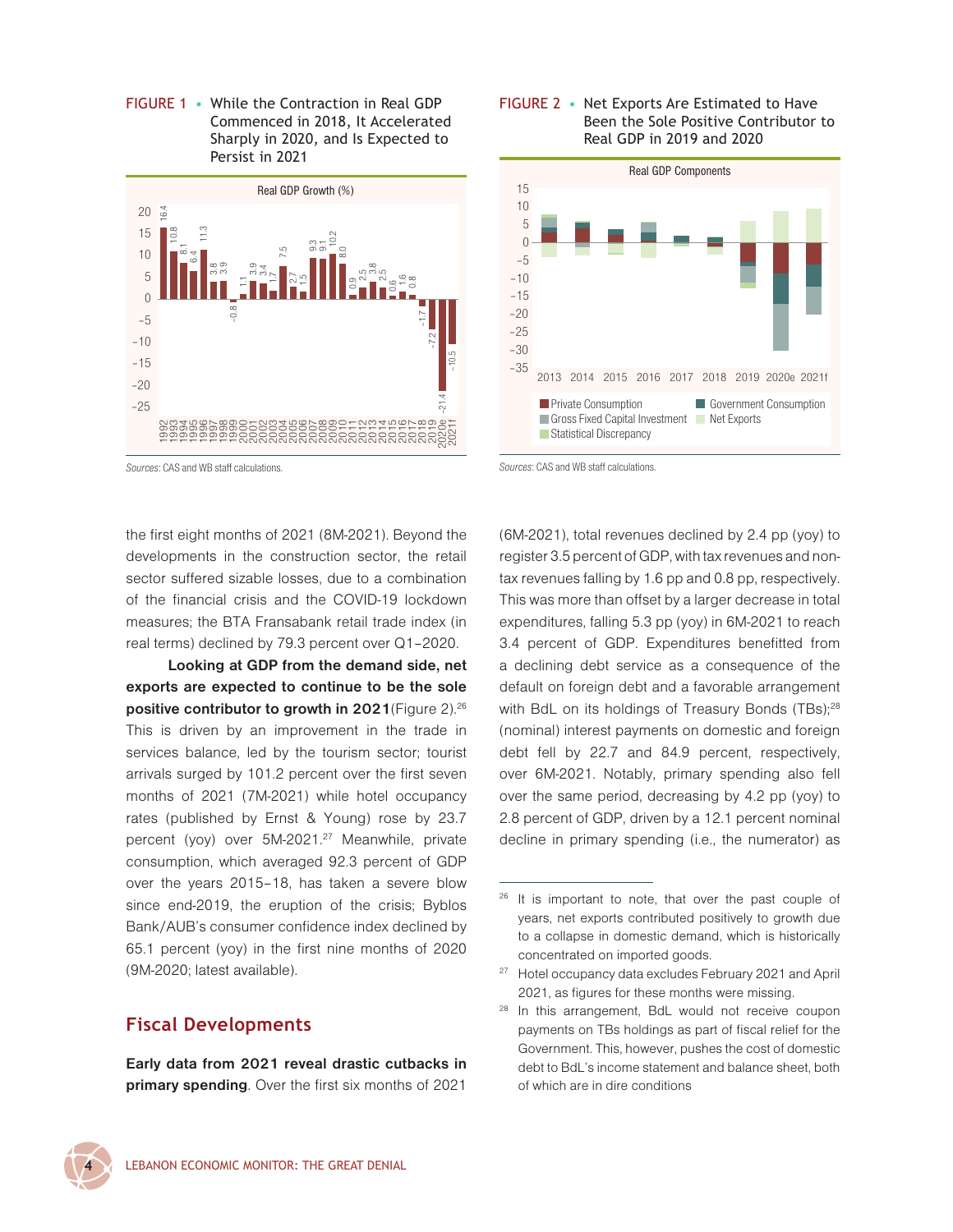<span id="page-26-0"></span>well as an inflation-driven increase in nominal GDP. When netting put transfers to the state-owned EdL, which fell by 0.4 pp of GDP over the same period, $29$ primary spending fell by 3.9 pp of GDP (yoy). In fact, with inflation averaging 131.9 percent (yoy) over 6M-2021, real (non-EdL related) primary spending over this period contracted by 61 percent.

**A substantial increase in nominal GDP—due to the steep growth in the GDP deflator that more than offset the contraction in real economic activity—is creating a denominator-led effect that adds to sharp declines in fiscal indicators as ratios of GDP.** Despite the nominal increase in total revenues, they are expected to halve as a percentage of GDP from 2020 ratios to reach 6.6 percent of GDP in 2021. This is driven by several factors, including: (i) an inflation-driven increase in nominal GDP; (ii) failure to adjust taxes and fees valuations in line with inflation; (iii) weakened capacity in the revenue administration; (iv) lower collection of taxes on interest income due to declining deposits; and (v) a delay in tax declarations as one of COVID-necessary measures. However, this is more than offset by a sharp 9.5 pp of GDP decline in current spending, partially driven by the sharp cuts in primary spending as explained above. We project the overall fiscal balance in 2021 to be –0.4 percent of GDP, compared to –3.3 percent in 2020 and a pre-crisis medium-term average of –8.6 percent (Figure 3). The primary balance is also expected to improve, registering a small surplus of 0.2 percent of GDP in 2021, compared to –0.8 percent in 2020.

**Fiscal outcomes in 2020 were affected by US dollar valuations of key revenue and expenditure items.** In 2020, total revenues declined by 8 percent, driven by 42.8 and 28.4 percent decreases in VAT and customs revenues, respectively. Naturally, the collapse in economic activity in 2020 and the ensuing large decrease in imports is a principal factor behind the weak performance in both revenue items. Another important factor is the Government's valuation of US\$ imports at the official rate of LBP1,507.5 per US\$ instead of a much higher market-based rate, thus forgoing substantial revenues. Total expenditures also decreased by 23.6 percent, led by 63.7 percent fall in interest payments—resulting from the Eurobond default and a favorable arrangement with BdL on TBs

#### FIGuRE 3 • Large Shortfalls in Revenues Will Induce a Significant Deterioration in the Fiscal Position



*Sources*: Lebanese authorities and WB staff calculations.

it holds—and to a lesser extent, due to cuts in primary spending, with 38.6 and 30.9 percent decreases in transfers to EdL and municipalities, respectively. EdL transfers are primarily intended to cover the cost of fuel, and when an allocation is ratified in Parliament it is valued at the official exchange rate. In effect, it becomes an FX subsidy covered by the central bank. A more accurate valuation based on a market-based exchange rate would significantly impact the overall fiscal position (Box 1). Officially, the overall fiscal deficit narrowed by 54.1 percent in 2020 even as the primary balance deteriorated.

**Public debt ratios, which were already notoriously unsustainable, are further aggravated by the economic crisis.** Debt-to-GDP is projected to reach 183 percent in 2021, compared to an estimated 179.1 percent by the end of 2020. The sharp depreciation in the local currency has implied a significantly

<sup>&</sup>lt;sup>29</sup> In March 2021, and in response to a request from the Ministry of Energy and Water for an allocation in the amount of LBP 900 billion (equivalent to US\$600 million at the official exchange rate), Parliament ratified only LBP300 billion. Power generation was subsequently cut back to as much as 2 hours per day, as power cuts were increasingly used as a saving tool.

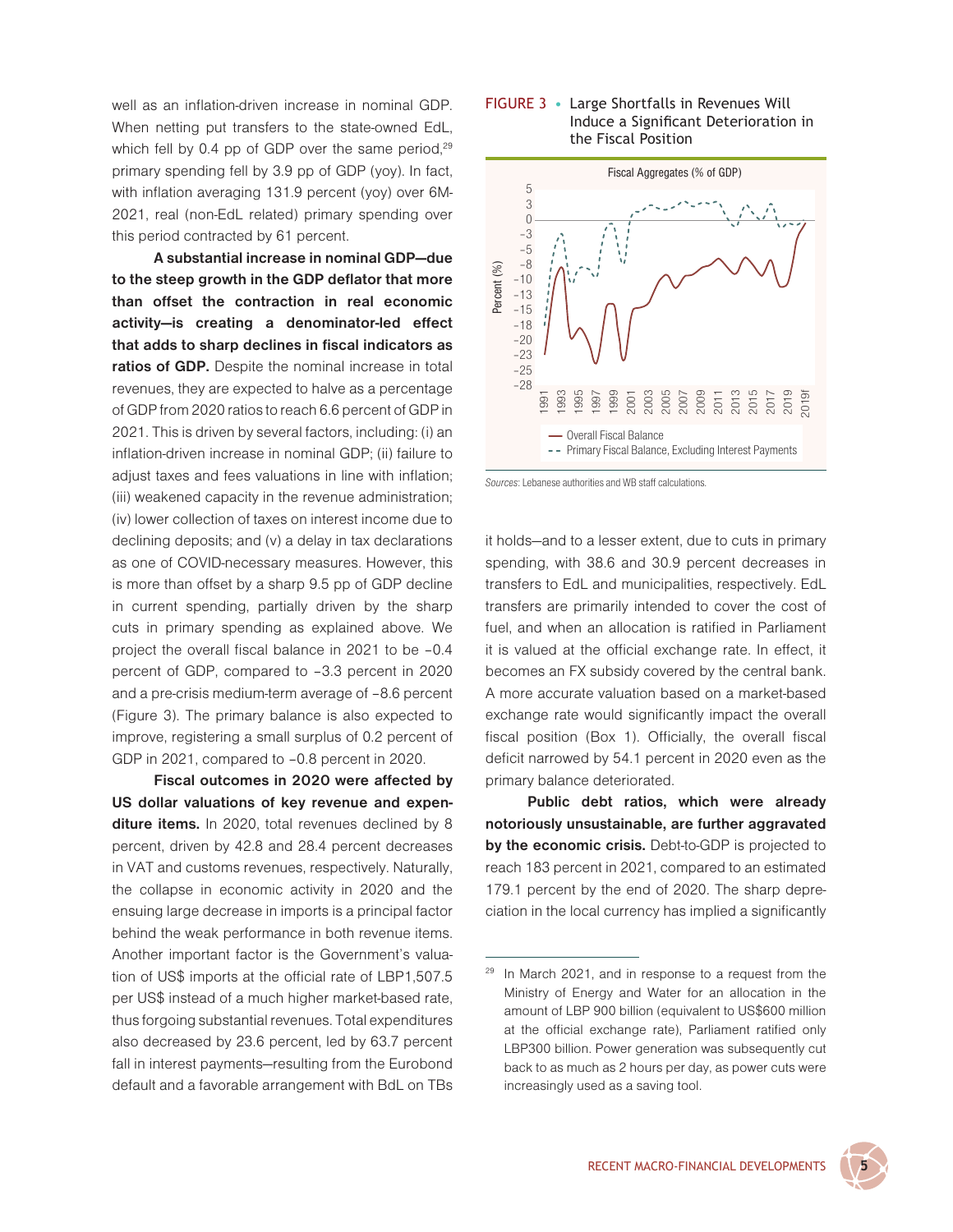### <span id="page-27-0"></span>BOx 1: quANTIFyING THE IMPACT OF ExCHANGE RATE CONSIDERATIONS ON EdL TRANSFERS

In 2020, as the financial crisis rippled through the economy, the emergence of multiple exchange rates caused uncertainty and opaqueness regarding the pricing of goods and services. Government transfers to EdL are a case in point. As it currently stands, allocations are made in LBP via a parliamentary law either as part of a budget or as a separate expenditure item. For the most part, those transfers are used to cover the cost of fuel used by EdL to generate electricity. BdL has been converting this at the official exchange rate (LBP1,507.5/US\$) to pay international fuel suppliers. This effectively was a FX subsidy on electricity consumption carried by BdL; the size of the subsidy is approximately equal to the difference between the US\$ banknote exchange rate and the official exchange rate—at current US\$ banknote rates, this means that EdL effectively pays less than 10 percent of the actual US\$ cost of its fuel imports, with the remaining 90 percent being paid by BdL using its dwindling gross reserves. In addition, EdL has been increasingly using blackouts to save on fuel consumption, as can be seen by a 12.9 and 16.5 percent (yoy) declines in electricity production and EdL fuel imports, respectively, in 2020.

In this box, we estimate counterfactual fiscal costs for 2020, if (1) a higher exchange rate were used—in this case we select the US\$ banknote rate; and (2) the US\$ banknote rate were used, plus an assumption that transfers to EdL in 2020 were equal a medium-term average. The former calculates the fiscal outcomes after correcting for the exchange rate mis-valuation resulting for the persistent use of the official exchange rate by the Ministry of Finance (MoF). The latter adds to that and assumes away EdL's excessive use of blackouts to save on costs in 2020, thereby calculating the fiscal costs if power supply were limited by power generation capacity and not by access to FX. Hence, we compare the below scenarios:

- *1. Actual Scenario:* reflecting the actual published fiscal numbers, where transfers to EdL were recorded at the official exchange rate of LBP1,507.5 per US\$, and EdL cut production to generate savings.
- *2. Valuation Scenario:* consistent with counterfactual scenario (1) discussed above, we deviate from the *Actual Scenario* by using the 2020 average US\$ banknote rate (LBP5,699 per US\$) to value LBP transfers to EdL. To do so, we multiply actual 2020 LBP transfers to EdL (LBP1,393 billion) by the ratio 5,699/1,507.5. This in effect transfers the cost subsidy from BdL to the Ministry of Finance (MoF).
- *3. Valuation-Generation Scenario:* consistent with counterfactual scenario (2) discussed above, we add to the *Valuation Scenario* the assumption that LBP transfers to EdL were equal to their 2015–19 average, when power supply was limited to generation capacity. Actual EdL transfers over the 2015–19 period averaged LBP2,005 billion, compared to LBP1,393 billion in 2020. In this case, we multiply LBP2,005 billion by the ratio 5,699/1,507.5.

The results are presented in Table 1. Actual transfers to EdL were rather modest (by historical standards) at 1.2 percent of GDP; however, once the BdL FX subsidy is accounted for, the true fiscal (and quasi-fiscal) transfer/support to EdL is a more significant 4.5 percent of GDP. If electricity generation had remained at its pre-crisis level, the cost to the government's budget would have risen even further, to 6.5 percent of GDP. These would have pushed the government's fiscal balance deeper into deficits.

|                                        |          | 2020                      |                                      |
|----------------------------------------|----------|---------------------------|--------------------------------------|
| (in percent of GDP)                    | Actual   | <b>Valuation Scenario</b> | <b>Valuation-Generation Scenario</b> |
| Revenue                                | 13.1     | 13.1                      | 13.1                                 |
| Expenditure                            | 16.2     | 19.8                      | 21.7                                 |
| Transfers to EdL                       | 1.2      | 4.5                       | 6.5                                  |
| <b>Fiscal Balance</b>                  | $-3.3$   | $-6.6$                    | $-8.6$                               |
| <b>Primary Balance</b><br>(in LBP bln) | $-0.8$   | $-4.1$                    | $-6.1$                               |
| Revenue                                | 15,341   | 15,341                    | 15,341                               |
| Expenditure                            | 19,244   | 23,118                    | 25,431                               |
| Transfers to EdL                       | 1,393    | 5,268                     | 7,581                                |
| <b>Fiscal Balance</b>                  | $-3,903$ | $-7,777$                  | $-10,090$                            |
| <b>Primary Balance</b>                 | $-978$   | $-4,852$                  | $-7,165$                             |

### TABLE 1 • Summary of the Findings under the Baseline and Both Scenarios

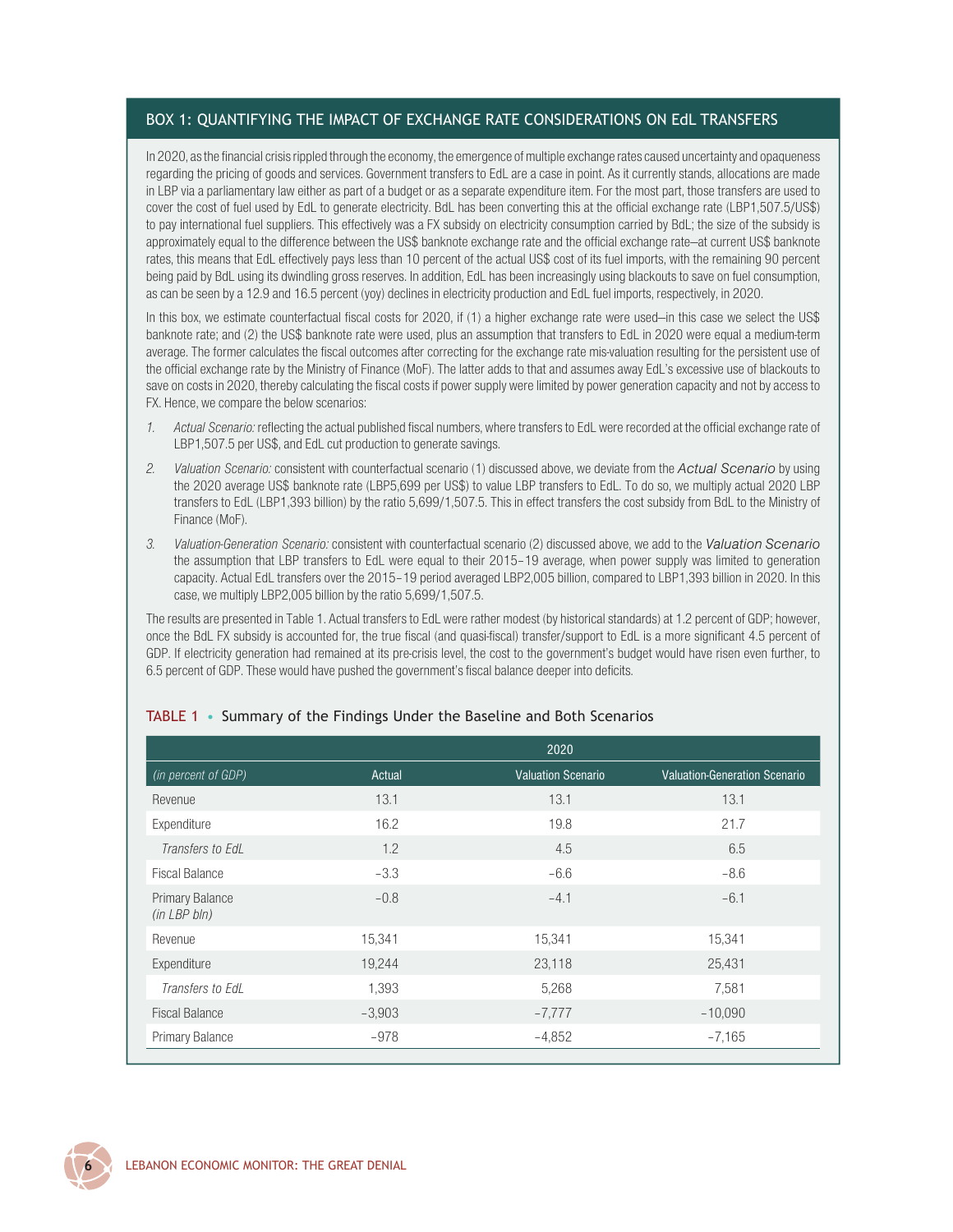

#### <span id="page-28-0"></span>FIGuRE 4 • valuation Effects from Exchange Rate Depreciations Will Pressure the Debtto-GDP Ratio<sup>a</sup>

*Sources*: Lebanese authorities and WB staff calculations.

<sup>a</sup> To convert domestic debt to US\$, we use the World Bank Average Exchange Rate for 2020 and 2021, estimated at LBP11,770/US\$ and LBP37,664/US\$, respectively.

lower dollar value for domestic debt, lowering the dollar value for total debt (the numerator in the debtto-GDP ratio); this is, however, more than offset by a significantly lower denominator, GDP in US\$, due also to the currency depreciation, leaving a larger debt-to-GDP ratio (Figure 4). So, whereas the surge in inflation is rapidly eroding the real value of domestic debt, the sharp depreciation of the currency continues to make Lebanon's sovereign debt burden unsustainable.

## **The External Sector**

**Customs data illustrate widening of the trade-ingoods deficit over Q1-2021, driven by both higher imports and lower exports.** According to Customs data for merchandise goods, imports grew by 13.6 percent (yoy) in Q1-2021, whereas exports shrank by 23.6 percent (yoy). On the imports side, netting out energy imports (which have actually declined over the same period) leaves imports at 28.2 percent higher. This included yoy increases of 36.2 and 19.9 percent in imports of industrial goods $30$  and food products,  $31$ respectively. As for exports, the sharp decrease in exports of merchandize goods over Q1-2021 is

largely driven by Pearls, Precious Stones and Metals, which when netted out leaves exports down by only 3.7 percent (yoy). We study in detail the surprisingly weak export performance of Lebanese firms—given the sharp increase in price competitiveness that the fall in the lira is providing—in our Special Focus.

**The current account (CA) deficit-to-GDP ratio remains broadly unchanged in 2021 as strong remittances and tourism offset a wider trade deficit in goods.** The widening trade-in-goods deficit in Q1-2021 is expected to be offset over the course of the year due to the binding financing constraints imposed by the declining foreign exchange reserves at BdL, and relatedly, the elimination of the FX subsidy. This dynamic is reinforced by the strong recovery in tourism, which will improve the trade-inservices balance. Meanwhile, net remittances are expected to increase from an estimated 10.3 percent of GDP in 2020 to 16.9 percent of GDP in 2021. The increase is a result of (i) a sharp decline in US\$ GDP (a denominator effect); (ii) large decreases in remittances outflows, as foreign workers in Lebanon suffer from the economic contraction; and (iii) some remittances inflows incentivized by countercyclical<sup>32</sup> behaviors observed in countries with large diasporas. Nominally, however, remittances inflows are estimated to have been negatively impacted by an impaired banking sector—the traditional conduit for remittances—and the COVID-19 global impact. Overall, we project the CA deficit in 2021 to be 9.8 percent of GDP, varying marginally from 9.3 percent in 2020, but much lower than the medium-term (2013–2019) average of 22.5 percent of GDP.

**As foreign financing of the CA deficit came to a sudden stop in late 2019, a massive contraction of the CA took place in 2020 driven by** 

<sup>&</sup>lt;sup>32</sup> During economic hardships in the home country, expatriates can also boost transfers back home in support of family.



<span id="page-28-1"></span><sup>&</sup>lt;sup>30</sup> This includes imports of the following categories: Wood, Rubber and Chemical Products; Non-Metallic Products; Textiles; Capital Goods; and Equipment Other than Capital Goods.

<sup>31</sup> This includes imports of the following categories: Agricultural Products and Animals; and Food Industry Products.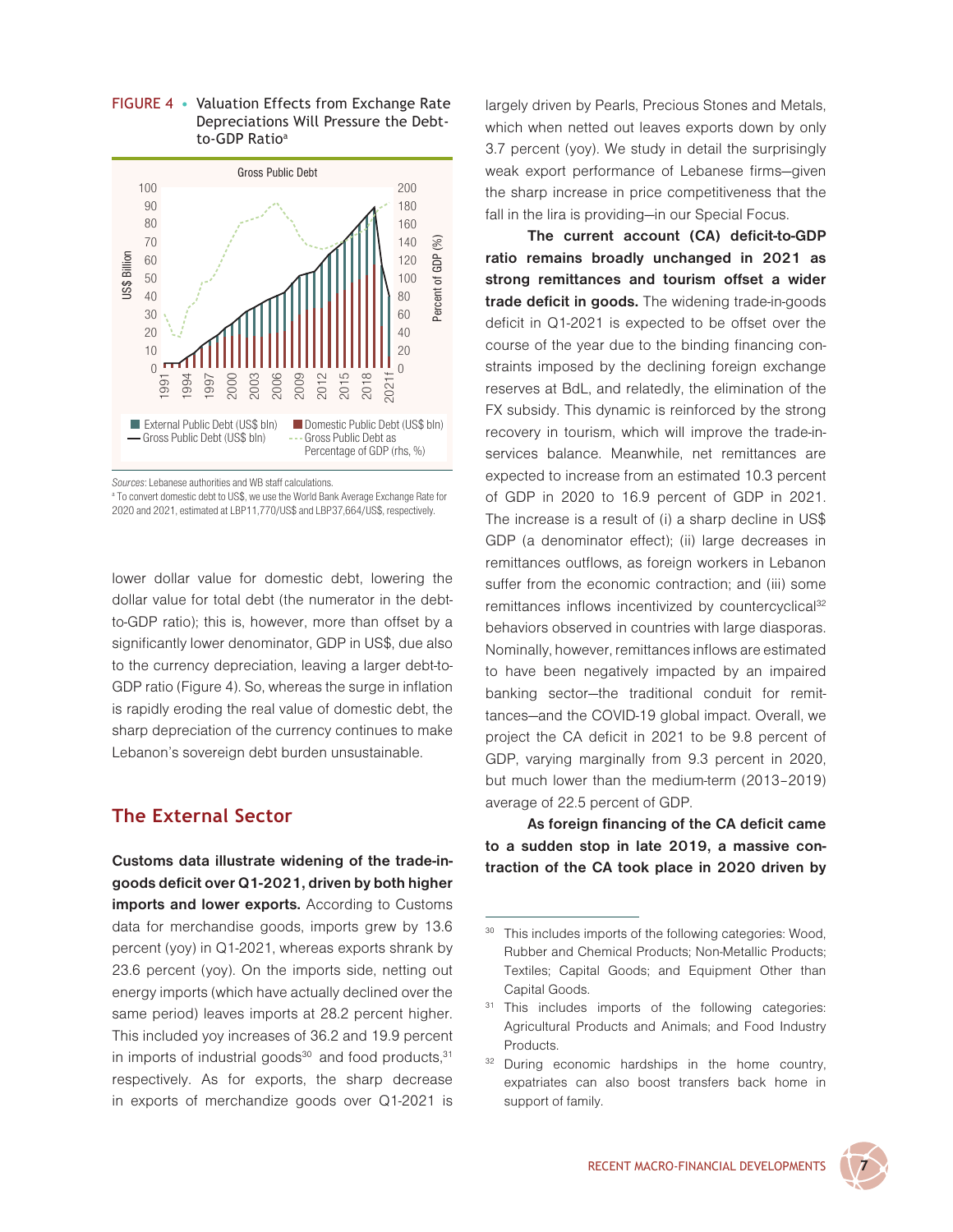<span id="page-29-0"></span>**a sharp contraction in imports.** Scarcity of capital inflows into Lebanon followed de facto introductions of capital controls. While BdL made use of its limited foreign exchange reserves in 2020, a forced and massive adjustment/re-sizing of the previously massive current account deficit took place.

**The sudden stop in capital inflows, coupled with a smaller but still large CA deficit, has steadily depleted BdL's FX reserves** (Figure 5). By September 2021, gross FX reserves (excluding gold reserves) at BdL reached US\$18.8 billion, declining by US\$5.3 billion since end-2020. BdL's gross position includes Lebanese Eurobonds and an unpublished amount lent out to banks. Meanwhile, required reserves on banks' customer FX deposits is estimated at US\$14.8 billion.<sup>33</sup> Critically, BdL's gross position differs widely from its net reserves (i.e., gross FX reserves at the central bank net of FX liabilities to others); contrary to other central banks, BdL does not publish net reserves, which are estimated to be significantly negative.

**In September 2021, Lebanon converted US\$1.139 billion from its share of IMF Special Drawing Rights (SDR) allocations, thereby covering 7.5 percent of its 2021 import bill.** As a response to the global economic crisis from the COVID pandemic, the IMF approved on August 23, 2021, its largest ever allocation of SDRs, equivalent to US\$650 billion. Lebanon's share of this amounted to SDR607.2 million, equivalent to US\$864 million. In September, Lebanon converted this portion plus its share of a previous 2009 SDR allocation, which followed the global financial crisis and is equivalent to US\$275 million. While bringing limited temporary relief, the SDR allocations will not resolve the systemic crisis or long-term structural issues facing the country, which will require political will and decisive actions to recognize financial sector losses and push through a fundamental restructuring.

## **Money and Banking**

**Monetary and financial turmoil continue to drive crisis conditions.** The exchange rate further deteriorated in 2021, with the US\$ banknote rate depreciating by an average of 211 (yoy) percent over

#### FIGuRE 5 • A Steady Depletion in the Gross Foreign Exchange Position at BdL



Sources: BdL and WB staff calculations.

Note: Compulsory FX reserves are World Bank estimates based on published data, and a 15 percent required reserve ratio on FX deposits in commercial banks.

the first 11 months of 2021 (11M-2021), repeatedly breaching the LPB22,000/US\$ threshold. This is within a multiple exchange rate system that also includes the official exchange (LBP1,507.5/US\$), and BdL-administered lower rates. Overall, the World Bank Average Exchange Rate (AER)<sup>34</sup> depreciated by 219 percent (yoy) over 11M-2021(Figure 6).

Since the Spring 2021 LEM, we have adjusted the AER to account for changes in the FX subsidy, including the divergence of coverage for fuel and medications. We now consider critical imports of goods 1 (C1) as changing over time—from August 2019 to June 2021, C1 consists of fuel products, medication and wheat, backed up at LBP 1,507.5/US\$; from July 2021 onwards, C1 becomes only fuel products, first backed up at LBP 3,900/US\$ in July 2021, then at LBP 8,000/US\$ in August and September 2021, and finally at the US\$ banknote exchange rate thereafter, denoting the full removal of the fuel subsidy. We also consider critical imports of goods 2 (C2) as changing over time—from August 2020 through June 2021, C2 consists of essential food products, backed up at LBP 3,900/US\$, with the subsidy gradually reduced until it is eliminated by June 2021. From July 2021 to September, C2 becomes medication, backed up at LBP 13,150/US\$, as agreed to between the Ministry of Health and BdL. After September, we assume the full subsidy on medication is removed, applying the banknote rate to C2.



In June 2021, BdL lowered required reserve ratio on dollar deposits from 15 percent to 14 percent.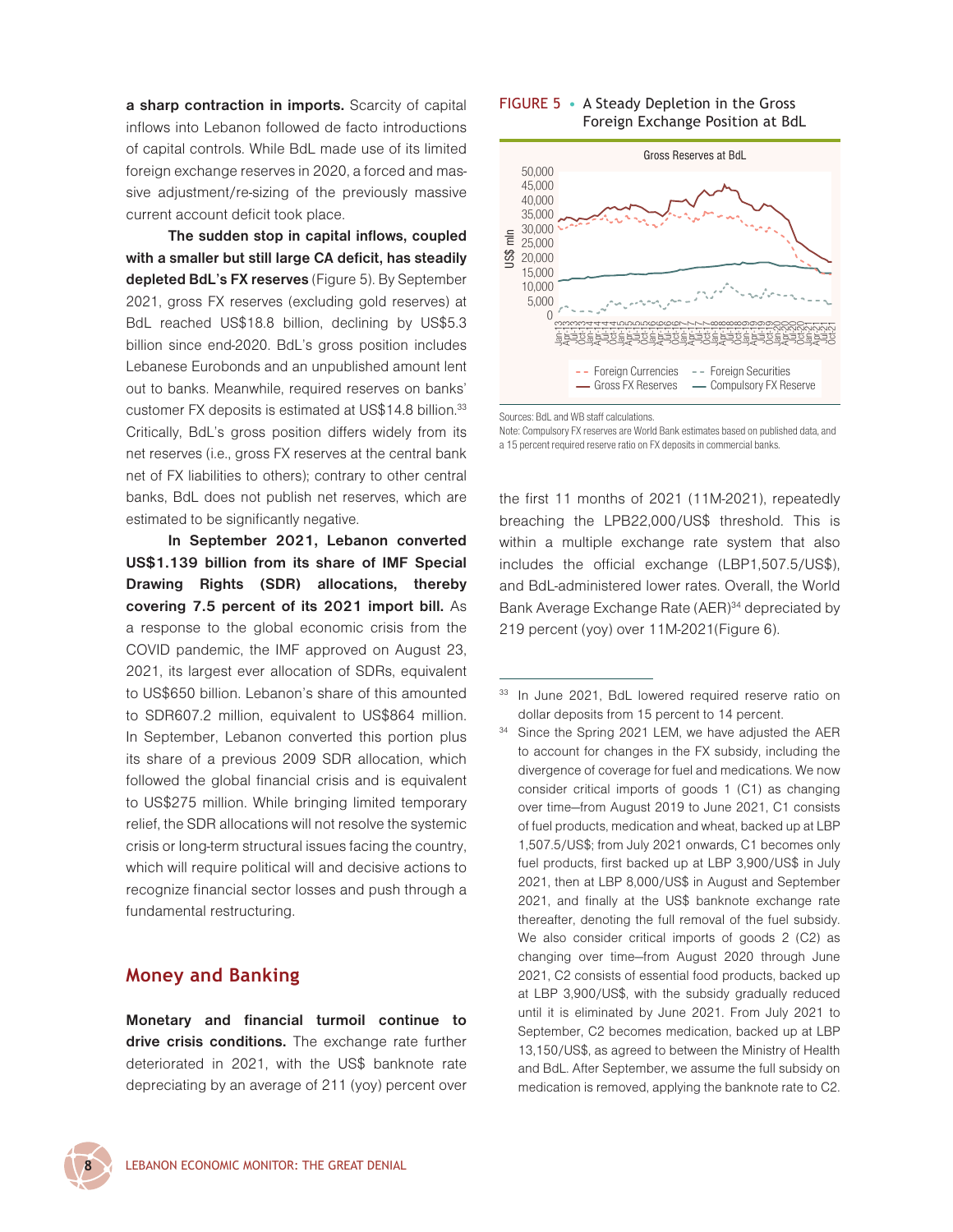<span id="page-30-0"></span>







Sources: CAS and WB staff calculations.

Sources: CAS, BdL and WB staff calculations.

**Limited economic utility for electronic dollars,**<sup>35</sup> **along with scarcity of dollar banknotes, and minimum incentives to save in LBP, all rendered the economy heavily cash-based in local currency.** By September 2021, the stock of currency in circulation increased by 72.8 percent (yoy), compared to 22 and 1.5 percent growths in M2 and M3, respectively. The latter two money-supply measures also reflect ongoing deleveraging in the financial sector (see Paragraph 24).

**FX scarcity and exchange rate pass through effects on prices have resulted in surging inflation (Box 2)**. In 2020, the inflation rate averaged 84.3 percent, having risen steadily and sharply from 10 percent (yoy) in January 2020 to 145.8 percent (yoy) in December 2020. Over the first 11 months of 2021 (11M-2021), inflation has averaged 142.9 percent; it reached a high of 157.9 percent (yoy) in March, falling to 100.6 percent by June, before rising again to a new high of 201.1 percent in November. The surge since June is linked to the steady removal/fading of the FX subsidy on imported goods.

**Inflation is a highly regressive tax, disproportionally affecting the poor and vulnerable (**Box **3), and more generally, people living on fixed income like pensioners**. This is especially so in Lebanon's case where basic items of the

consumption basket are primary drivers of overall inflation. In fact, the main contributors of inflation over 11M-2021 are food and non-alcoholic beverages, followed by transportation, and then clothing and footwear (Figure 7); prices for these basic consumption items have surged by 305.9, 305.2 and 324.6 percent, respectively. It is notable the rise of the transportation category from the  $4<sup>th</sup>$  largest contributor to overall inflation in 2020 to the  $2<sup>nd</sup>$  largest over 11M-2021. This reflects the impact of the FX subsidy removal on fuel imports.

**The severe restrictions on capital outflows have given the monetary authorities room to lower interest rates.** From October 2019 to September 2021, average interest rates on LBP and dollar deposits in banks fell by 750 and 635 basis points (bps), respectively. Banks' lending rates in LBP and US\$ have mirrored this effect, falling by 354 and 371 bps, respectively over the same period. As inflation has surged during that same period, real interest rates in the country are highly negative across the board.

<sup>&</sup>lt;sup>35</sup> This refers to dollar deposits from prior October 2019, which are subject to strict capital controls and can generally be withdrawn only in LBP at a significant haircut compared to the value of the dollar being traded in the parallel banknote market.

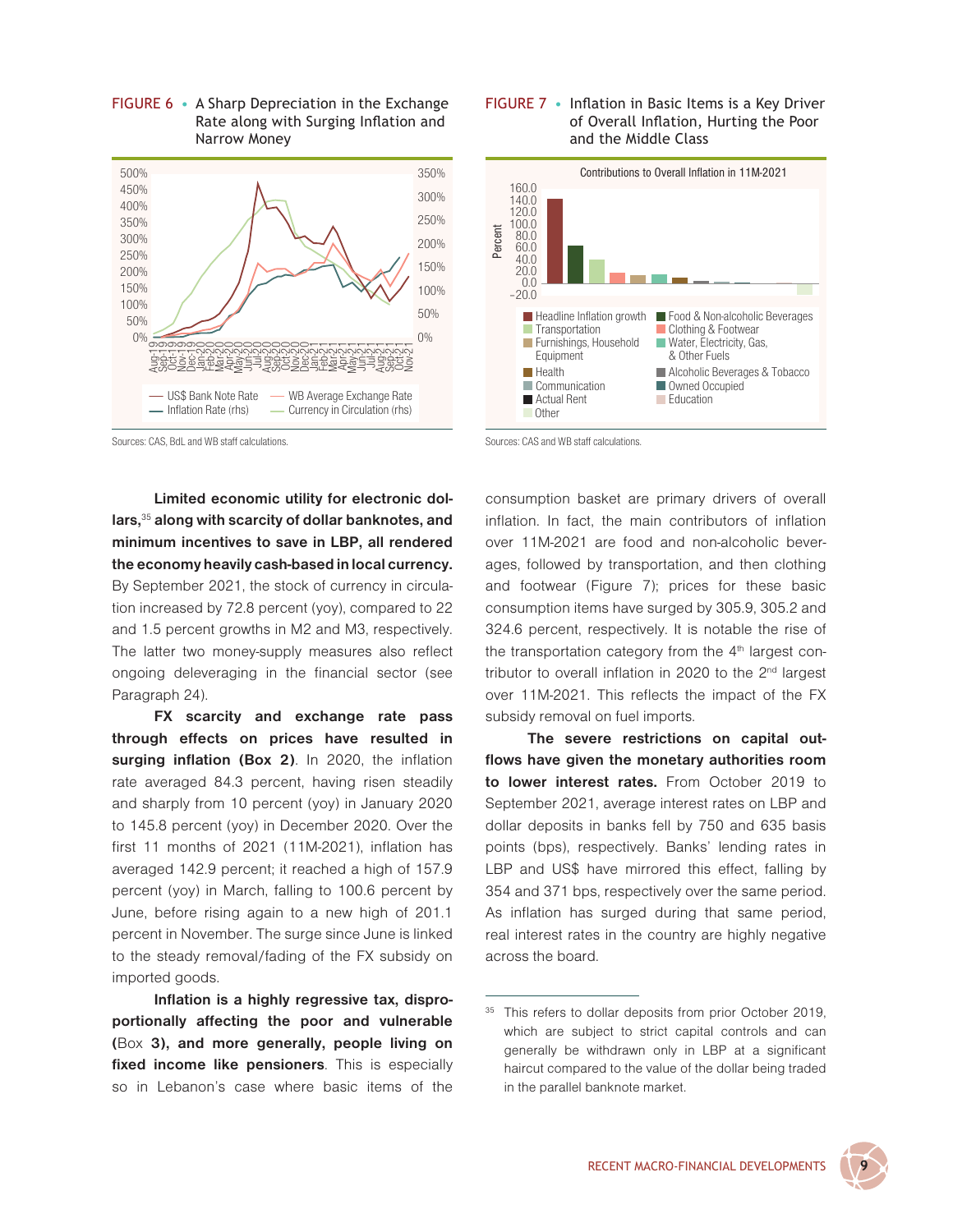## <span id="page-31-0"></span>BOx 2: THE ExCHANGE RATE PASS THROuGH TO INFLATION FOR LEBANON

The exchange rate pass-through effect on prices measures the extent to which fluctuations in the exchange rate lead to changes in aggregate prices (i.e., inflation). The Exchange Rate Pass-Through (ERPT) coefficient is, therefore, akin to an elasticity coefficient in that it measures the sensitivity of the Consumer Price Index (CPI) to the exchange rate.

With the US\$ banknote exchange rate breaching the 27,000 LBP/US\$ mark and inflation soaring to the triple digits, estimating the ERPT coefficient allows for gauging the degree to which exchange rate fluctuations drive inflation.

The simplest approach to gauging the ERPT is to estimate the change in the CPI,  $\Delta C Pl_{_P}$  that is due to a change in the exchange rate,  $\Delta E_{_P}$ . Estimates of the contemporaneous response of changes in the price level to changes in the exchange rate Δ*CPI<sup>t</sup>* /Δ*E t* , or to lagged changes in the exchange rate ΔCPI<sub>t</sub>/ΔE<sub>t-1</sub>, ΔCPI<sub>t</sub>/ΔE<sub>t-2</sub> can be computed from data on the CPI obtained from the Central Administration of Statistics and the World Bank Average Exchange Rate (AER).

[Table 2](#page-31-1) provides the estimates of the various pass-through coefficients estimated using data for the period August 2019 to October 2021.

Depending on the exact definition employed, the ERPT coefficient ranges from 59 to 89.3 percent. That is, a 100 percent depreciation in the exchange rate leads to an increase in the inflation rate ranging from 59 to about 90 percentage points.

Estimates the ERPT coefficient can also be obtained from more elaborate econometric models. The existing literature commonly employs well-specified Vector Autoregressive (VAR) models to gauge the response of prices to an exchange rate shock (see Annex B). The advantage of the latter approach is to allow for discerning the effects of exchange rate fluctuations on inflation over several horizons (one, six or twelve months). Using a trivariate VAR model comprising the AER, currency in circulation and the CPI for the period January 2008 to October 2021, the ERPT coefficient estimate is 56 percent when the VAR is estimated in changes and 77 percent when the VAR is estimated in levels. The latter estimates are consistent with the results obtained using the simple approach in [Table 2.](#page-31-1)

When the US\$ banknote exchange rate (BNR) is employed instead of the AER, the ERPT coefficients are, respectively, 28 and 67 percent when the VAR model is estimated in changes and levels. The EPRT coefficients in this case form a wider range than when employing the AER in the VARs, indicating that the AER better controls for the pass-through of the exchange rate to prices. An example is that the AER accounts for the FX subsidy on imported goods that were in place, which was an important factor on prices from end of 2019 to early 2021.

|                                 | Average | <b>Standard Deviation</b> |
|---------------------------------|---------|---------------------------|
| $\Delta CPI_{1}/\Delta E_{1}$   | 59.0%   | 17.0%                     |
| $\Delta CPI_{t}/\Delta E_{t-1}$ | 70.4%   | 21.7%                     |
| $\Delta CPl_{t}/\Delta E_{t-2}$ | 89.3%   | 45.3%                     |

<span id="page-31-1"></span>TABLE 2 • Estimating the Change in CPI to Contemporaneous and Lagged Changes in Exchange Rate

**Since the eruption of the financial crisis, BdL has been almost an exclusive policy maker.**<sup>36</sup> The Fall 2020 LEM listed in detail the many BdL circulars, which formalized BdL's crisis management strategy. The Spring 2021 LEM presented an update on main BdL policy initiatives, including (i) a new financial operation; (ii) an announcement by BdL to allow commercial banks to conduct currency exchanges at the Sayrafa platform rate; and (iii) the expiration of a deadline for commercial banks to meet Circular 154 provisions, $37$  conclusions for which have yet to be announced. Meanwhile, other than a default on its Eurobond obligations, the Government was not able to implement other important pillars in its financial recovery plan.

**A principal deleveraging tool used by BdL has been lirafication of pre-crisis (October 2019) dollar deposits at commercial banks.**



Notwithstanding a brief period in which Government defaulted on its Eurobond obligations and unsuccessfully proposed its Financial Recovery Plan.

<sup>&</sup>lt;sup>37</sup> Key stipulations of Circular 154 include: raising bank capital by 20 percent; banks to place funds in correspondent banks amounting to a minimum of 3 percent of customers' FX deposits; banks to convince customers to repatriate 15 percent of deposit outflows above US\$500,000 since end-2017; banks' shareholders and politically exposed persons (PEPs) to repatriate 30 percent of deposit outflows above US\$500,000 since end-2017.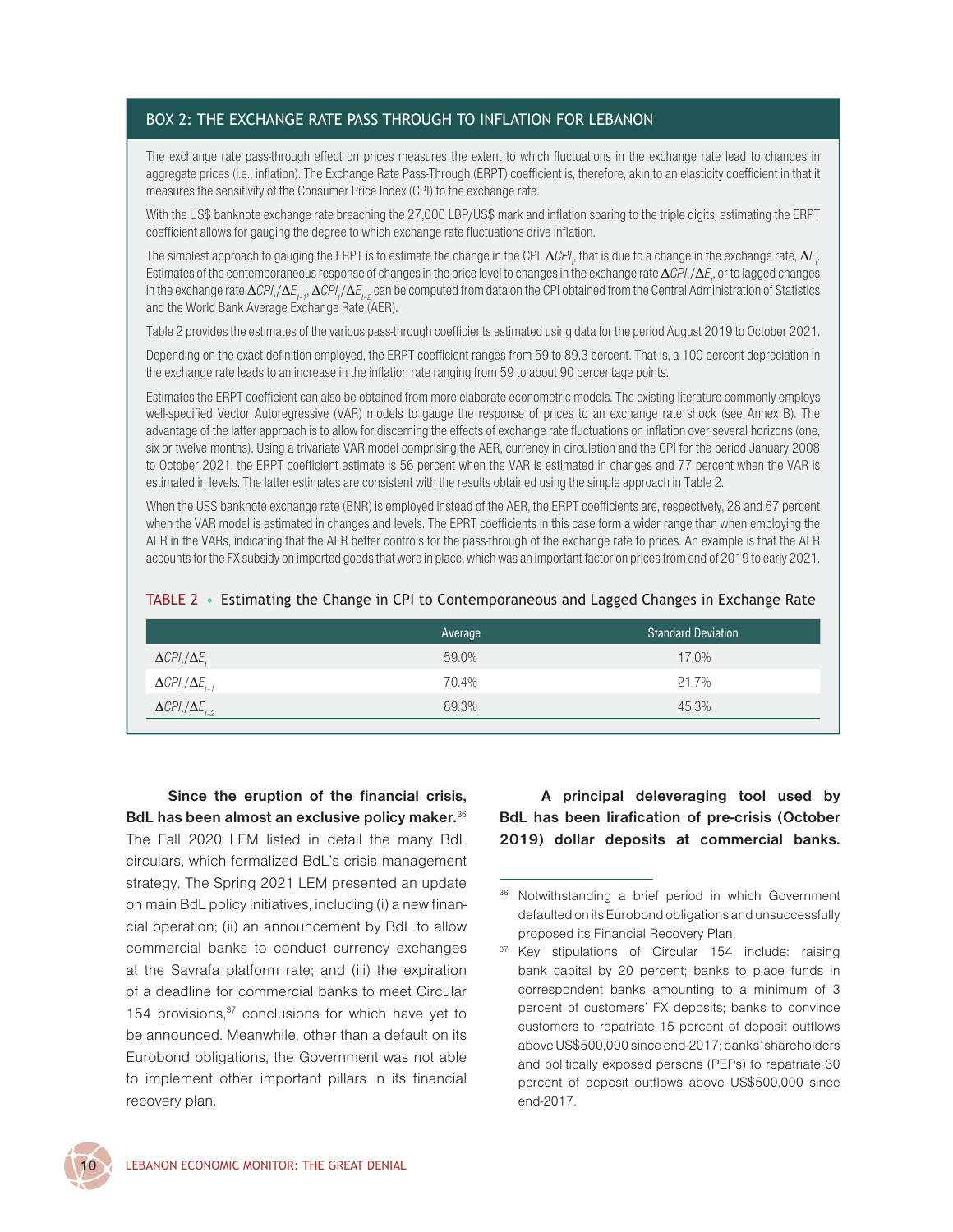### <span id="page-32-0"></span>BOX 3. IMPACT OF CRISES ON POVERTY<sup>a</sup>

Poverty is on the rise with the share of the Lebanese population under the US\$5.50 international poverty line estimated to have risen by 13 pp by end-2020 and is expected to further increase by as much as 28 pp by end 2021. The proportion of households facing challenges in accessing food, healthcare and other basic services are correspondingly on the rise.

Inflationary effects are highly regressive factors, disproportionally affecting the poor and middle class. Inflation in Lebanon is on track to be the highest seen in the past decade. Average year-onyear inflation over 9M-2021 was 133 percent, more than 75 pp over the same period in 2020. Food inflation remains concerning as food consumption forms a larger proportion of the expenses incurred by poorer households. Average food inflation over 9M-2021 period stood at 300 percent compared to 198.3 percent for the corresponding 2020 period. After reaching a peak of 441 percent in October 2020, year-on-year food inflation moderated to 208 percent in April 2021 but appears to be on the rise again, reaching 281 percent by September (Figure 8).

Households are struggling in making ends meet with their deteriorating purchasing power. Phone surveys conducted in May–July 2021 by the World Food Program with support from the WB found that 46 percent of households reported challenges in accessing food and other basic needs, up from 40

#### FIGuRE 8 • Lebanon's Headline and Food Inflations



Source: Staff calculation using CPI data from CAS.

percent from July–August 2020. Half of the households surveyed reported adults restricting consumption in favor of children. The share of households having difficulties in accessing health care has increased sharply from 25 percent (July–August 2020) to 48 percent (May– July 2021). Unemployment rate also rose among the respondents, from 30.9 percent in January 2021 to 37.7 percent in the May–July 2021 period. Almost 49.3 percent of respondents considered their families to be either very poor or poor, reflecting the stark conditions in the country where close to one-third of households reported receiving some form of assistance.

aThis box has been prepared by Ganesh Kumar Seshan (Senior Economist, EMNPV) and Stefania Rodica Cnobloch (Consultant).

Recent BdL policies have further reinforce the following key features of the central bank's approach to crisis management: (i) a deleveraging strategy for the financial sector that is pivoted on small-medium depositors; (ii) a deleveraging strategy for the financial sector that is not incorporated into the larger macro-financial framework, and hence, constitutes a non-comprehensive adjustment program; and (iii) inconsistencies/misalignments with other initiatives. Box 4 expands on these policies and analyzes some of their implications.

**Conditions in the financial sector continue to deteriorate and political will and decisive actions to recognize banking sector losses and push through a fundamental restructuring are needed to put Lebanon on a path out of the crisis.**

About 70 percent of banking assets are in sovereign securities, split between 60 percent with BdL and 10 percent in Government securities. Meanwhile, 76.5 percent of banks' liabilities are private deposits (September 2021), which are highly concentrated, as about 60 percent of small depositors hold only 1 percent of total deposits. Despite the administrative measures imposed on deposit withdrawals and external transfers, customer deposits at commercial banks further declined by US\$6.2 billion over 8M-2021, on top of a decline of US\$19.9 billion (or 12.6 percent) in 2020. Liquidity needs in the banking system have been met mainly through deleveraging and reduction in their net foreign assets position. The domestic credit portfolio contracted by US\$7 billion during 8M-2021, bringing the total credit contraction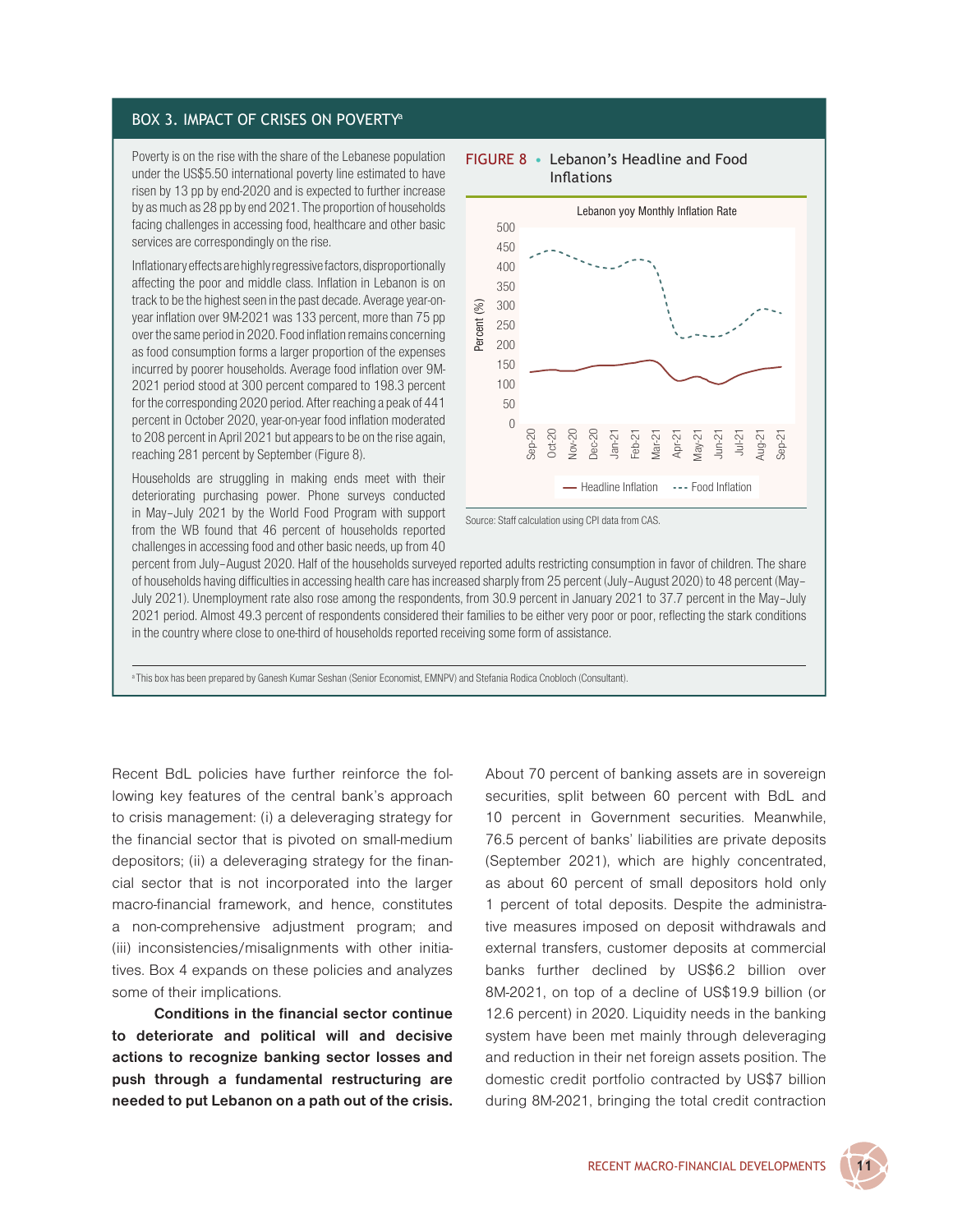### <span id="page-33-0"></span>BOX 4. KEY BdL POLICIES ON DELEvERAGING THE FINANCIAL SECTOR

Lirafication policies were first enshrined in a series of circulars<sup>a</sup> that allowed the withdrawal of pre-October 2019 dollar deposits in LBP at exchange rates that are higher than the official rate, but lower than the US\$ banknote rate. Until recently, banks' customers mainly used Circular 151 to access their pre-October 2019 dollar deposits, where they were able to withdraw in LBP up to a monthly maximum of US\$5,000 per account at LBP3,900/US\$. This implied an 84 percent haircut on relevant deposits—assuming a US\$ banknote rate of LBP25,000/US\$.

In June 2021, BdL introduced Circular 158, which facilitates an US\$800 monthly payout from pre-crisis dollar deposits, half in US\$ banknotes and the other half in LBP split between cash and electronic credit, converted at an exchange rate of LBP12,000/US\$.<sup>b</sup> This would imply a 26 percent haircut on the beneficiary accounts<sup>c</sup> assuming that LBP electronic credit is 100 percent substitutable with LBP cash.

Take-up for Circular 158 may be inhibited by important concerns touching on the credibility, sustainability and transparency of this mechanism**.** While the implied haircut by Circular 158 suggests that there would be a clear preference by depositors for this mechanism over other options, such as Circular 151, take-up could be inhibited by the following: (i) lack of clarity on whether beneficiaries of Circular 158 would still benefit from 151, which forced repeated clarifications from the central bank; (ii) at least in the first phase, implementation varied widely across banks, which reinforced the confidence crisis in the banking system; (iii) withdrawal ceilings on Circulars 158 versus 151 necessitated depositor-specific calculations on needed amounts; (iv) 158's ceiling on both the benefit amount and annual withdraws imply a multi-year maturity, a non-credible promise under current crisis conditions in the banking sector.

On December 9, 2021, BdL issued Circular 601, which allowed the withdrawal of pre-October 2019 dollar deposits in LBP at a new higher exchange rate of LBP8,000/US\$, for a monthly maximum of US\$3,000 per account. This is an update to Circular 151 (which allowed these deposits to be withdrawn at LBP3,900/US\$ for a monthly maximum of US\$5,000 per account). Circular 601 implied a 68 percent haircut on relevant deposits (compared to 84 percent for Circular 151). Further, based on Circular 151 exchange rate and ceiling, maximum injection of LBP per account would be LBP19.5 million (US\$5,000 x LBP3,900/US\$). Based on Circular 601, maximum injection per account would be LBP24 million. Hence, Circular 601 can in theory increase currency in circulation resulting from Lirafication by 23 percent.

Following a sharp depreciation for the LBP in the US\$ banknote rate over the first half of December 2021,<sup>d</sup> BdL introduced two more measures intended to inject US\$ and reduce LBP liquidity in the market. In Circular 161, BdL would provide banks with US\$ resources for them to disburse customers' quota of pre-October 2019 dollar deposits in US\$ cash instead of in LBP (as stipulated in Circular 601). The final amount in US\$ would be subject to a significant haircut since it would first be converted to LBP at LBP8,000/US\$ (per Circular 601), then converted back to US\$ at the Sayrafa rate.<sup>e</sup> Circular 161 would be effective until January 31, 2022. In the second measure, foreign currency denominated commercial loans would be paid back in LBP at LBP8,000/US\$ using LBP banknotes. The previous set up allowed payments at the official pegged rate of LBP1507.5/US\$ and from LBP bank deposits. In the first measure, BdL would inject US\$ into the market, sourced from its dwindling FX reserves, and in the second measure it would reduce the supply of LBP currency in circulation. The intended objective is to temporarily suspend the downward spiral in the Lebanese currency.

a Circulars 148, 151, 549 and 565. For more details, please refer to:

World Bank (2020), *The Deliberate Depression* the Lebanon Economic Monitor, Fall 2020 Issue.

b Key provisions for circular 158 include: banks to open special subaccounts for beneficiaries, such that the total amount of all subaccounts would not exceed US\$ 50,000 per beneficiary, from which a maximum of around US\$ 10,000 can be dispersed annually; beneficiaries would lift bank secrecy on the said subaccounts; these subaccounts would be precluded benefiting from circular 151.

c Here too, we assume that the US\$ banknote rate is at LBP 25,000/US\$.

d The Lebanese currency depreciated by around 22 percent in the US\$ banknote market over the December 3–16, 2021 period to breach LBP28,000/US\$.

e For example, if a customer wants to withdraw US\$100 from their pre-October 2019 dollar deposit account, then according to Circular 601, this should come up to LBP800,000. Assuming the Sayrafa exchange rate for that day is LBP23,000/US\$, then per Circular 161, the customer would get US\$34.8 in cash, constituting a 65 percent haircut on the original amount.

to 41.5 percent since the beginning of the crisis in October 2019.

**Lending from BdL has allowed Lebanese commercial banks to pay off liabilities to correspondent banks to retain linkages to the global financial system.** As of end-August 2021, commercial banks' placements in, and liabilities for, non-resident financial institutions (FIs) amounted to US\$5.1 and US\$5.3 billion, respectively, compared to US\$6.8 and US\$8.8 billion in December 2019. Foreign correspondent banks have significantly tightened conditions and reduced lines to Lebanese banks. As a condition on continuing to transact via correspondent banks, commercial banks have had to

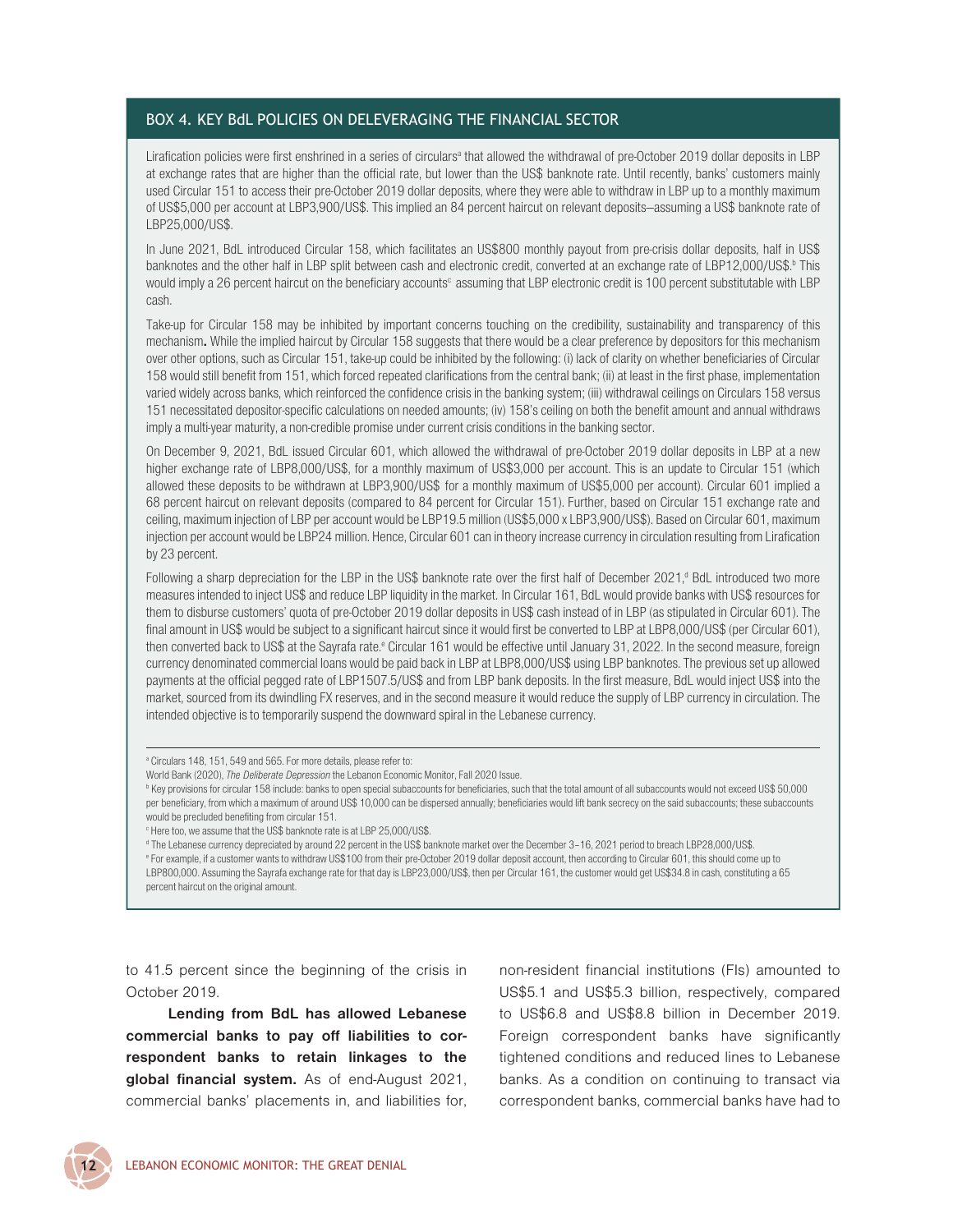<span id="page-34-0"></span>pay down liabilities to these banks, partially financed by lending from BdL.

**The credit portfolio of the banking sector has continued to deteriorate.** The non-performing loan (NPL) ratio—that is, gross NPLs including unearned interests as a percentage to total loans stood at 37.4 percent (43.9 percent for FX loans) as of end-August 2021, compared to 13.3 percent at end-June 2019 before the crisis. NPL ratio for construction, processing industries and wholesale and retail trade, reached 56, 58 and 47 percent, respectively (Figure 9). Provisioning coverage was at 55 percent as of end-August 2021. Continued deterioration in the quality of the remaining credit portfolio (US\$32 billion at the official exchange rate, 58 percent of which denominated in US\$) would be expected, given the lack of progress in restructuring and reform.

### FIGuRE 9 • A Steady and Sharp Deterioration in Credit Performance as Measured by NPL Ratio for Banks



Sources: BdL and WB staff calculations.

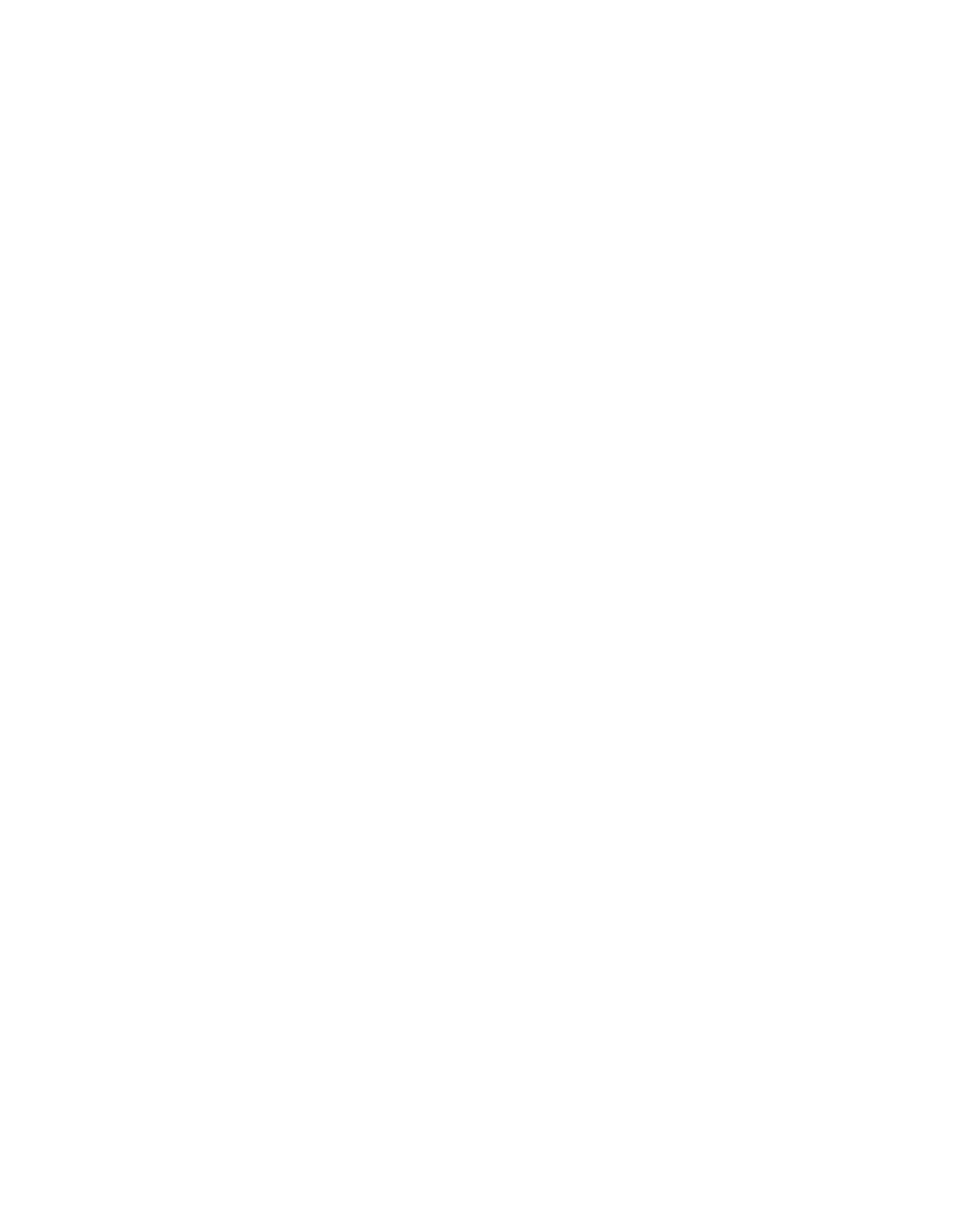## <span id="page-36-0"></span>**GLOBAL COMPARATORS: WHERE DOES LEBANON STAND NOW**

**W e put into perspective Lebanon's macroeconomic conditions, depicting the severity of the compounded crises against those of the rest of the world.** Some of Lebanon's worst-performing macroeconomic indicators are compared to those current (or recent) in other countries. Specifically, we compare the following macroeconomic indicators: nominal GDP in US\$ value, the inflation rate, fiscal revenues and public debt.<sup>38</sup>

**Lebanon's GDP in US\$ value has contracted over the 2019–2021 period more sharply than all other observed economies globally.** In fact, Lebanon's GDP plummeted from close to US\$52 billion in 2019 to a projected US\$21.8 billion in 2021, marking a 58.1 percent contraction. This represents the highest contraction in a list of 193 countries.<sup>39</sup> Lebanon is followed by Macao SAR, Libya, Venezuela, and Suriname, whose GDPs in US\$ value declined by 47, 30.9, 29.8 and 29.3, respectively, over the same period (Figure 10).

**Inflation in Lebanon has been steadily rising since the beginning of the crisis.** Triple-digit figures have been recorded in every month since July 2020, reaching a maximum of 157.8 percent (yoy) in April 2021. Lebanon's inflation averaged 84.3 percent in 2020, and it is expected to reach an average of 145 percent in 2021. This puts Lebanon in 4<sup>th</sup> place for the highest inflation rates in 2020 preceded by Venezuela, Zimbabwe and Sudan; and in 3rd place in 2021, after Venezuela and Sudan.<sup>40</sup> (Figure 11).

**Lebanon's government revenues are projected to reach 6.6 percent of GDP in 2021, marking it as the 3<sup>rd</sup> lowest ratio globally.** Only Somalia and Yemen are expected to fare worse in  $2021.^41$  Lebanon deteriorated from the 18<sup>th</sup> lowest rank in 2020. Lebanon's Government revenues

3

<sup>&</sup>lt;sup>38</sup> The list of countries and data are sourced from the IMF's World Economic Outlook (WEO) and includes 196 countries. Lebanon's data are sourced from World Bank databases.

<sup>39</sup> WEO Nominal GDP data is missing for Afghanistan, Pakistan, and Syria, which takes them out of the comparison.

<sup>&</sup>lt;sup>40</sup> Data on period average inflation is sourced from IMF's WEO database. It excludes Somalia and Syria in 2020, and Afghanistan, Argentina, Somalia, and Syria in 2021.

<sup>&</sup>lt;sup>41</sup> Data on general government revenues is sourced from IMF's WEO database. It includes 195 countries in 2020, where data is missing for Syria; while including 192 countries in 2021, with data missing for Afghanistan, Argentina, Syria, and Venezuela.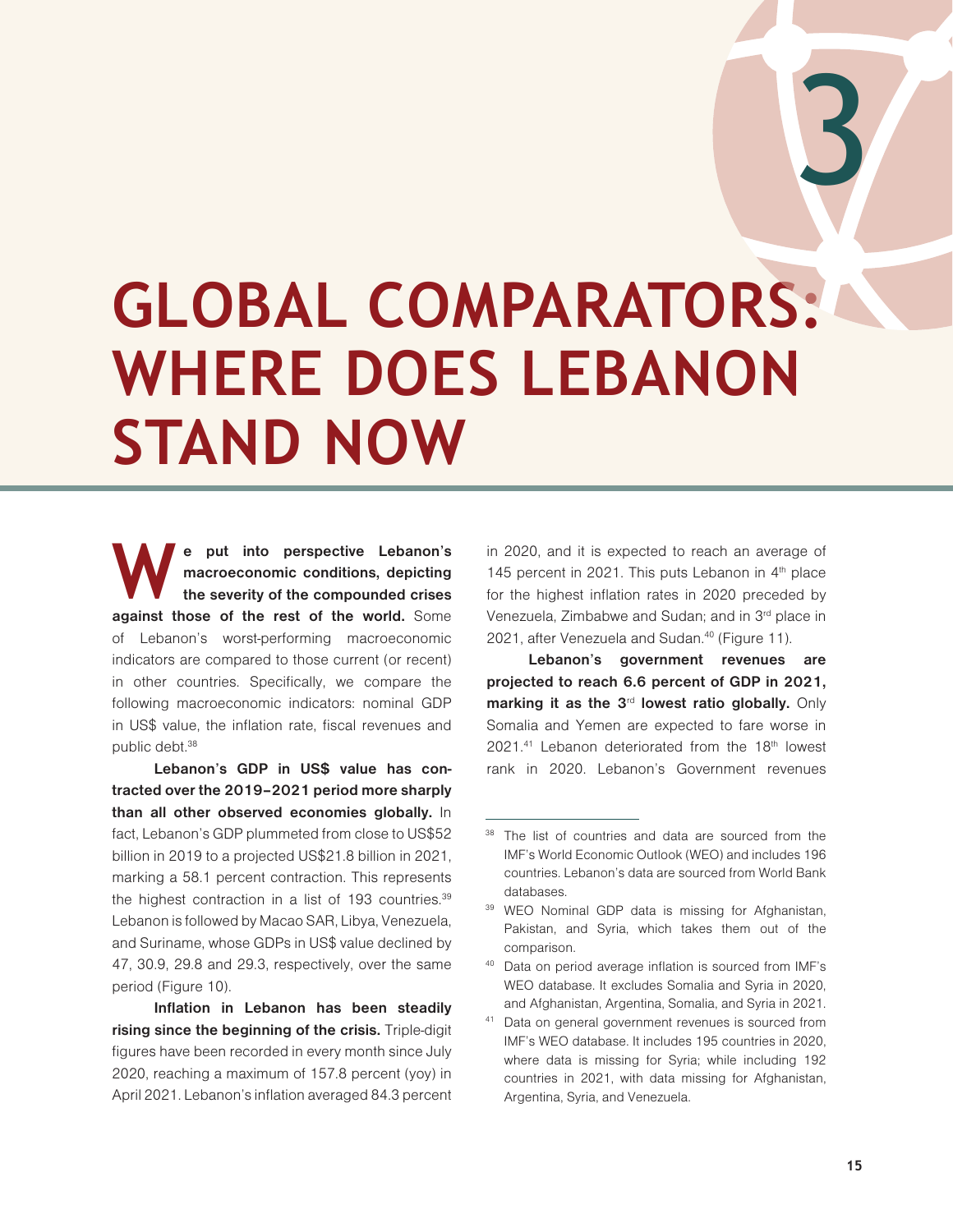### <span id="page-37-0"></span>FIGuRE 10 • The Sharpest Contractions in Nominal GDP (as a Percentage Change) Globally



Sources: WEO and WB staff calculations.

#### FIGuRE 12 • Lebanon's Revenues as a Percentage of GDP Deteriorated, Ranking as the 3rd Lowest Observable Ratio Globally in 2021



Sources: WEO and WB staff calculations.

dropped from an average of 20.4 percent of GDP in the period from 2015–2019, to 13.1 percent in 2020 and is estimated to decline further to 6.6 percent in 2021(Figure 12).

**Lebanon's gross debt as a percentage of GDP deteriorated further over the period 2019– 2021.** The ratio stood at 171 percent of GDP in 2019 and is projected to reach 183 percent of GDP in 2021. This takes Lebanon from the  $6<sup>th</sup>$  highest ratio in 2019 to the 4<sup>th</sup> highest in 2021. Lebanon is preceded

#### FIGuRE 11 • Lebanon Records 3rd Highest Observable Inflation Rate Globally in 2020 and 2021



Sources: IFS and WB staff calculations.





Sources: WEO and WB staff calculations.

by Japan, Sudan and Greece in 2021—limited by the unavailability of an estimation of Venezuela's ratio for 2021 (Figure 13).<sup>42</sup>



It is worth noting that IMF's WEO general government gross debt data is missing for Venezuela in 2021. Venezuela's gross public debt reached 232.8 percent of GDP and 304 percent of GDP in 2019 and 2020, respectively.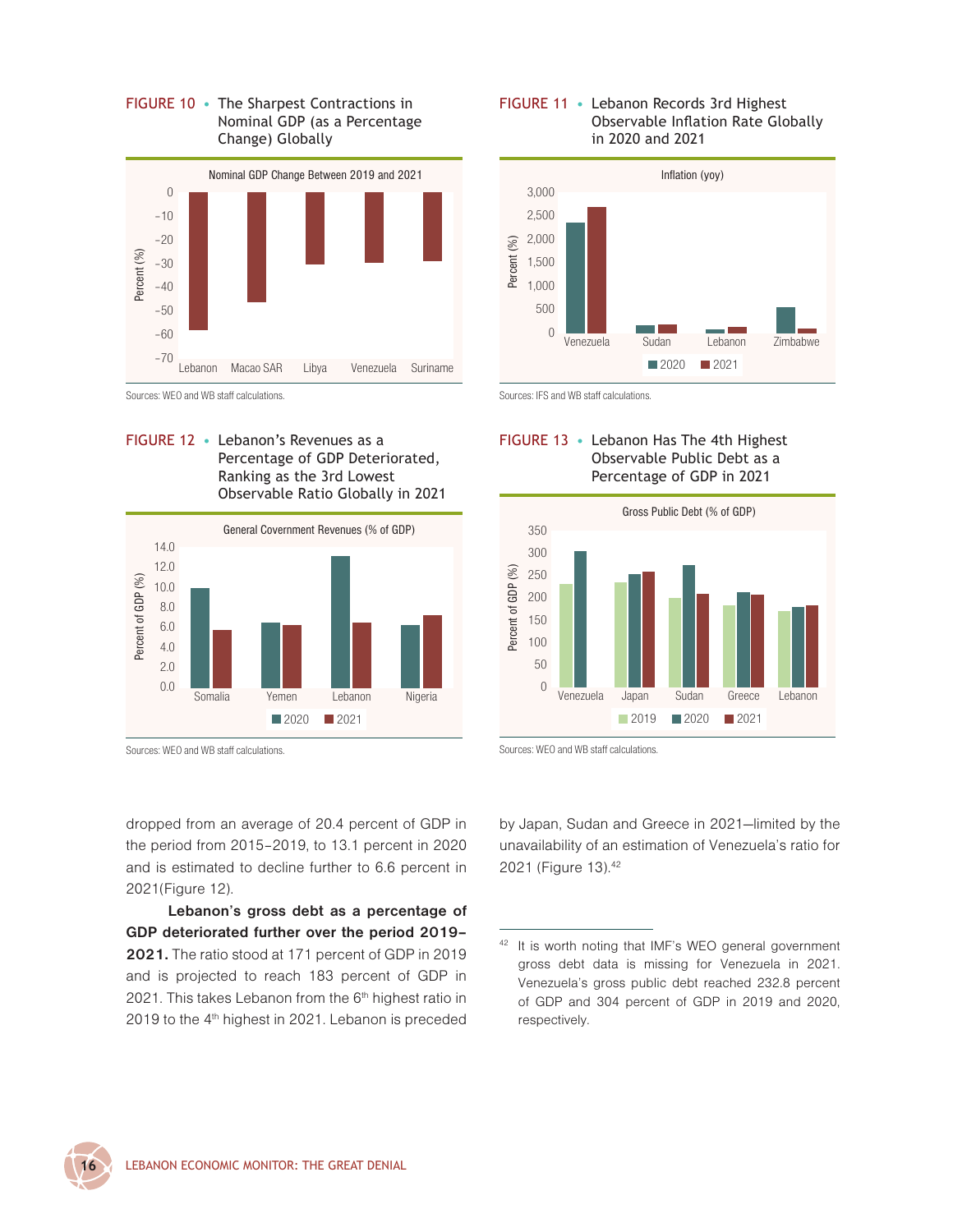

## <span id="page-38-0"></span>**OUTLOOK AND RISKS**

*S* **ubject to extraordinarily high uncertainty, we project real GDP to contract by a further**  10.5 percent in 2021. Our projections (Table 3) assume that COVID-19 conditions carry through 2021, while macro policy responses remain inadequate. We also assume a minimum level of stability on the political and security scenes, but refrain from assuming runaway inflation-depreciation, which is a plausible scenario. Further, the multiple exchange rates pose valuation challenges on macroeconomic indicators. When running the macro-framework, we adopt the AER, with the following exceptions: (i) balance of payments indicators are denominated in US\$; and (ii) the fiscal indicators are in LBP, and as we have flagged earlier, MoF uses the official exchange rate as a basis of conversion—we have already highlighted key revenue and expenditure items that are affected.

**As mentioned earlier, monetary and financial turmoil continue to drive crisis conditions, more acutely through interactions between the exchange rate, narrow money and inflation.** The centrality of this dynamic on the macro framework is an important caveat regarding our macroeconomic outlook. Hence, policy with implications on narrow money supply, such as lirafication and monetization of the fiscal deficit, will continue to be critical to the inflationary environment. We assume that in 2021, the Lebanese pound suffers a 210 percent depreciation in the US\$ banknote market, compared to a 250 percent depreciation in 2020. We also expect inflation to worsen notably in 2021, and project it to average around 145 percent, compared to 84.3 percent in 2020. This is supported by more recent monthly data on inflation, which have started rising sharply again in the second half of 2021 (H2-2021), no doubt resulting from the collapse in FX subsidy.

**The impact of the FX subsidy removal can vary based on (i) the new exchange rate(s) used for these imports; and (ii) the source of the FX**  supply. BdL proclaimed that it will offer credit lines for fuel imports based on the market exchange rate. It is not clear what BdL considers the market rate, but one option is the BdL-administered Sayrafa platform rate, which has been moving at about a few thousand LBPs below the US\$ banknote exchange rate. This proclamation also suggests that BdL will provide the FX supply from its reserves. Implications of this modality include: a reduction of subsidy to a value determined by the gap between the Sayrafa and the banknote rates; a spike in prices of these goods and a commensurate drop in their demand; and continued, albeit slower, depletion of valuable FX reserves at BdL. On the other hand, if importers resort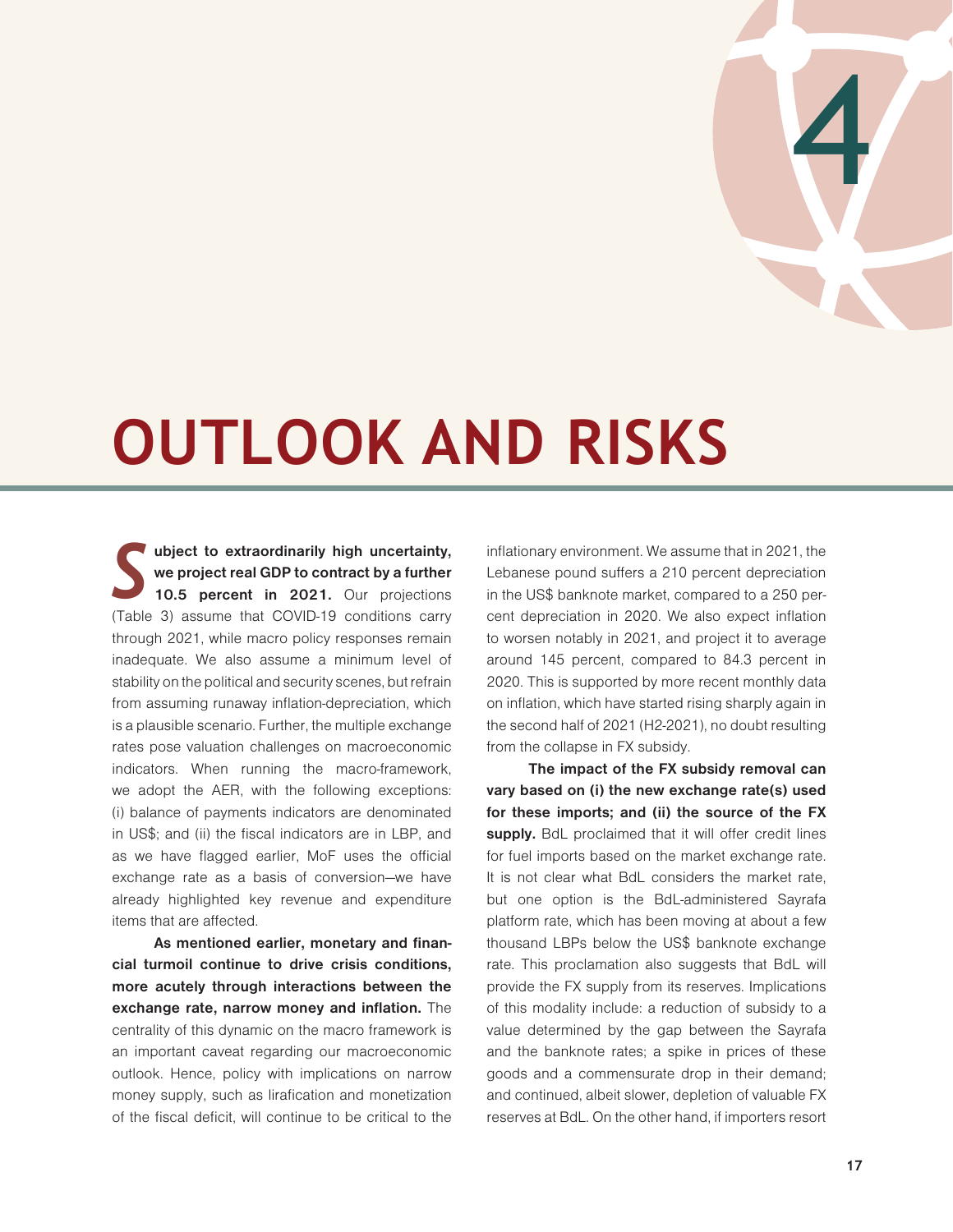completely to the market for both the rate and FX supply, implications are: (i) the complete removal of the subsidy; (ii) a more pronounced first-degree spike in prices and drop in demand; and (iii) a worsening of the US\$ banknote exchange rate and second-degree effects on pricing and demand.

**As the series of LEMs have illustrated, Lebanon's macro-financial bankruptcy is with such (relative) scale and scope that it has undermined Lebanon's post-civil war political economy.** This political economy thrived under large inflows of deposits that funded a public-private privilege43 for the few (including the financial sector) and political patronage that exercised dominion over the public administration. The political economy received repeated international support (Paris I-III, CEDRE, etc.) in return for promises of reforms advocated by donors.44 The finality of the sudden stop in October 2019, however, is leading to the disintegration of this political economy, as manifested by a collapse of the most basic public services, persistent and debilitating internal political discord, and the resignation/exodus of the social and economic elite, which has traditionally benefited from this model. The poor and the middle class, who were never well served under this model in the first place, are carrying the main burden of this bankruptcy.

**In the case of Lebanon, and taking history and geography as a guide, this can translate into national fragmentation and a breakdown of the social peace.** The collapse of the political economy is occurring over highly unstable geopolitical fault lines, which renders it an explosive combination. Unless a local, regional and international consensus is found on Lebanon's stability, we can expect to see aggravated political and security conditions in the lead-up to the presumed parliamentary elections in Spring 2022. International-regional reconciliation efforts

can place a floor on Lebanon's political and security slippage. It will not, however, resolve Lebanon's dire financial and economic conditions, which require domestic recognition and agreement on losses and their distribution.

**Worryingly, key public and private actors continue to resist recognition of these losses, perpetuating the zombie-like state of the economy and incurring unnecessary social pain.** Over two years into the financial crisis, Lebanon has yet to identify, least of all embark upon, a credible path toward economic and financial recovery. In consequence, highly skilled labor is increasingly likely to take up potential opportunities abroad, constituting a permanent social and economic loss for the country.

**In the Special Focus, we briefly examine Lebanon's external position and the economy's output, especially in regard to the exchange rate, which has been a main source of volatility and uncertainty**. In principle, a depreciation in the real exchange rate benefits exporters of goods and services. Hence, sharp contractions in consumption and investment can be (partially/equally/more than) offset by net exports, which can assume a much-needed lead in growth. In Lebanon, however, the extent to which net exports drive growth in the short to medium term is inhibited by three factors: (i) economic fundamentals; (ii) global conditions; and (iii) political/ institutional environment.

<sup>&</sup>lt;sup>43</sup> The collusion of public and private representatives at macro and micro levels to guarantee capture of resources.

<sup>44</sup> Unlike Paris II and III, CEDRE did not disburse any funds to Lebanon due to the absolute lack of progress on implementation of measures that GoL committed to in the CEDRE conference.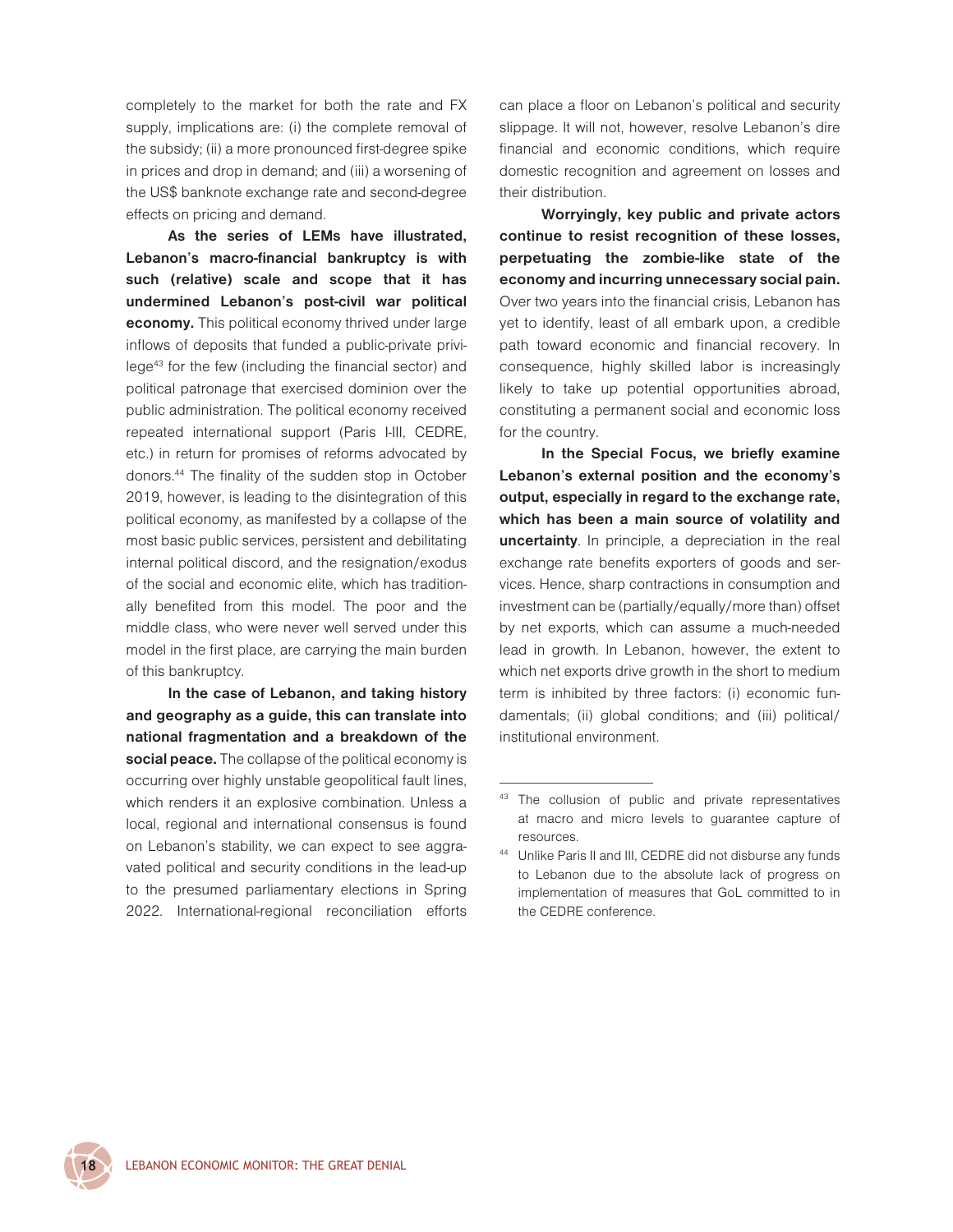## TABLE 3 • Selected Macroeconomic Indicators for Lebanon; 2013–2021

|                                                                                   |         |         |         |                                              |          |         |           | 2020    | 2021    |
|-----------------------------------------------------------------------------------|---------|---------|---------|----------------------------------------------|----------|---------|-----------|---------|---------|
|                                                                                   | 2013    | 2014    | 2015    | 2016                                         | 2017     | 2018    | 2019 Est. | Proj.   |         |
| (annual percentage change, unless otherwise specified)<br>Real sector             |         |         |         |                                              |          |         |           |         |         |
| Real GDP                                                                          | 3.8     | 2.5     | 0.2     | 1.5                                          | 0.9      | $-1.9$  | $-6.7$    | $-21.4$ | $-10.5$ |
| Real GDP per Capita <sup>a</sup>                                                  | $-2.8$  | $-3.2$  | $-3.9$  | $-1.2$                                       | $-0.6$   | $-2.5$  | $-6.8$    | $-21.8$ | $-10.9$ |
| Agriculture (share of GDP)                                                        | 3.9     | 4.4     | 3.8     | 4.0                                          | 4.5      | 4.4     | 5.0       | 6.0     | 6.0     |
| Industry (share of GDP)                                                           | 14.2    | 13.4    | 12.7    | 12.8                                         | 12.3     | 12.0    | 10.6      | 12.7    | 12.7    |
| Services (share of GDP)                                                           | 70.9    | 71.3    | 72.0    | 71.5                                         | 71.6     | 72.2    | 74.3      | 77.0    | 79.2    |
| Net indirect taxes (share of<br>GDP)                                              | 11.0    | 10.9    | 11.5    | 11.7                                         | 11.6     | 11.4    | 10.1      | 4.3     | 2.1     |
| Money and prices                                                                  |         |         |         |                                              |          |         |           |         |         |
| CPI Inflation (p.a)                                                               | 2.7     | 1.2     | $-3.7$  | $-0.8$                                       | 4.5      | 6.1     | 2.9       | 84.3    | 145.0   |
| Moneyb                                                                            | 9.0     | 6.0     | 5.1     | 7.3                                          | 4.2      | 3.0     | $-6.7$    | 198.0   | 115.0   |
| Investment & saving                                                               |         |         |         | (percent of GDP, unless otherwise specified) |          |         |           |         |         |
| <b>Gross Capital Formation</b>                                                    | 27.6    | 24.9    | 22.2    | 22.7                                         | 21.4     | 20.8    | 18.5      | 7.7     | 2.0     |
| o/w private                                                                       | 25.8    | 23.4    | 20.8    | 21.3                                         | 19.9     | 19.1    | 17.2      | 7.4     | 1.6     |
| <b>Gross National Savings</b>                                                     | 2.1     | $-1.3$  | 5.1     | 2.2                                          | $-1.5$   | $-3.5$  | $-2.7$    | $-1.6$  | $-7.8$  |
| o/w private                                                                       | $-1.8$  | $-3.9$  | 1.0     | $-1.0$                                       | $-4.8$   | $-5.3$  | 7.9       | 1.4     | $-7.8$  |
| <b>Central Government Finance</b><br>(percent of GDP, unless otherwise specified) |         |         |         |                                              |          |         |           |         |         |
| Revenue (including grants)                                                        | 20.1    | 22.6    | 19.2    | 19.4                                         | 21.9     | 21.0    | 20.6      | 13.1    | 6.6     |
| o/w. tax revenues                                                                 | 14.3    | 14.3    | 13.7    | 13.7                                         | 15.5     | 15.4    | 15.5      | 8.9     | 4.5     |
| Total expenditure and net<br>lending                                              | 29.0    | 28.9    | 26.9    | 28.6                                         | 28.6     | 32.0    | 31.2      | 16.4    | 7.0     |
| Current                                                                           | 27.3    | 27.3    | 25.5    | 27.3                                         | 27.1     | 30.3    | 29.9      | 16.1    | 6.6     |
| o/w Interest Payment                                                              | 8.1     | 8.7     | 8.9     | 9.3                                          | 9.4      | 9.8     | 10.0      | 2.5     | 0.7     |
| Capital & Net Lending<br>(excluding foreign financed)                             | 1.8     | 1.5     | 1.4     | 1.4                                          | 1.5      | 1.7     | 1.3       | 0.4     | 0.4     |
| Overall balance (deficit (-))                                                     | $-9.0$  | $-6.3$  | $-7.7$  | $-9.3$                                       | $-6.7$   | $-11.0$ | $-10.5$   | $-3.3$  | $-0.4$  |
| Primary Balance (deficit (-))                                                     | $-0.9$  | 2.4     | 1.2     | 0.0                                          | 2.7      | $-1.2$  | $-0.5$    | $-0.8$  | $-0.2$  |
| External sector                                                                   |         |         |         | (percent of GDP, unless otherwise specified) |          |         |           |         |         |
| <b>Current Account Balance</b>                                                    | $-25.6$ | $-26.2$ | $-17.0$ | $-20.5$                                      | $-22.9$  | $-24.4$ | $-21.2$   | $-9.3$  | $-9.8$  |
| Trade Balance                                                                     | $-28.4$ | $-29.9$ | $-22.9$ | $-23.6$                                      | $-24.7$  | $-24.8$ | $-24.9$   | $-20.3$ | $-28.0$ |
| o/w Export (GNFS)                                                                 | 44.5    | 40.0    | 39.7    | 37.3                                         | $36.0\,$ | 35.7    | 35.4      | 28.2    | 41.4    |
| <b>Exports of Goods</b>                                                           | 11.0    | 9.5     | 8.0     | 7.7                                          | $7.6\,$  | 7.0     | 9.3       | 12.9    | 16.9    |
| <b>Exports of Services</b>                                                        | 33.5    | 30.6    | 31.7    | 29.6                                         | 28.4     | 28.7    | 26.1      | 15.3    | 24.5    |
| o/w Import (GNFS)                                                                 | 73.0    | 69.9    | 62.6    | 60.9                                         | 60.8     | 60.5    | 60.3      | 48.5    | 69.4    |
| Imports of Goods                                                                  | 45.3    | 42.5    | 35.2    | 35.0                                         | 34.7     | 34.4    | 35.0      | 33.4    | 48.6    |
| Imports of Services                                                               | 27.7    | 27.4    | 27.4    | 25.9                                         | 26.1     | 26.1    | 25.2      | 15.1    | 20.8    |
| Net private current<br>transfers:                                                 | 3.4     | 4.9     | $6.8\,$ | 4.8                                          | 2.3      | 2.5     | $5.6\,$   | 14.2    | 23.0    |
| Net Remittances                                                                   | 5.0     | 5.8     | $7.2\,$ | $6.6\,$                                      | $5.2\,$  | 4.2     | 6.1       | 10.3    | 16.9    |
| Net Income reciepts                                                               | $-0.6$  | $-1.2$  | $-0.9$  | $-1.7$                                       | $-0.5$   | $-2.1$  | $-1.9$    | $-3.3$  | $-4.8$  |

*(continued on next page)*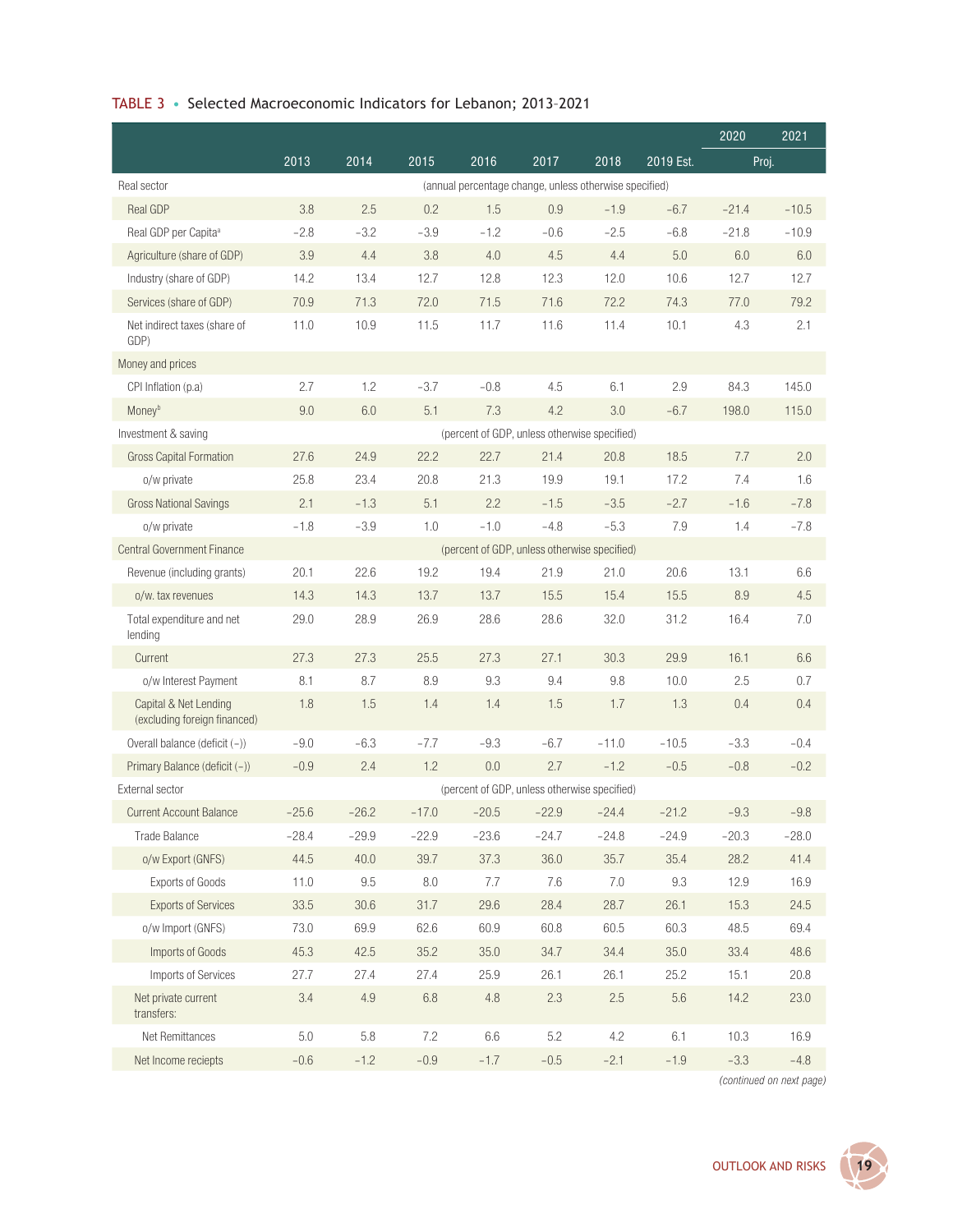#### TABLE 3 • Selected Macroeconomic Indicators for Lebanon; 2013–2021 *(continued)*

|                                                           |        |          |        |        |          |                |           | 2020           | 2021   |
|-----------------------------------------------------------|--------|----------|--------|--------|----------|----------------|-----------|----------------|--------|
|                                                           | 2013   | 2014     | 2015   | 2016   | 2017     | 2018           | 2019 Est. | Proj.          |        |
| Capital Accounts                                          | 0      | $\theta$ | 0      | 0      | $\Omega$ | $\overline{0}$ | $\bigcap$ | $\overline{0}$ |        |
| Gross Reserves (months of<br>imports GNFS) <sup>c,d</sup> | 11.7   | 13.1     | 13.8   | 15.2   | 15.6     | 14.3           | 14.3      | 18.8           | 14.3   |
| <b>Total Public Debt</b>                                  |        |          |        |        |          |                |           |                |        |
| Total Debt Stock (in million<br><b>US\$)</b>              | 63.490 | 66.564   | 70.325 | 74.900 | 79.530   | 85.139         | 88.900    | 56.832         | 39,903 |
| Debt-to-GDP ratio (percent)                               | 135.3  | 138.3    | 140.8  | 146.3  | 149.7    | 154.9          | 171.0     | 179.1          | 183.0  |
| Memorandum Items:                                         |        |          |        |        |          |                |           |                |        |
| GDP (in million US\$)                                     | 46.909 | 48.134   | 49.939 | 51.205 | 53.141   | 54.961         | 51.992    | 31.735         | 21.804 |

*Source*: Government data, and World Bank staff estimates and projections.

<sup>a</sup> Population figures, which include Syrian refugees registered with the UNHCR, are taken from the United Nations Population Division

**P** Prior to 2020 this is M3, including non-resident deposits; 2020 and after, this is M0 (currency in circulation)

c Gross Reserves (months of imports GNFS) = (Imports of Goods & Services / Gross Res. excl. Gold)\*12

d Total Imports using the BOP data from the Quarterly Bulletin of BDL

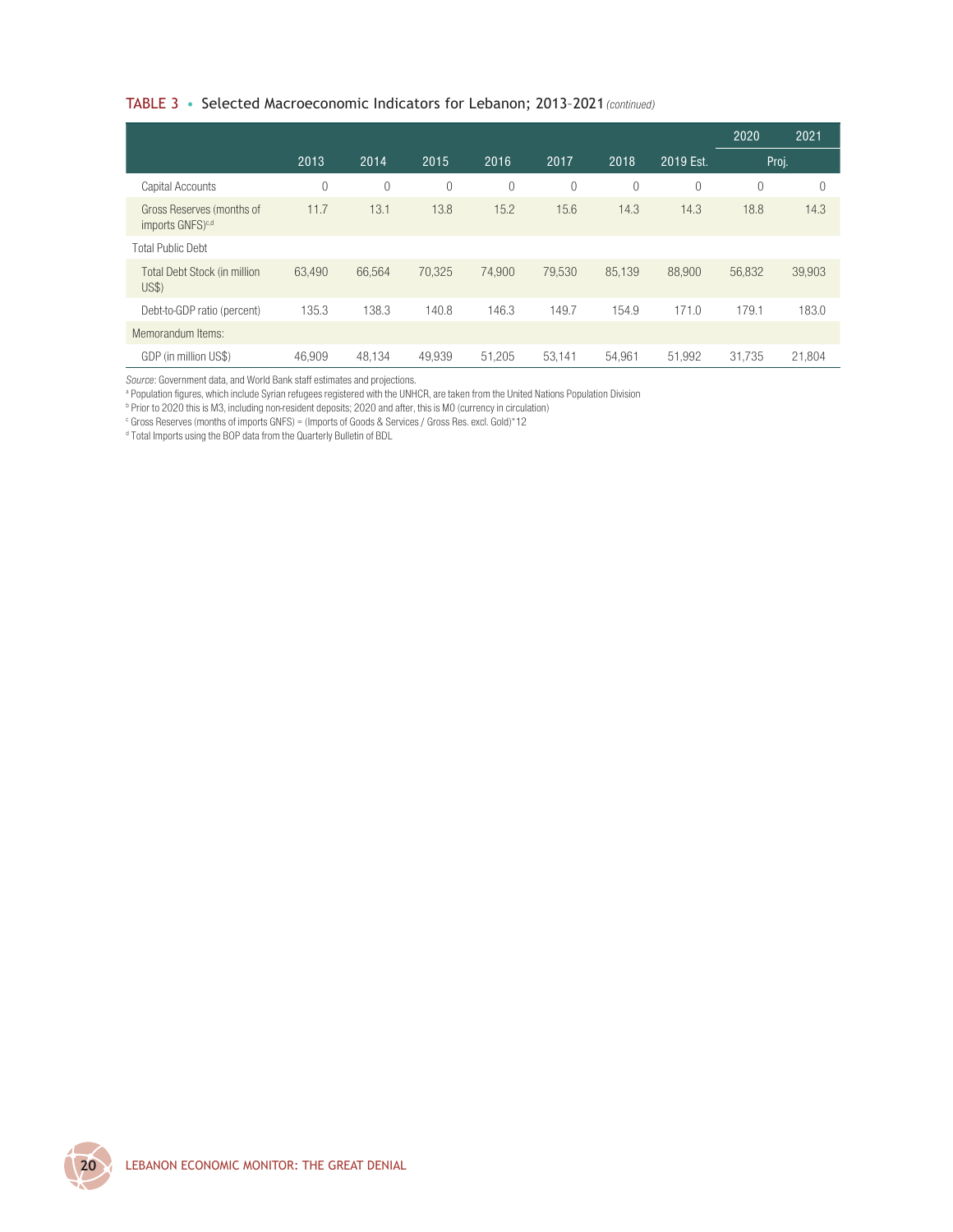## <span id="page-42-0"></span>**SPECIAL FOCUS: SEARCHING FOR THE EXTERNAL LIFT IN THE DELIBERATE DEPRESSION**

W *ith the sharp fall of the lira since late 2019, we would have expected Lebanese exports to surge. This did not happen. In this Special Focus, we analyze the failure thus far for the external sector to sufficiently benefit from increased price competitiveness and become a more robust driver of growth. We find that Lebanon's exports are inhibited by three factors (outside of the crisis itself):*<sup>45</sup> *(i) (pre crisis) economic fundamentals; (ii) global conditions; and (iii) political/institutional environment. The latter, which is under control of current policymakers, includes decisions to respond to the crisis and re-align resources and policy to reinforce the economy's competitiveness. Further, we find that leading up to the crisis, Lebanon's external macroeconomic imbalances were larger than some of the most severe episodes of global crises, per Rogoff and Reinhart (2014).*<sup>46</sup> *Moreover, despite the harsh adjustment in Lebanon, depletion of its FX reserves is also steeper than in these episodes. This reinforces conclusions in earlier LEMs that Lebanon's financial crisis stands out as a particularly arduous episode, even when compared to some of the most severe crises observed.*

## **Economic Fundamentals**<sup>47</sup>

**Despite a sharp deceleration in real GDP growth starting in 2011, the economy's main drivers** 

<sup>45</sup> Naturally, crisis conditions, including systemic financial sector failures and highly uncertain and volatile monetary and financial conditions, greatly compromise businesses' ability to export in the immediate term. In Lebanon, we have seen this through the vanishing of trade finance. However, as crisis conditions are well monitored and analyzed in the LEMs, in this Special Focus we focus on potential for net exports to lead a recovery in the short to medium term. Notably, and as discussed extensively in the LEMs, net exports did indeed assume a leading, and in fact the only positive, contribution to growth in the immediate term. This, however, is due to a perverse effect of crashing imports that reflect the massive contraction in economic activity.

Reinhart, Carmen M. and Kenneth S. Rogoff. 2014. Recovery from Financial Crises: Evidence from 100 Episodes, American Economic Review: Papers & Proceedings 2014, 104(5): 50–55.

<sup>&</sup>lt;sup>47</sup> The discussion presented here on economic fundamentals is taken directly from World Bank (2018), *De-Risking Lebanon*, Lebanon Economic Monitor, Fall 2018 Issue.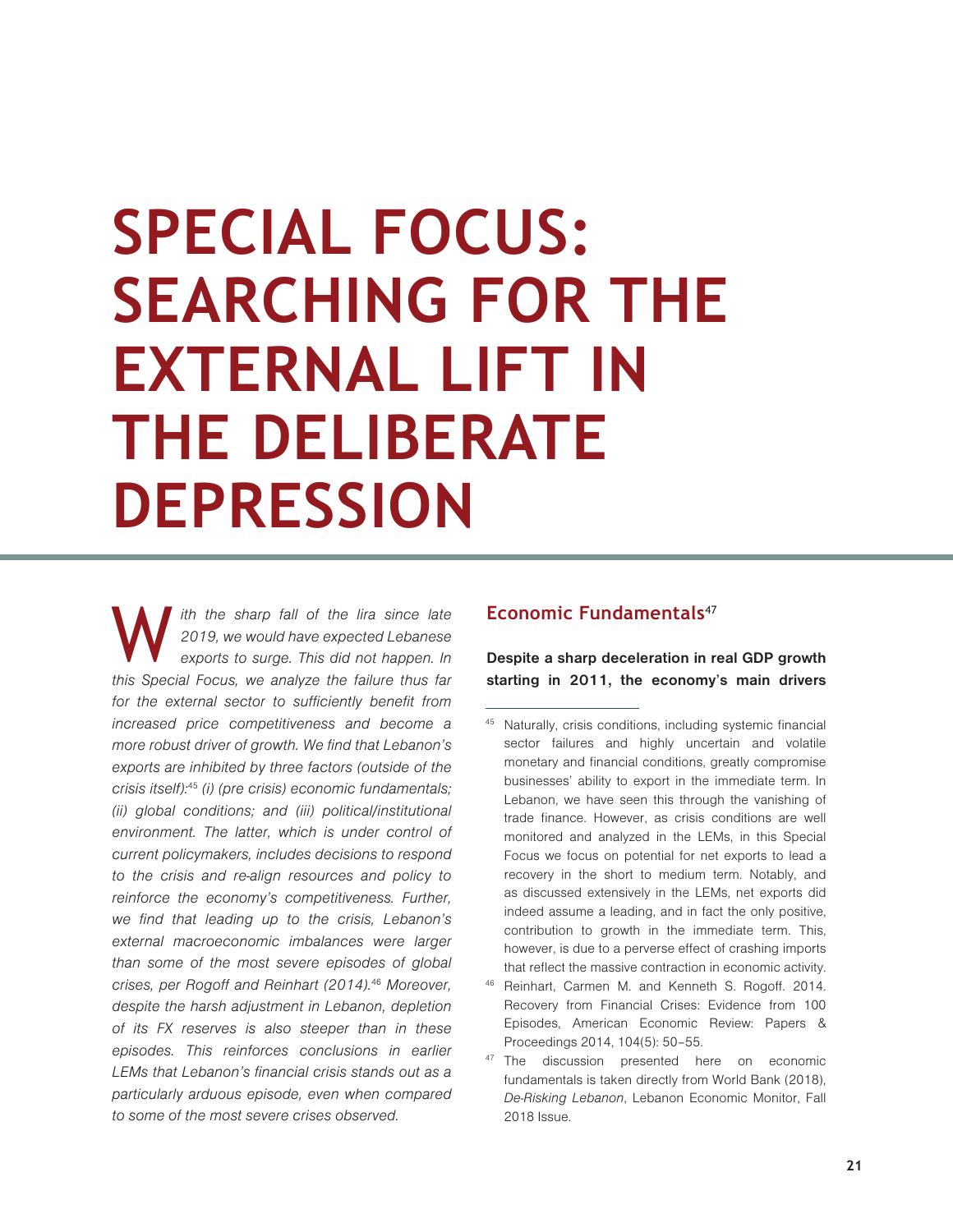<span id="page-43-0"></span>FIGuRE 14 • Services Are the Main Drivers of Economic Activity in Lebanon …



FIGuRE 15 • …Dominated by Largely Low Productivity Sectors …



*Sources:* CAS and WB staff calculations.

**have remained the same: services characterized by low productivity and low employability potential for high-skill labor.** The service sector constituted 72.4 percent of real GDP over the 2004– 2016 period, while industry and agriculture made up 14 percent and 4.3 percent of GDP, respectively (Figure 14). Real estate was the largest service sector, averaging 13.7 percent of GDP over the same period (Figure 15), and increasing to 17.3 percent if combined with construction. Wholesale and retail trade was also a principal output for the economy, making up 13.4 percent of GDP. This is followed by public administration at 9.4 percent of GDP and financial services at 7.3 percent of GDP.

**On the demand side, the economy was strongly biased towards a large structural external deficit position.** Lebanon's economy was heavily consumption based, with private consumption averaging 88.4 percent of GDP over the 2004–2016 period (Figure 16). The main supply-side sectors identified above—real estate, trade, public administration etc. did not produce the consumption goods in demand, which instead were largely imported. This rendered the external sector a large net negative on output, averaging –24.4 percent of GDP over the 2004–2016 period. Meanwhile, total investments at 23 percent of GDP mostly focused on the real estate sector.

*Sources:* CAS and WB staff calculations.

**Lebanon ranked as one of the least competitive economies, both globally and regionally.** The Global Competitiveness Index (GCI) by the World Economic Forum consistently ranked Lebanon one of the lowest, both globally and regionally (Figure 17). For example, in the 2019-20 GCI, Lebanon was ranked 105<sup>th</sup> of 137 countries, ahead of only Yemen in the region. Moreover, Lebanon's backslide in competitiveness has been the most marked in the region over the previous decade. The leading drags on Lebanon's competitiveness were the macro-economic environment, a dilapidated infrastructure and weak institutions and governance.

**From a BoP perspective, a surplus in net exports of services, driven by travel services, has historically (partially) offset the massive trade-ingoods deficit.** The regional turmoil that erupted in 2011, and the war in Syria in particular, exacerbated an already sizable current account deficit from a preturmoil (2002–10) average of 16.3 percent of GDP to an average of 20.1 percent of GDP over the 2011–17 turmoil period (Figure 18). Nonetheless, the current account retained its fundamental structure over the two periods; a surplus in net exports of services, driven by travel services, has historically (partially) offset the massive trade-in-goods deficit. Thus, the deterioration in the current account balance from pre-turmoil to turmoil periods can be attributed to a

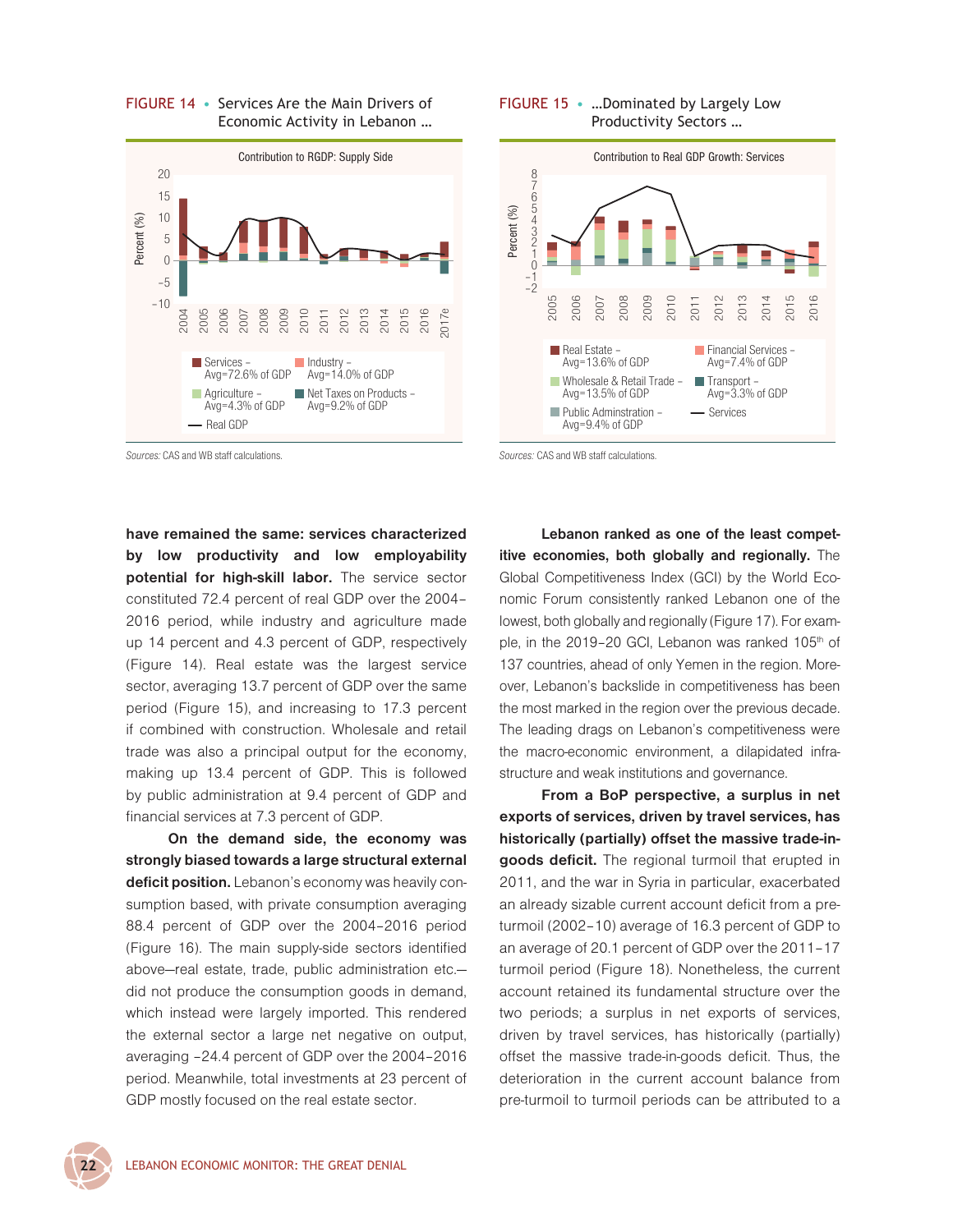

## <span id="page-44-0"></span>FIGuRE 16 • …Biasing the Economy Toward Large External Deficits





*Sources:* CAS and WB staff calculations.

decline in the average net exports of travel services from 9.9 percent of GDP to 4.8 percent of GDP, respectively.

## **Global Conditions and Environment**

**The COVID-19 pandemic constituted a massive supply and demand shock on the global economy, affecting almost every country around the globe.** As a result, global growth contracted from 2.9 percent in 2019, to –3.5 percent in 2020. Major economies have been hit hard; 2020 real GDP growths registered –1.8, –7.3, –4.1, –3.0, –6.6, and –3.5 percent in Nigeria, India, Brazil, Russia, the Euro area and the US, respectively. Regionally, the economies of the Middle East and North Africa (MENA) region contracted by 3.9 percent in 2020, with Saudi Arabia real GDP declining by 4.1 percent.

**As a result of the pandemic, tourism, one of the few sectors that Lebanon could have benefited more from in the short term, has suffered greatly on a global scale.** In Lebanon, the tourism sector has been particularly afflicted; tourist arrivals fell by 80 percent in 2020; recovering in 2021, growing by 101.2 percent (yoy) over 7M-2021. Hotel occupancies, declined from an average of 65 percent





*Sources:* BdL and WB staff calculations.

in 2018 to 21 percent in 2020, rebounding somewhat over 5M-2021 to reach 39 percent (seasonally adjusted). Further, tourism has also been negatively impacted by severely deteriorating basic public services, especially the electricity sector. Anecdotal evidence suggests that signs of a promising tourist season emerged early in the summer of 2021, only to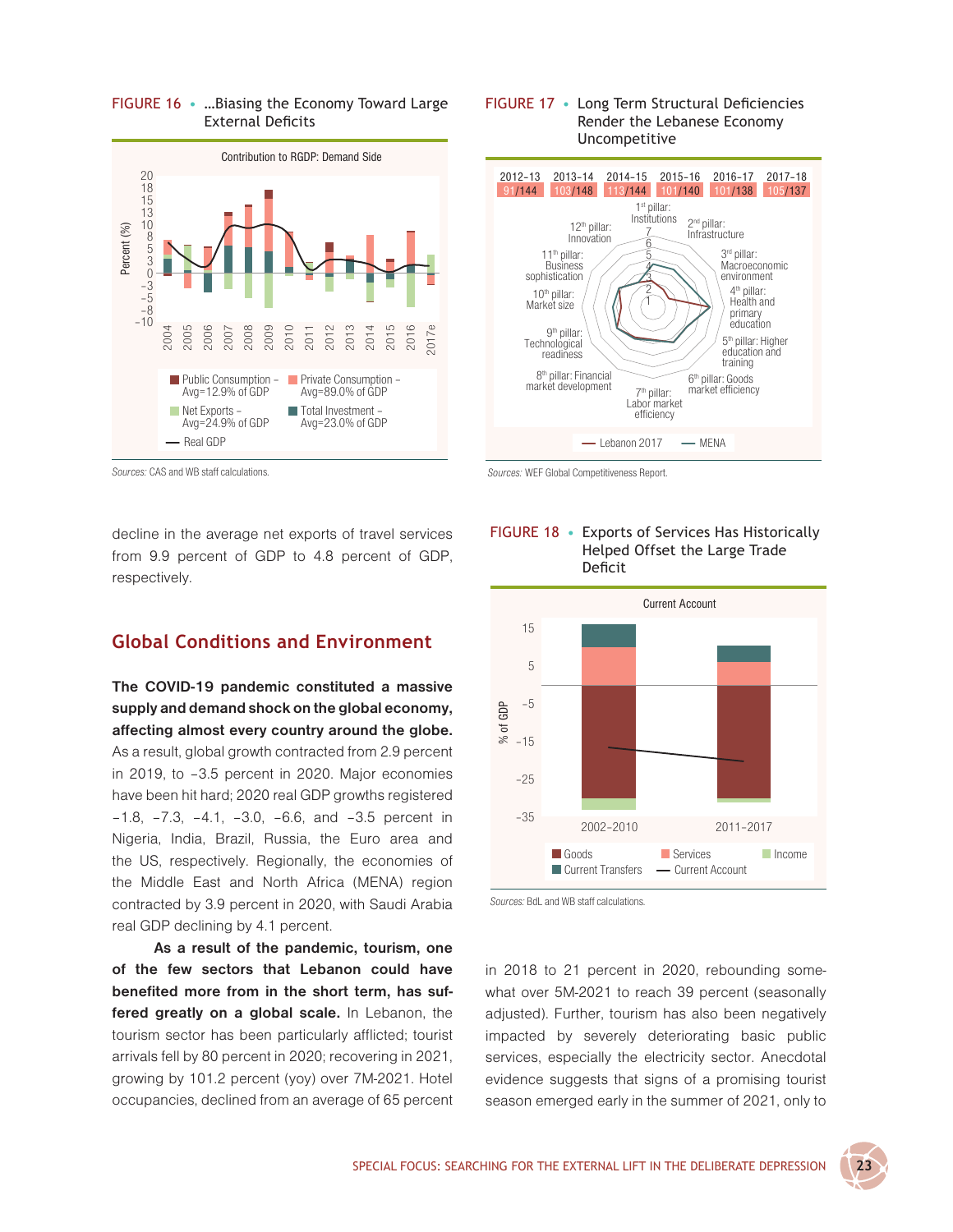<span id="page-45-0"></span>be undermined by collapsing power supply from EdL and private suppliers.

**Lebanon has been a long-time member of a number of regional and bilateral trade associations.**  Most prominent of these associations include memberships in (i) the Greater Arab Free Trade Agreement  $(GAFTA)$ , which has been in force since January 1<sup>st</sup>, 1998, and includes 17 member countries of the Arab League; (ii) the EU-Lebanon Association Agreement (AA), which is part of the Euro-Mediterranean Partnership; (iii) The European Free Trade Association-Lebanon Free Trade Agreement (EFTA), which includes Iceland, Liechtenstein, Norway and Switzerland. EFTA covers trade in industrial goods, including fish and other marine products, as well as processed agricultural products.

**Lebanon's trade partnerships and associations have coincided with a significant widening of its trade-in-goods deficit.** Lebanon's trade-ingoods balance has worsened from –25.1 percent of GDP in 2002 to a low of –38.3 percent in 2008, narrowing somewhat to –32.1 percent in 2010; over the 2011–2018 period, the trade in goods balance averaged –29.8 percent of GDP.

## **Political/Institutional Environment**

**Lebanon is enduring a severe and prolonged economic depression, in part due to inadequate policy responses to the assault of compounded crises—the country's largest peace-time financial crisis, COVID-19 and the Port of Beirut explosion.** A vacancy in the country's executive branch lasted for 13 months, following the resignation of the Hassan Diab Government in August 2020**.** Even prior, little progress was achieved on a crisis management strategy. The (Diab) Government's own Financial Recovery Plan was opposed by key stakeholders, including Parliament and the central bank. Since Diab's resignation, two PM-designates—Moustapha Adib and Saad Hariri—failed to garner sufficient support to form a Government. Najib Mikati finally succeeded in doing so in September 2021.

**More structurally, Lebanon's post-war governance endured systemic failures.**<sup>48</sup> Institutionalized confessionalism intended as

protection for the mosaic of communities in a country that lacks a demographic majority developed into pervasive elite capture and patronage system. This elite commands the main economic resources, generating large rents and dividing the spoils of a dysfunctional state. In the process, the public sector has become increasingly governed by bribery and nepotism practices, failing to deliver basic public services and incapable of resolving the most urgent needs. This has culminated in the comprehensive breakdown in the political process, with the three branches of government either vacant or effectively idle, and the only national plebiscite abrogated for many years. This has triggered a series of protests and civil disobedience measures targeting the ruling political class with emphasis on corruption and incompetence.

## **Global Comparators**

**We continue to monitor the Lebanon financial crisis in the context of Global Crisis Comparators.**<sup>49</sup> We compare Lebanon with the most severe global crises episodes as observed by Reinhart and Rogoff (2014), henceforth referred to as R&R.<sup>50</sup> The Spring 2020 LEM, entitled *Lebanon Sinking (To the Top* 



<sup>48</sup> World Bank. 2016. "Lebanon Systematic Country [Diagnostic".](http://documents1.worldbank.org/curated/en/951911467995104328/pdf/103201-REPLACEMNT-PUBLIC-Lebanon-SCD-Le-Borgne-and-Jacobs-2016.pdf)

<sup>49</sup>The Fall 2020 LEM, entitled *The Deliberate Depression*, compares Lebanon's macroeconomic fundamentals in the lead-up to the crisis to two groups of global crises comparators: the Asian crisis countries of 1997–98, and a more eclectic set of crises that occurred in the 2000s [Argentina (2001), Greece (2008), Ireland (2008), Iceland (2008), and Cyprus (2012). We conclude that, leading up to the crisis point, Lebanon's macroeconomic fundamentals were weak compared to these global crises comparators, suggesting that the adjustment process will be more painful and will take longer, even with optimal policy measures in place. In the Spring 2021 LEM, entitled *Lebanon Sinking (To the Top Three)*, we compare the Lebanon crisis to the most severe global crises episodes (from the mid-1800's to 2013) and conclude that the Lebanon episode could rank in the top 10, possibly top three most severe crises globally.

 $50$  For more details on Reinhart and Rogoff (2014), please refer to Annex .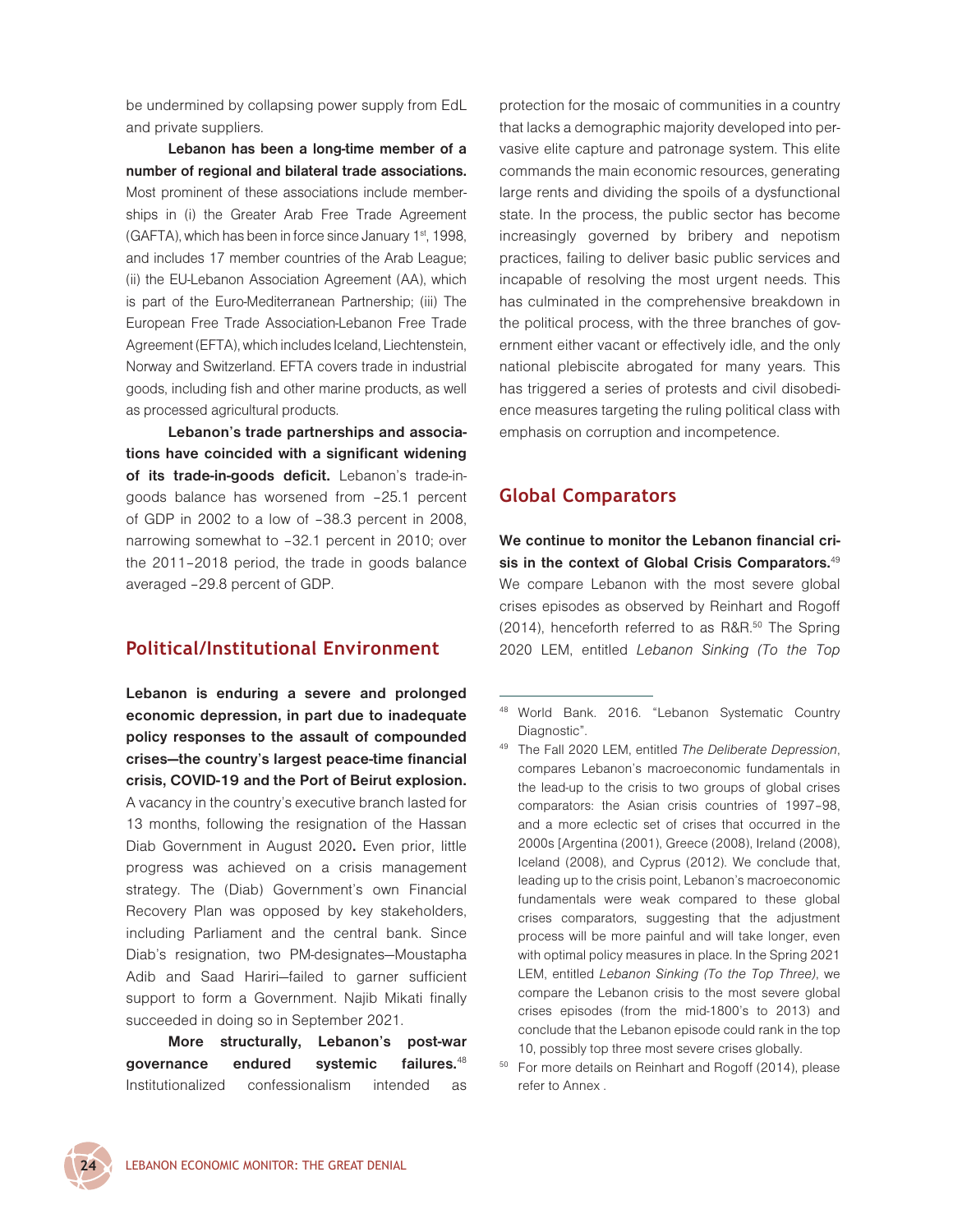<span id="page-46-0"></span>



*Sources:* CAS and WB staff calculations.

*Three)*, found that the Lebanon financial crisis is likely to rank in the top 10, possibly three, of the most severe crises episodes globally from the mid-1800s until 2013.

**In Lebanon, real GDP is a more accurate indicator (than real GDP per capita) to use when gauging the impact of the financial crisis.** Real GDP per capita has been on a continuous decline since the onset of the Syria war in 2011, with a much sharper drop commencing in 2018 (Figure 19). Prior to 2018, real GDP per capita declined as a direct consequence of the war in neighboring Syria, driven by a two-pronged effect: (i) an appreciable slowdown in real economic activity—annual real GDP growth fell from a pre-Syria war average of 4–5 percent to 1.8 percent over the 2011–2017 period; and (ii) a significant increase in population due to the refugee influx—total population expanded by 27.3 percent from 2010 to 2017. In order to isolate the effects of the financial crisis from those of the Syria war, we use real GDP instead of real GDP per capita. Real GDP reached a pre-crisis peak in 2017.

**We proceed to cross-compare macroeconomic indicators associated with the external position as well as output for Lebanon against R&R's relatively more recent episodes**  **per availability of data.** Specifically, we compare Lebanon to the following R&R episodes, henceforth referred to as G5: Chile (1980), Philippines (1981), Mexico (1981), Uruguay (2002) and Greece (2009).<sup>51</sup> To the extent data is available, we plot each macroeconomic indicator for the G5 plus Lebanon over the years leading to the crisis point and observe dynamics in years that follow.<sup>52</sup>

#### Real Effective Exchange Rate—Output

**REER in Mexico (1981) depreciated more severely than REERs in other G5 episodes.**  Examining REERs in the G5 sample, $53$  we note the following (Figure 20): REERs for Chile (1980) and Philippines underwent appreciations in *t+1* or earlier, followed by a general depreciating trend thereafter; Mexico (1981)'s REER depreciated more severely in *t+1*, recovering somewhat in *t+3* and *t+4*, before resuming further depreciation; Uruguay's REER depreciation was more frontloaded beginning at *t-2* and lasting though *t+2*; lastly, REER in Greece (09) varied minimally as a result of successfully remaining in the Euro. Peak REER depreciation<sup>54</sup> was most severe for Mexico (1981)—where the REER depreciated by 30.2 percent in *t+5*—followed by Uruguay (2002) and Philippines (1981)—with REER depreciations of 21.7 percent for each in *t+1* and *t+5*, respectively—then

- 53 Source: International Financial Statistics.
- <sup>54</sup> Peak REER depreciation denotes the sharpest yoy depreciation over the time period observed, in this case *t-3* to *t+5*.

<sup>&</sup>lt;sup>51</sup> A summary of crisis events for each of these episodes is presented in Annex C of: World Bank (2018), *The Deliberate Depression*, the Lebanon Economic Monitor, Fall 2020 Issue.

 $52$  In these charts, the indicator is plotted from 3 or 4 years prior to crisis year (t-3 or t-4), to 5 (or 6) years post-crisis (t+5 or t+6), of course going through crisis year (t). In such a way, even when crisis years differ (say 2009 for Greece and 2001 for Argentina), plotting in reference to a crisis point rather than the calendar year superimposes the same indicator for Lebanon with global crises comparators on one chart. This allows us to cross-compare how the macro indicator developed as the crisis is approached, and how it evolved afterwards.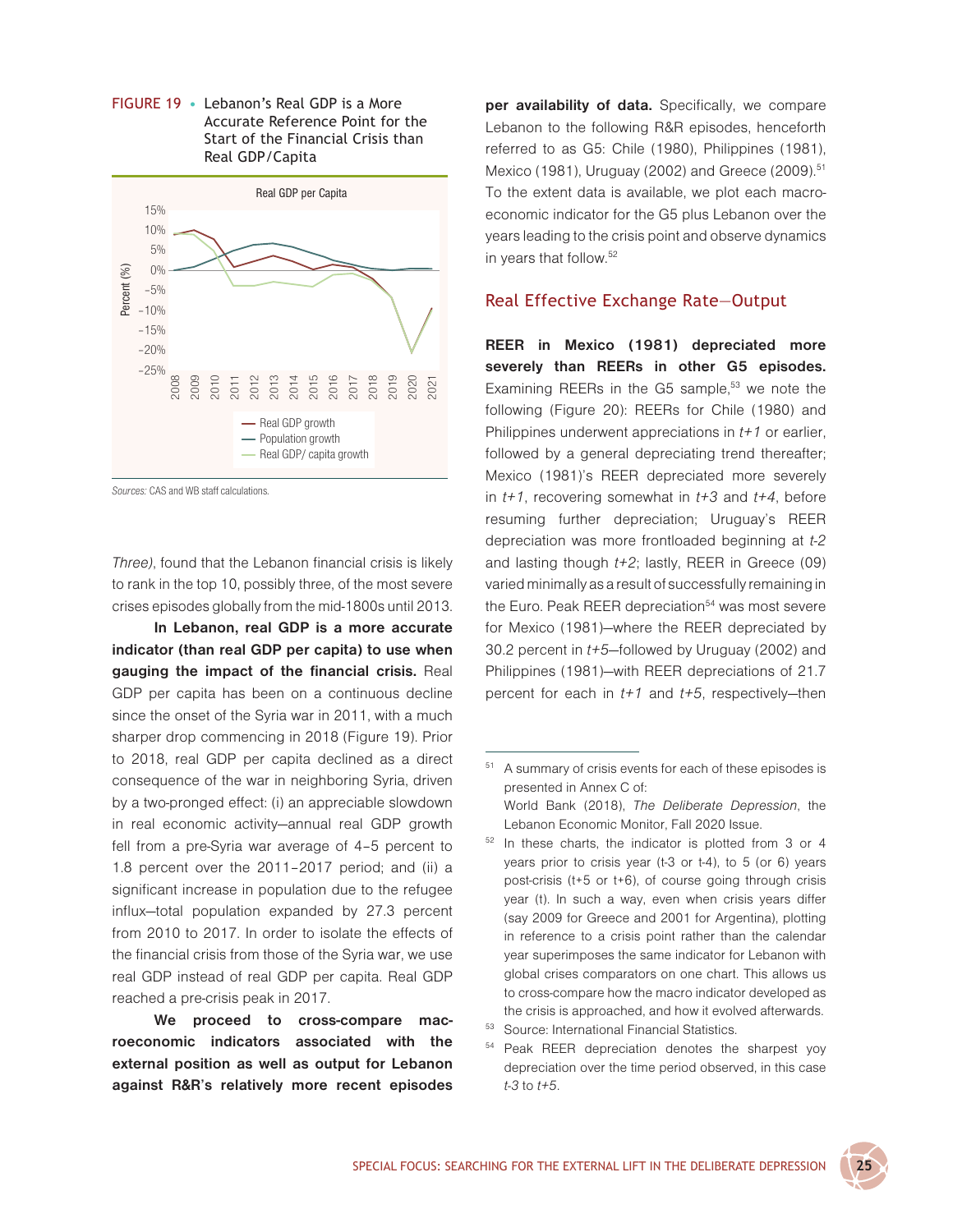

<span id="page-47-0"></span>FIGuRE 20 • Real Exchange Rate Growths for G5 Plus Lebanon

*Sources:* IFS, BdL, CAS and WB staff calculations.

Chile (1980), whose REER depreciated by 18.1 percent in *t+3*.

**In the Lebanon episode, the REER**5[5](#page-47-1) **appreciated during the period just prior to the crisis, and then depreciating at** *t+1* **(2020).** Lebanon's

peak REER depreciation (so far) varies according to the exchange rate used in calculating the REER. When using the World Bank Average Exchange Rate (AER), peak REER depreciation is mild at 13.9 percent, occurring at *t+1*. Peak REER depreciation, however, becomes much starker when using the US\$ banknote rate (BNR), registering 36.9 percent at *t+1*. In fact, using the latter, Lebanon's REER depreciation surpasses other G5 episodes.

**Lebanon's real GDP decline is significantly more pronounced than in other G5 episodes.** Peak real GDP decline (so far) reached 21.4 percent in *t+1* (2020), surpassing second place Chile (1980), whose real GDP contracted by 11 percent in *t+*2 (Figure 21). It is notable that the economy in Uruguay (2002) rebounded briskly, suggesting that it was able to benefit from the REER depreciation illustrated above. This is less so the case for Mexico (1981), where we see evidence of volatility in output. Meanwhile, Greece

## BOX 5. REAL EFFECTIVE EXCHANGE RATE CALCULATIONS

We first calculate Lebanon's Nominal Effective Exchange Rate (NEER) using the following formula:<sup>a</sup>

$$
NEER = \prod_{i} E_i^{w_i}
$$

where *E* is the bilateral exchange rate expressed in foreign currency units per LBP, and w is the weight assigned to each trading partner.

Then, we proceed by adjusting NEER for the changes in price levels, to reach the Real Effective Exchange Rate (REER) using Lebanon's and its trading partners' Consumer Price Indices (CPI)<sup>b</sup>

$$
REER = NEER \frac{P}{\prod_i (P_i^*)^{w_i}}
$$

Where  $P$  is the local price level in Lebanon, and  $P_i^\ast$  is that in the trading partner, given by the CPI.

Data for the bilateral nominal exchange rates is sourced from BdL and IMF's IFS database, for the period from January 2013 till December 2020. The weight for each trading partner is obtained as its share out of Lebanon's total imports. We use 30 countries, from which Lebanon imports about 80 percent of its total imports between 2013 to 2020. The formula used necessitates the weights adding up to 1, so we adjust these shares (weights) accordingly. We use Lebanon's Customs' figures to obtain data on imports and calculate those shares. CPI data is also sourced from IMF's IFS database.

a Govil, Rajan. 2014. Exchange Rates: Concepts, Measurements and Assessment of Competitiveness, IMF Regional Training Institute: Bangkok, Thailand. b Bayoumi, T, J Lee. and S Jayanthi. 2005. New Rates From New Weights, IMF Working Paper WP/05/99, May.



<span id="page-47-1"></span><sup>55</sup> Lebanon's REER calculations are explained in Box 5.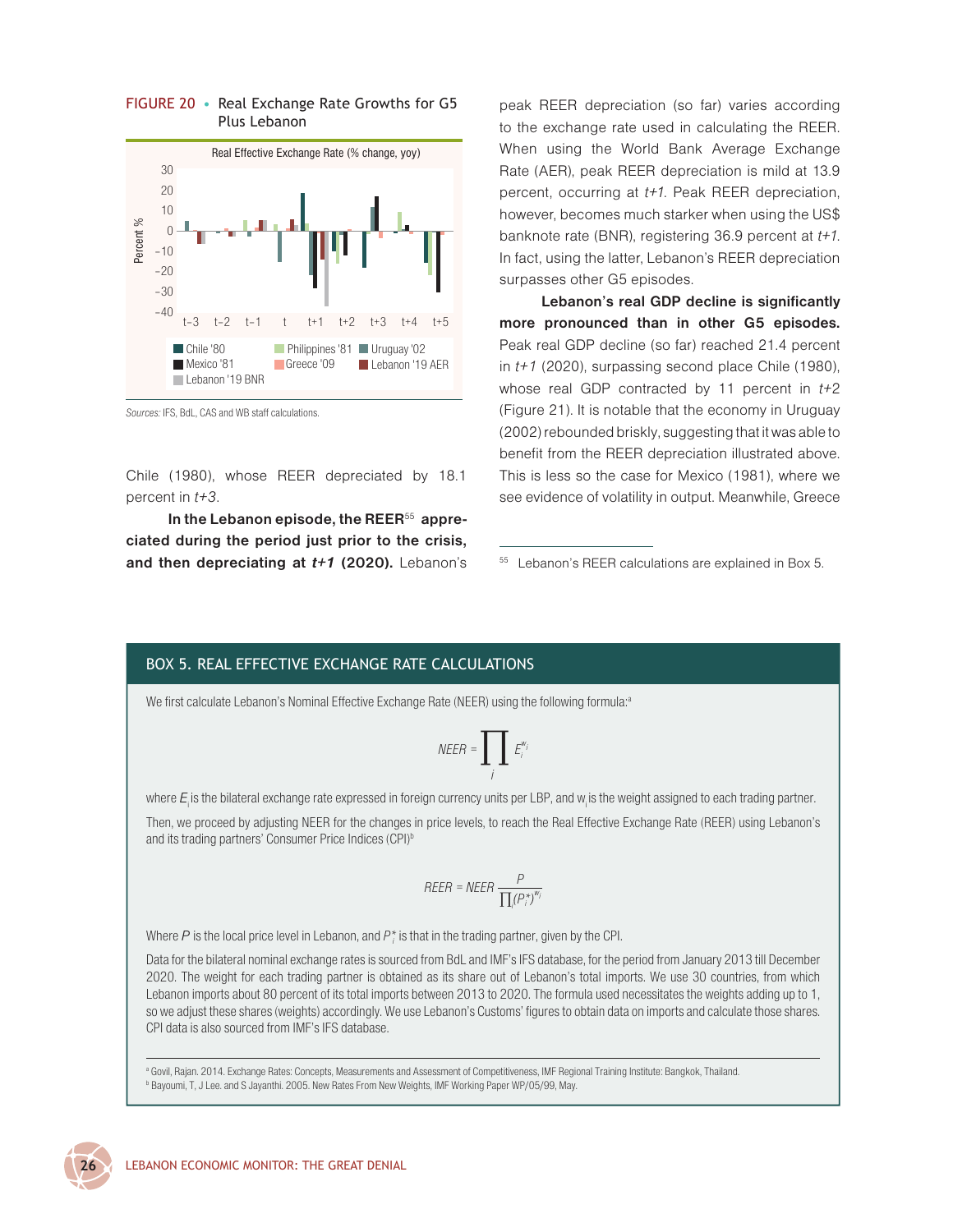

<span id="page-48-0"></span>FIGuRE 21 • Real GDP Growth for G5 Plus Lebanon.

*Sources:* WDI, CAS and WB staff calculations.

(2009) illustrates a more prolonged and painful recession, partially due to an inability to adjust via nominal exchange rate depreciation.

**The contraction in Lebanon's real GDP per capita is already worse than any of the G5's peakto-trough changes** (Figure 22). The contraction in Lebanon's real GDP per capita from its level in peak year *t-2* (2017) had already reached an estimated 29.3 percent by 2020 and is projected to be 37 percent by 2021. This is significantly larger than G5 peak-totrough changes in per capita GDP: –18.9 percent for Chile (1980), –18.8 percent for Philippines (1981), –14.1 percent for Mexico (1981), –18.9 percent for Uruguay (2002) and –24 percent for Greece (2009) (Table 11).

### Depreciation-Inflation

**Apart from Greece (2009), a depreciation-inflation dynamic is a key driver of macroeconomic instability for all other G5 episodes, a characteristic also shared by the Lebanon financial crisis.** In order to dissect REER behavior, we examine primary components—that is, nominal exchange rates (vis-à-vis the US\$ as a proxy) and inflation rates—for the G5 plus Lebanon episodes (Figures 23 and 24). The Mexican peso depreciated sharply against the US\$ in *t+1*, driving the REER to depreciate in *t+1* and *t+2*. Thereafter, REER fluctuations resulted from lagging exchange rate pass-through effects on pric-





*Sources:* WDI, CAS and WB staff calculations.

es; first, inflation rates surpassed the peso's depreciation, appreciating the REER, followed by a more pronounced loss in the peso's value that once again forced a REER depreciation. The currency in Uruguay (2002) started losing value at *t-2* through *t+2*, surpassing the inflations rates for these years, thereby depreciating the REER; relative stability in the REER ensued. The Philippines peso and prices experienced relative stability until *t+2*, at which time a sharp loss in the local currency's value led a REER depreciation. This was followed by lagged inflationary effects at *t+3* that offset a further nominal depreciation in the peso, tempering REER movements. The race between prices and exchange rate movements in *t+4* and *t+5* led to a significant REER appreciation and depreciation, respectively. The Chile (1980) episode diverges from the other G5 cases, in that high inflationary rates led the depreciation in the nominal exchange rate, causing a REER appreciation in *t+1*. Lagged effects on the currency finally depreciated the REER thereafter. Meanwhile, Greece (2009) had successfully retained membership of the Euro monetary area, safeguarding REER stability throughout its crisis period. In the Lebanon episode, mild inflationary pressures drove marginal REER appreciations in the period leading to crisis. This was followed by the collapse in the peg, leading to a REER depreciation starting in *t+1*. Lebanon's case up until *t+1* most closely resembles Mexico (1981) when it comes to movements in the exchange rate and prices.

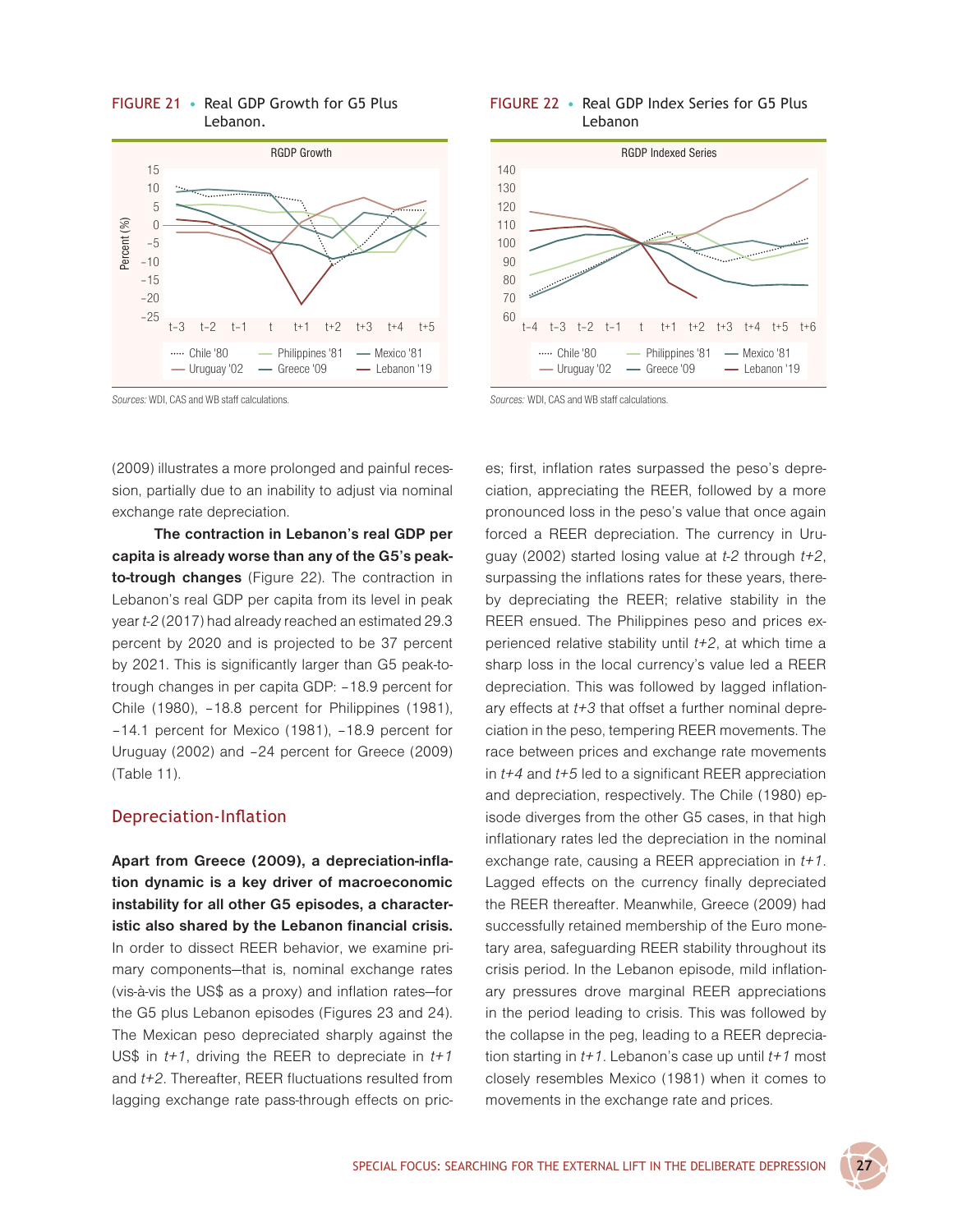

#### <span id="page-49-0"></span>FIGuRE 23 • Exchange Rates for G5 Plus Lebanon

#### *Sources:* WDI, BdL, Lebanese Customs and WB staff calculations.

## Some Insights

**While REER and its components for Lebanon (2019) seem to most resemble that of Mexico (1981), and to a lesser extent Uruguay (2002), the economic contraction in the Lebanon case is much starker, and in fact is closer to Greece (2009).** A main reason for that is the size of the external imbalances that Lebanon accommodated for such a long time, and which reflect economic fundamentals and pre-crisis structure. The current account deficit in Lebanon in the pre-crisis period exceeded 20 percent

### FIGuRE 24 • Inflation Rates for G5 Plus lebanon



*Sources:* WDI, CAS and WB staff calculations.

of GDP, surpassing all G5 episodes (Figure 25). While a correction is taking place in Lebanon in the form of a narrowing current account deficit, it is mainly doing so through crashing imports via a contraction in economic activity, rather than a boost to exports. As discussed previously, COVID-19 conditions and systemic failures in the banking sector have prevented Lebanon from benefiting from its main exports: tourism and financial services. This a painful and prolonged adjustment that mostly resembles Greece (2009). Meanwhile, the current account imbalances in Mexico (1981) and Uruguay (2002) corrected much

## FIGuRE 25 • The Current Account Balance for G5 Plus Lebanon



*Sources:* WDI, BdL and WB staff calculations.



### FIGuRE 26 • Total Fx Reserves for G5 Plus Lebanon



*Sources:* WDI, CAS and WB staff calculations.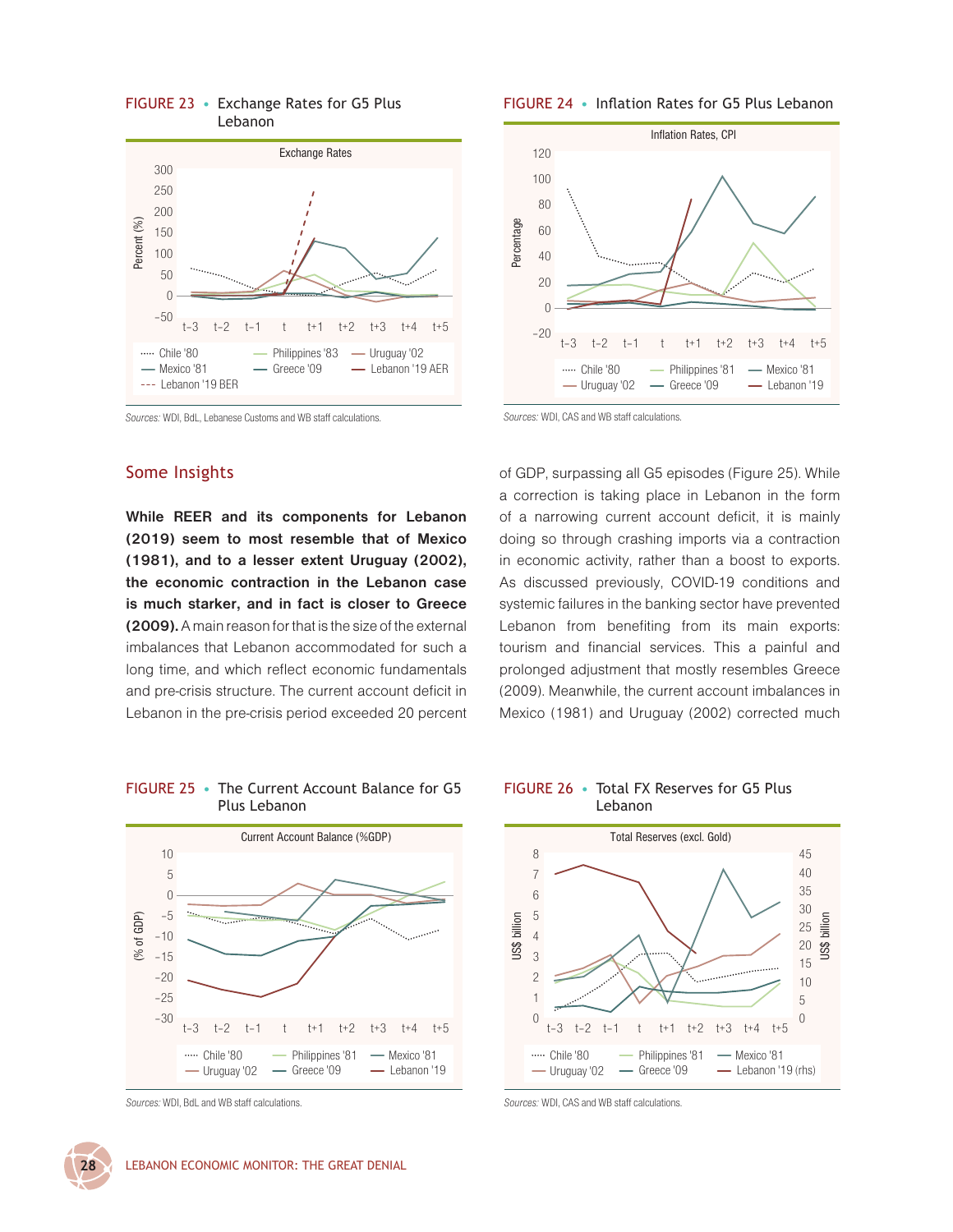more briskly—commodities being important exports for both—with Philippines (1981) taking a longer time to do so. More worryingly for Lebanon, and despite the harsh adjustment, depletion of its FX reserves is steeper than all G5 episodes. Further, Lebanon's reserve position does not yet show any signs of stability at *t+2*, a point when G5 reserves regained some form of stability or even strong recovery (Figure 26).

**The above analysis reinforces conclusions in earlier LEMs that the Lebanon's financial**  **crisis stands out as a particularly arduous episode even when compared to some of the most severe crises observed since 1900.** This has been supported by socio-economic conditions which are expected to continue to be more painful and to persist longer, even with optimal policy measures in place. As it currently stands, however, the absence of a comprehensive and consistent adjustment strategy can only make this more difficult.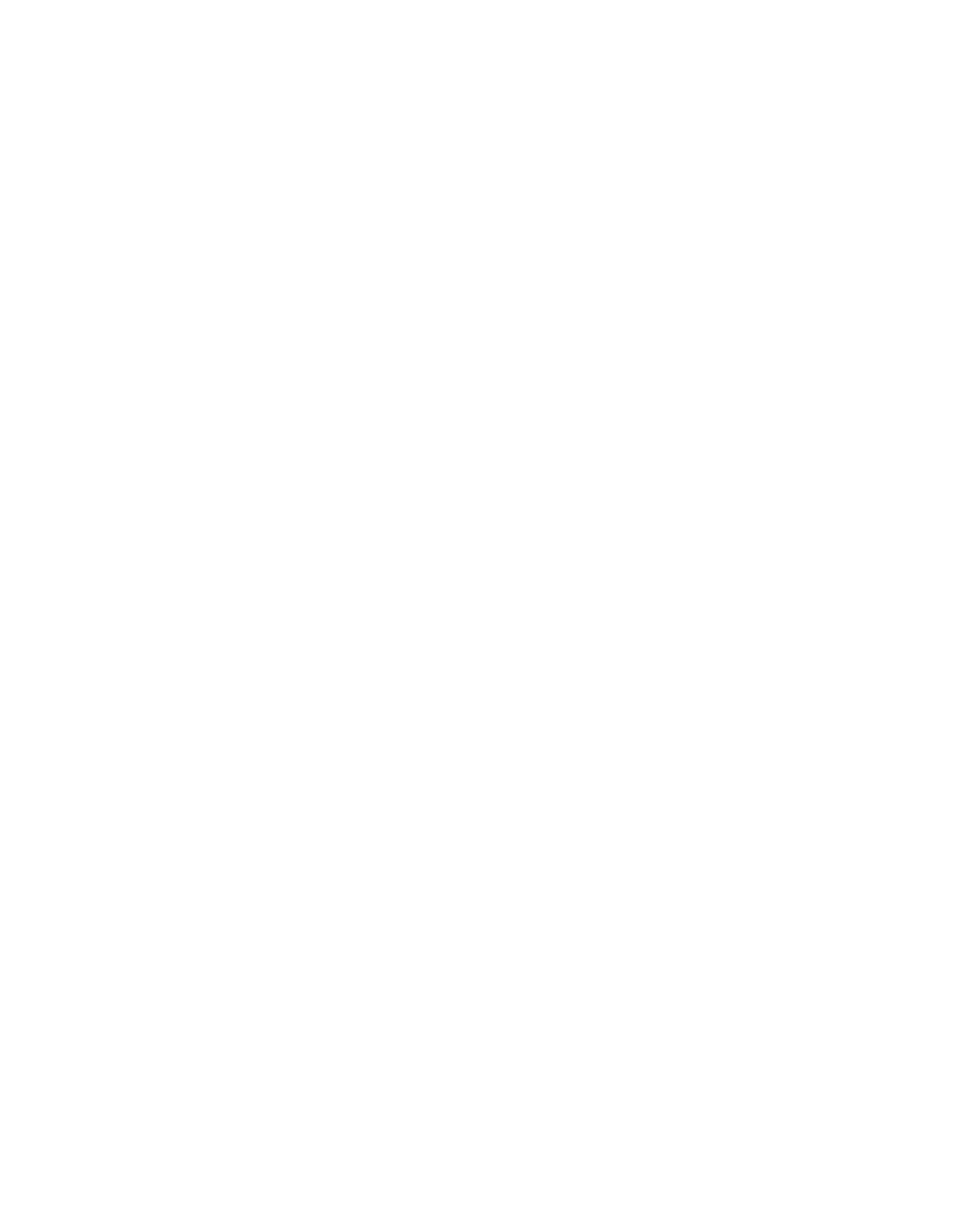## <span id="page-52-0"></span>**ANNEX**

## **A. Forecasts of Lebanon's Real GDP Growth using MIDAS Regressions: An Update for 2020 and 2021**

### Introduction

The forecasts of Lebanon's real GDP growth for the year 2020 and 2021 are updated based on the new incoming data for the high frequency indicators. A revision to real GDP data for 2019 by the Central Administration of Statistics (CAS) is also accounted for in this run.

The data on the high frequency indicators are available for the entirety of 2020 and for part of 2021, depending on the indicator.<sup>56</sup> Real GDP growth was also revised down from –6.7 percent to –7.15 percent in 2019 by the CAS.

In forecasting growth for 2020 and 2021, we make a distinction between the utility of financial versus real economy indicators. Financial indicators are likely to better first capture financial crisis dynamics, making them more relevant leading indicators for 2020 than real indicators. However, over the course of 2020, the financial sector became increasingly inoperative and segmented from both the local and global economy. Meanwhile, real indicators increasingly capture the extent of the economic crisis and become more relevant leading indicators for 2021.

## Forecasting Real GDP Growth for 2020

The high frequency indicators used to nowcast and forecast Lebanon's real GDP growth in 2020 are: annual growth rates in claims of the commercial banking sector on resident customers, outstanding lines of credit for imports, non-resident and resident deposits. That is, in the MIDAS setup, our vector of high frequency indicators is,  $x_t^H = (c l, lc, nr, r)$ , where *cl*, *lc*, *nr* and *r* denote, respectively, annual growth

<sup>&</sup>lt;sup>56</sup> Table 5 provides the sample end date for each of the high frequency indicators. In the previous update to the MIDAS forecasting exercise, the data on the high frequency indicators were available until November 2020.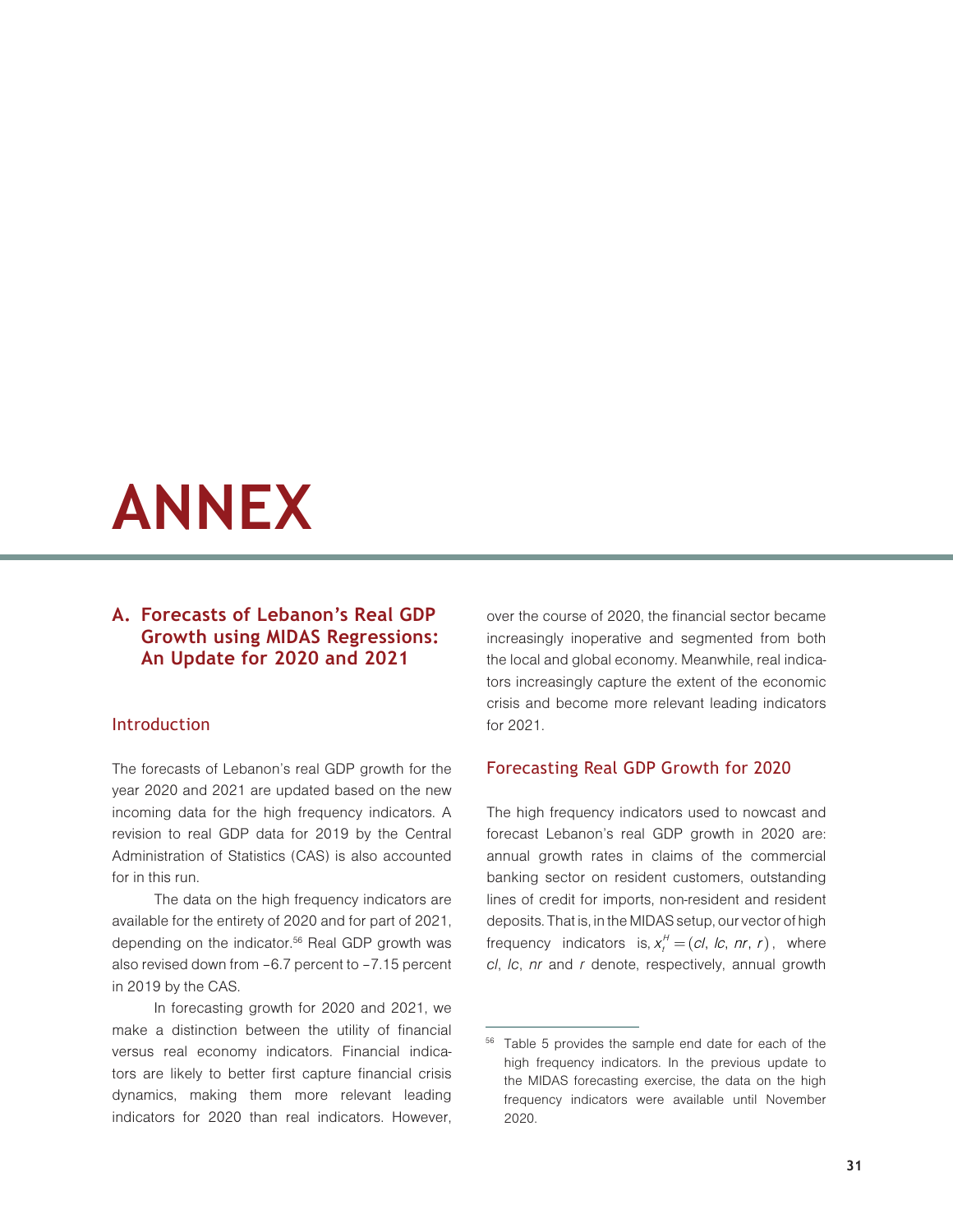

### <span id="page-53-0"></span>FIGURE 27 • Evolution of High Frequency Indicators Used to Nowcast and Forecast Lebanon's Real GDP Growth in 2020

*Sources:* WDI, BdL, Lebanese Customs and WB staff calculations.

rates in claims of the commercial banking sector on resident customers, outstanding lines of credit for imports, non-resident and resident deposits. We also aggregate the information from the four high frequency indicators using principal components analysis. More specifically, we extract the first principal component from the four indicators and use it to forecast real GDP growth for 2020. The MIDAS model, which uses the first principal component of the four indicators, is referred to as the factor augmented MIDAS model. The low frequency variable of interest in the nowcasting or forecasting exercises is  $y_t^L = (gdpg)$  where  $gdpg$  is the growth rate in real GDP.

A static (i.e., one-step-ahead) forecast of real GDP growth rates is generated using ADL-MIDAS using the data on the high frequency indicators that are available for the entirety of 2020. The ADL-MIDAS model is employed to introduce dynamics.

Forecasts of real GDP growth for 2020 are produced from the ADL-MIDAS using each of the above high frequency indicators. The forecasts of real GDP growth are provided in Table 4.

## Forecasting Real GDP Growth for 2021

Under the assumption that the constraints relating to import demand are less binding in 2021 and that the bulk (but not the entirety) of the adjustment in banking sector occurs in 2020, the set of high frequency indicators is enlarged to encompass real activity indicators.

The candidate predictor variables are provided in Table 5.

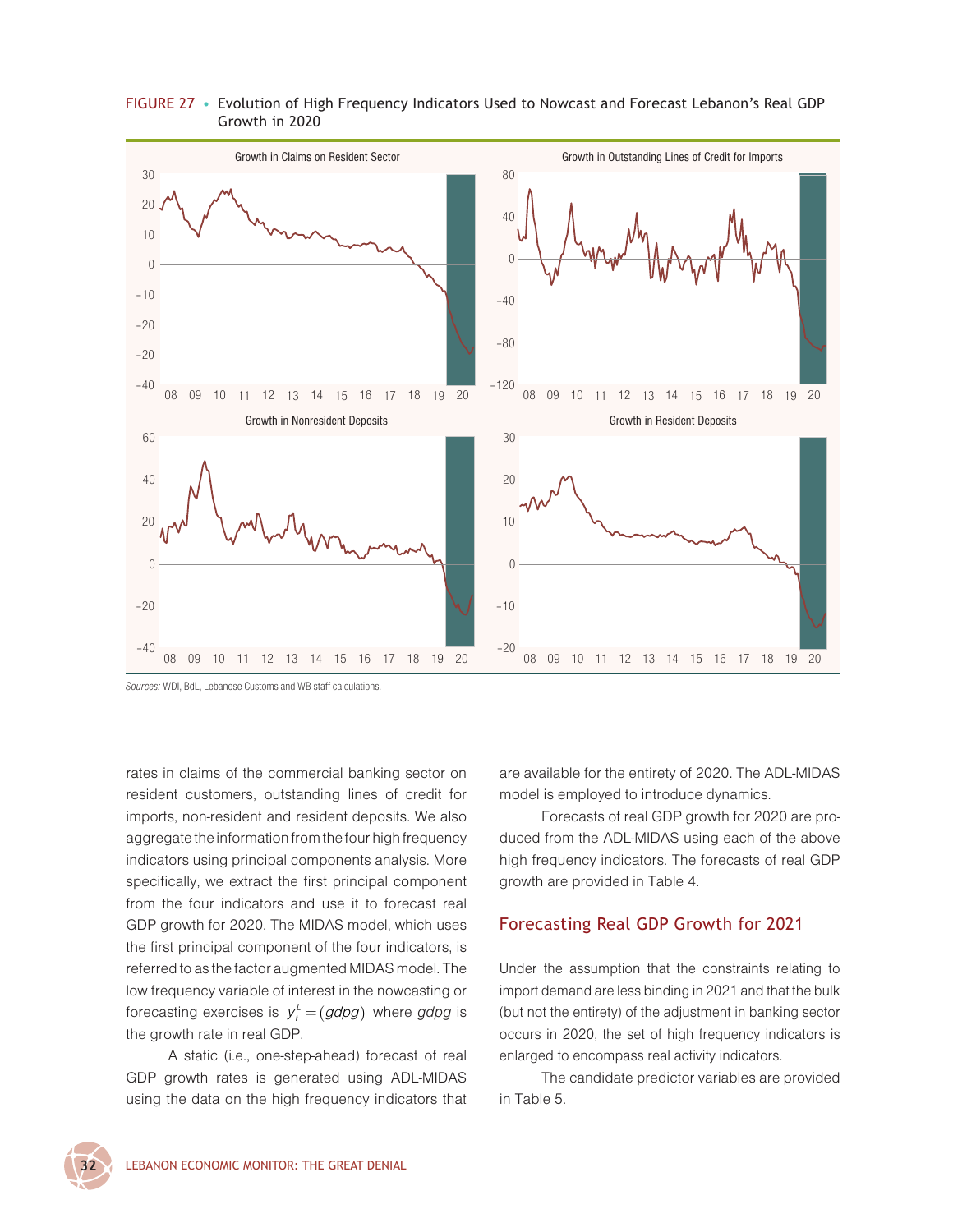#### <span id="page-54-0"></span>TABLE 4 • Real GDP Growth Forecasts for 2020

|                                         | <b>Real GDP Growth Forecasts</b><br>for 2020 |
|-----------------------------------------|----------------------------------------------|
|                                         | <b>Baseline</b>                              |
| Growth in non-resident deposits         | $-13.3%$                                     |
| Growth in resident deposits             | $-13.5%$                                     |
| Growth in claims on the resident sector | $-13.8%$                                     |
| Growth in lines of credit for imports   | $-15.5%$                                     |
| <b>Factor Augmented MIDAS</b>           | $-214%$                                      |

It should be noted that the data for the BdL coincident indicator were revised for July, August and September of 2020 relative to the previous run and that the set of high frequency indicators was enlarged to include cleared checks as well as total passenger flow at the airport (defined as the sum of the number of passengers arriving, departing and in transit).

The nominal series are deflated by the Consumer Price Index (CPI). The data for the CPI are available starting in January 2008. The availability of

### TABLE 5 • Candidate Predictor variables for the Real High Frequency Indicators

| CandidateÒ Predictor Variables                                          | <b>Observations</b><br><b>Available Until</b> |
|-------------------------------------------------------------------------|-----------------------------------------------|
| BDL Coincident Indicator (annual change, percent) (CI)                  | 2021:03                                       |
| World Bank Coincident Indicator (annual change,<br>percent) (WBCI)      | 2021:01                                       |
| Cement Deliveries (annual change, percent) (CD)                         | 2021:03                                       |
| Cleared Checks in Real Terms (annual change,<br>percent) (CC)           | 2021:03                                       |
| Customs Receipts in Real Terms (annual change,<br>percent) (CR)         | 2021:03                                       |
| Import of Petroleum Derivatives (annual change,<br>percent) (PI)        | 2021:03                                       |
| Incoming Freight at the Port of Beirut (annual change,<br>percent) (IF) | 2021:03                                       |
| Outgoing Freight at the Port of Beirut (annual change,<br>percent) (OF) | 2021:03                                       |
| Passenger Flow (annual change, percent) (PF)                            | 2021:03                                       |
| Primary Spending in Real Terms (annual change,<br>percent) (PRIM)       | 2021:01                                       |

the CPI data dictates the starting date of the MIDAS forecasting exercise to be January 2009. The same starting date is employed for all the models to place them on an equal footing.

Forecasting Lebanon's real GDP growth for 2021 is more complicated and subject to considerably more uncertainty than nowcasting real GDP growth for 2020. To start with, none of the high frequency indicators is observed for 2021. Therefore, monthly forecasts of the four high frequency indicators for the year 2021 should be generated. In addition, the forecast of real GDP growth for 2021 builds on the nowcast of 2020 (i.e., it is a dynamic forecast). This translates into more uncertainty. Further, the forecast of real GDP growth for 2021 will not reflect any positive developments on the policy front given that it builds on an extrapolation of time series dynamics.<sup>57</sup> The forecast of GDP growth for 2021 should therefore be used with these caveats in mind. The advantage of using a large pool of predictor variables is the ability to generate a large set of forecasts of real GDP growth, which can then be combined. This will attenuate uncertainty related to the forecast.

As noted in Timmermann (2006), combining forecastsis desirable for several reasons.<sup>58</sup> First, identifying the best performing model is not a straightforward endeavor. Therefore, combining forecasts provides diversification gains. Second, the combined forecast is more robust to structural breaks in the individual forecasting models. Third, given that every model is likely to be misspecified, combining forecasts will alleviate the effects of misspecification in individual forecasting models (Elliott and Timmermann 2016). Fourth, Timmermann (2006)'s synthesis of the empirical literature suggests that combining forecast yields gains in predictive accuracy relative even to the best performing individual forecasting model. The simple mean, the trimmed mean and the median are three simple forecast combination methods that can be applied in this setup.

<span id="page-54-1"></span><sup>&</sup>lt;sup>58</sup> This discussion is based on Jamali and Yamani (2019).



This extrapolation embeds mean reversion, but this is not sufficient to reflect the positive effects of policy action.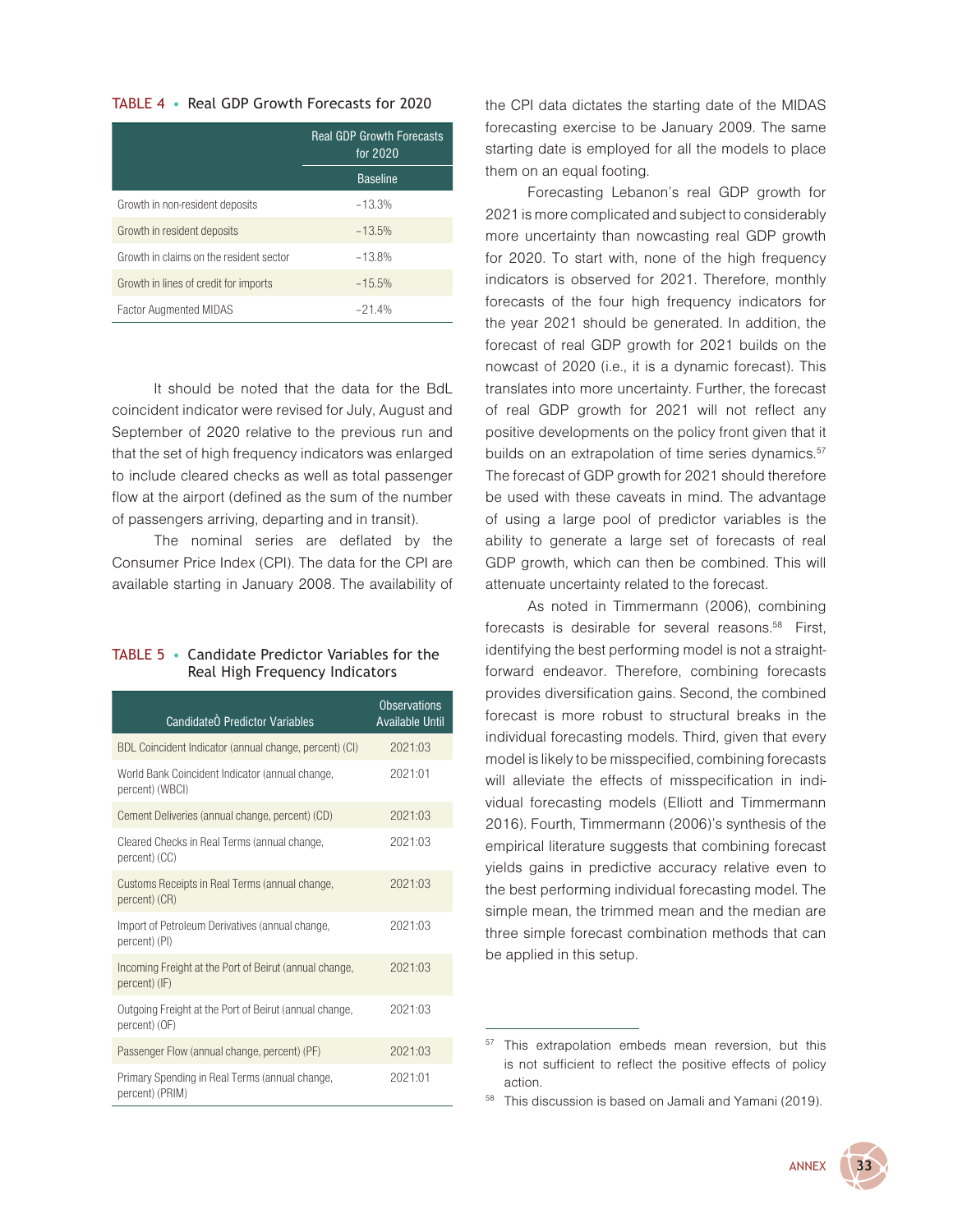### <span id="page-55-0"></span>TABLE 6 • Forecasts of Real GDP Growth for 2021 Using Real Activity Indicators

|                                                                         | Forecast<br>for 2021 |
|-------------------------------------------------------------------------|----------------------|
| BdL Coincident Indicator (annual change, percent) (CI)                  | $-19.53%$            |
| World Bank Coincident Indicator (annual change, percent)<br>(WBCI)      | $-20.69%$            |
| Cement Deliveries (annual change, percent) (CD)                         | $-704%$              |
| Customs Receipts in Real Terms (annual change, percent)<br>(CR)         | $-11.40%$            |
| Cleared Checks in Real Terms (annual change, percent)<br>(CC)           | $-13.14%$            |
| Import of Petroleum Derivatives (annual change, percent)<br>(PI)        | $-10.59%$            |
| Incoming Freight at the Port of Beirut (annual change,<br>percent) (IF) | $-2.62%$             |
| Outgoing Freight at the Port of Beirut (annual change,<br>percent) (OF) | $-8.56%$             |
| Passenger Flow (annual change, percent) (PF)                            | $-11.18%$            |
| Primary Spending in Real Terms (annual change, percent)<br>(PRIM)       | $-13.94%$            |

Dynamic forecasts of the growth in the high frequency indicators are generated from a well-specified Autoregressive Moving Average (ARMA) model. The forecast sample begins on the month following the last for which an observation on the high frequency indicator is available. The forecast sample for the high frequency indicators ends in December 2021. The set of high frequency candidate predictors is  $x_t^H = (ci, wbci, cd, cr, pi, if, of, pf, prim).$ 

The time series dynamics of the high frequency indicators of economic activity are provided next.

Data on the four financial indicators are available until June 2021. The real GDP growth forecasts for 2021 using the financial indicators are provided in Table 7.

The simple average of the forecasts for 2021 is –10.55% whereas the median is –10.89%.

Again, given that the import constraint is likely not to be binding in 2021, the GDP growth forecast for 2021 obtained from the growth in lines of credit for imports as a high frequency indicator is dropped from the forecast combination. Combining the forecasts from Tables 3 and 4 yields an average growth

## TABLE 7 • Forecasts of Real GDP Growth for 2021 Financial Indicators

| Indicator                                    | Forecast for<br>2021 |
|----------------------------------------------|----------------------|
| Growth in non-resident deposits (NR)         | $-5.72%$             |
| Growth in resident deposits (R)              | $-5.27%$             |
| Growth in claims on the resident sector (CL) | $-6.03%$             |
| Growth in lines of credit for imports (LC)   | -1205%               |

rate of –10.44% in 2021 and a median growth rate of –10.59%.

## References

- Elliott, G., & A. Timmermann. 2016. *Economic Forecasting*. Princeton University Press.
- Jamali, I., & E. Yamani. 2019. Out-of-sample exchange rate predictability in emerging markets: Fundamentals versus technical analysis. *Journal of International Financial Markets, Institutions and Money*, 61, 241–263.
- Timmermann, A. 2006. Forecast combinations. *Handbook of Economic Forecasting*, *1*, 135–196.

## **B. Estimating the Exchange Rate Pass Through to Inflation in Lebanon**

## Introduction

Estimates of the degree Exchange Rate Pass Through (ERPT) to inflation are of direct policy relevance. Indeed, policymakers require estimates of the EPRT to understand the drivers of inflation. The ERPT coefficient is estimated by assessing how inflation responds to a change in the nominal exchange rate.

Existing studies have commonly employed Vector Autoregressive (VAR) or Vector Error Correction (VECM) models to gauge the degree of pass through from the exchange rate to inflation (Bhundia 2002; Ha, Stocker, and Yilmazkuday 2019; McCarthy 2007; Korhonen and Wachtel 2006; Korhonen and Wachtel 2006; Leigh and Rossi 2002; McCarthy 2007). The latter studies estimate the ERPT coefficient using

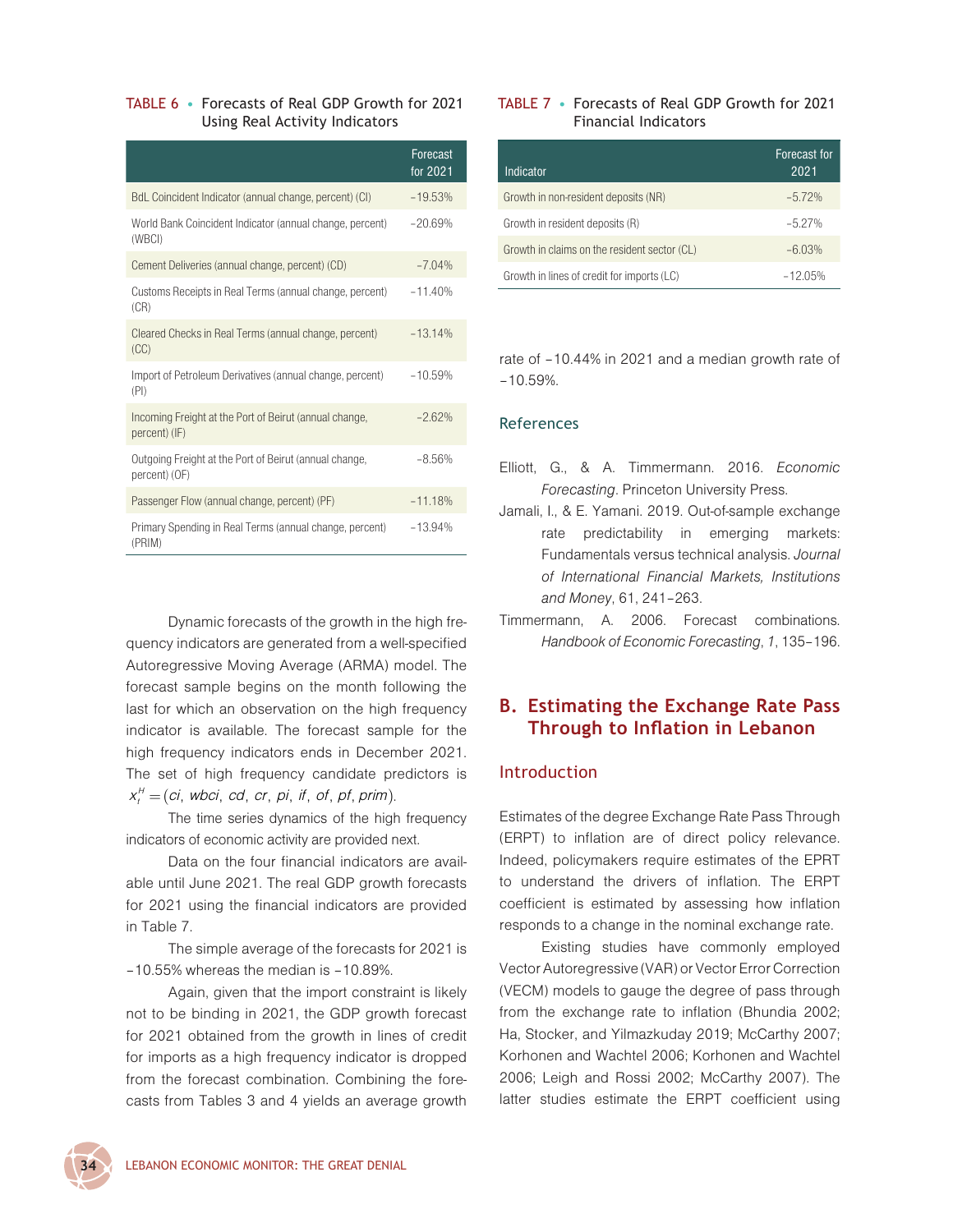<span id="page-56-0"></span>impulse response analysis from a well-specified model. The extent to which exchange rate (or devaluation/ depreciation) shocks drive inflation is also examined using forecast error variance decompositions.

Jasova, Moessner, and Takáts (2016) propose an alternative method to gauging the ERPT coefficient in a panel data setting. The advantage of their methodology is twofold. First, it permits estimating a time-varying ERPT coefficient. Hence, changes in the ERPT coefficient across time can be inspected. Second, the nonlinearities in relation between inflation and the exchange rate can be accounted for by way of including quadratic and cubic terms of the change in the exchange rate.

## Estimating the ERPt Coefficient with VaR

The first approach to estimating the ERPT coefficient is to specify and estimate a VAR model. A VAR relates a (k×1) vector of variables,  $y_t$  to  $p$  of its own lags. A structural VAR model is given by:

$$
B_0 Y_t = B_1 Y_{t-1} + \dots + B_p Y_{t-p} + \omega_t, \tag{1}
$$

### FIGURE 28 • Growth of High Frequency Real Economy Indicators Used to Nowcast and Forecast Lebanon's Real GDP Growth in 2021



*(continued on next page)*

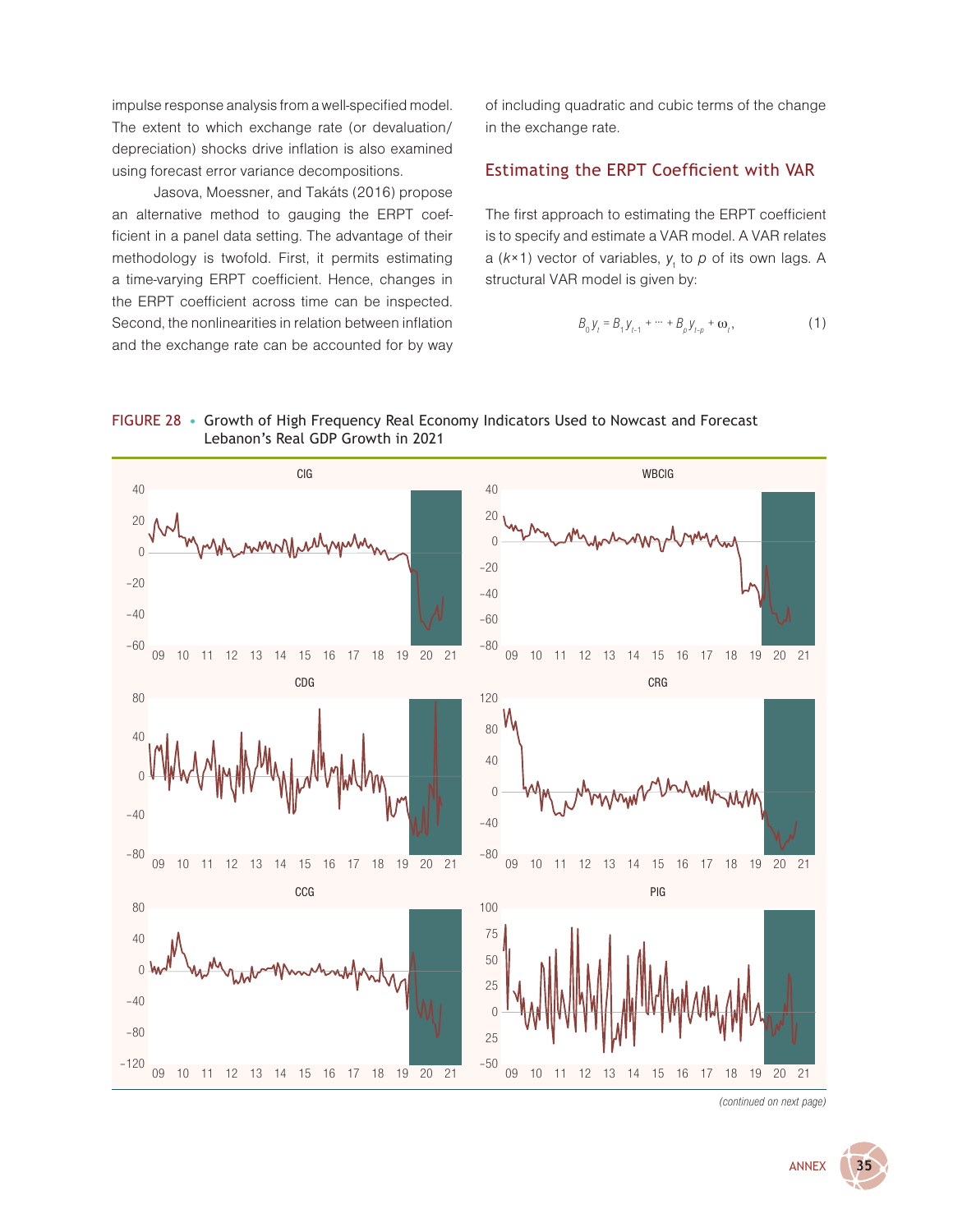

FIGURE 28 • Growth of High Frequency Real Economy Indicators Used to Nowcast and Forecast Lebanon's Real GDP Growth in 2021 *(continued)*

The VAR model in reduced form can be written

$$
y_{t} = B_0^{-1} B_1 y_{t-1} + \dots + B_0^{-1} B_p + B_0^{-1} \omega_t, \qquad (2)
$$

That is, the reduced form residuals relate to the structural residuals via:  $u_t = B_0^{-1} \omega_t$ .

The vector of variable  $y_t$  includes the changes in changes in the currency in circulation, inflation as measured by changes in the Consumer Price Index (CPI) as well as changes in the Average Exchange Rate (AER). Let  $E_{t}$ ,  $M_{0t}$  and  $P_{t}$  denote, respectively, the levels of the AER, money in circulation and the CPI and  $e_t$ ,  $m_{0t}$  and  $p_t$  denote the natural logarithm of the variables.

These vector of variables in the VAR is thus  $y_t =$ [Δ*e t ,*Δ*m0t ,*Δ*p t* ]' and a recursive ordering (i.e., Cholesky) is employed to identify the VAR.

The VAR model is estimated using the logarithmic changes in the variables to circumvent possible non-stationarity. The model is estimated with one lag to avoid degrees of freedom problems. The sample period is January 2008 to October 2021 and the analysis is carried out at the monthly frequency.

Figure 29 provides the responses of the three variables in the VAR to a 1% shock in the logarithmic change of the AER.

The effects of the exchange rate shock on inflation are discernable for the first four months. The response of inflation to an exchange rate shock peaks one month after the shock.

Following Leigh and Rossi (2002), the ERPT coefficient is computed as:

$$
PT_{t^{t+j}} = P_{t^{t+j}} / E_{t^{t+j}},\tag{3}
$$

where  $PT_{t^{t+j}}$  and  $E_{t^{t+j}}$  are, respectively, the cumulative changes in the price level and the exchange rate between months t and t+*j*.

Estimates of the ERPT coefficient for a horizon of 12 months are provided in Table 8 and Figure 30:

The Forecast Error Variance Decomposition (FEVD) from the VAR estimated in log levels are



as: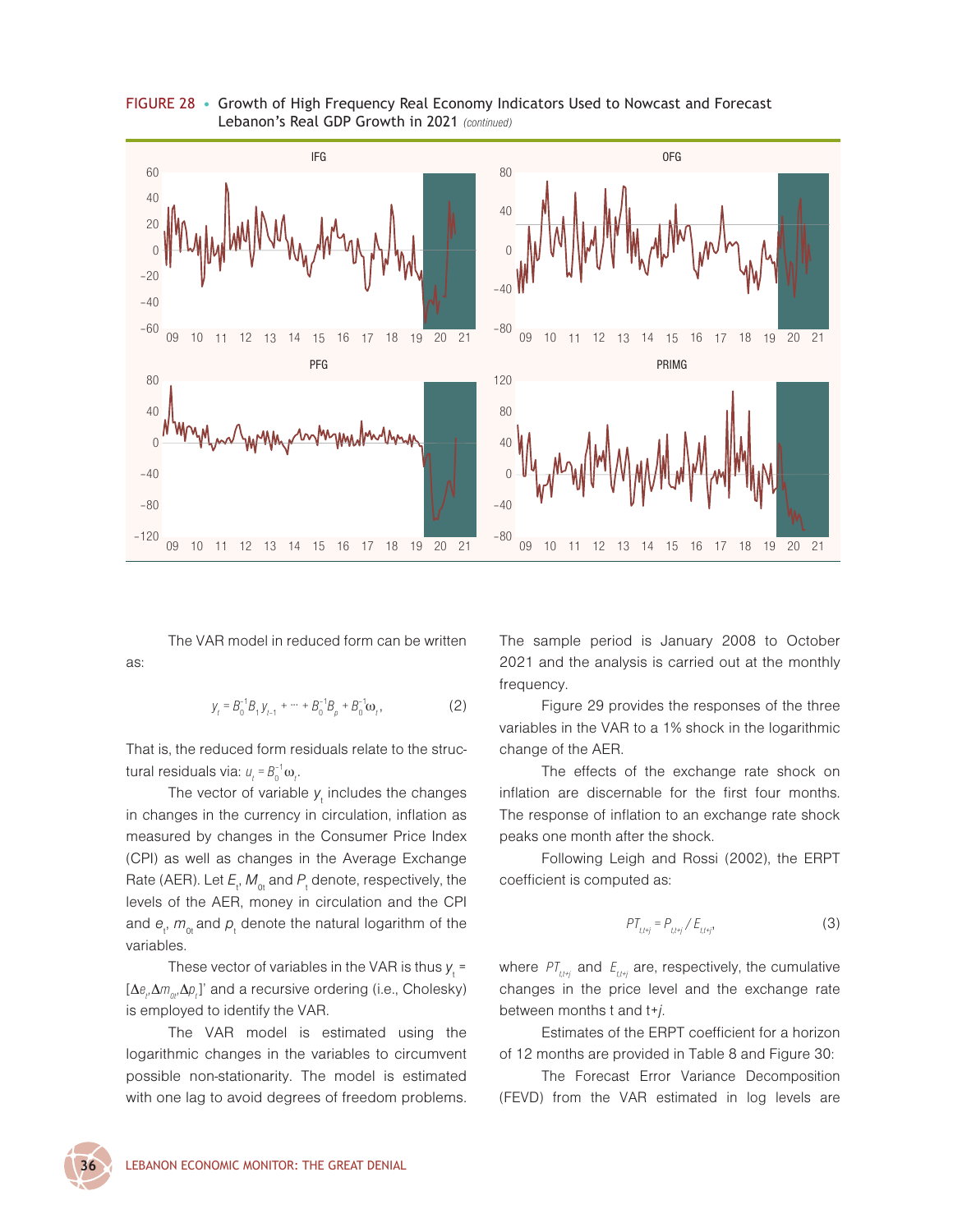

<span id="page-58-0"></span>FIGuRE 29 • Responses to a 1% Shock to the Logarithmic Change in the AER

provided in Figure 31. The VAR is estimated in log levels to discern longer horizon dynamics of the variable.

The *h*-step FEVD for the CPI from the estimated VAR is provided in Figure 31:

The FEVD suggests that shocks to the AER account for a progressively larger proportion of the variance of the CPI up to a horizon of 6 months. Further, shocks to the AER account for the bulk of the variance of the CPI three to nine months following the shock. In contrast, changes in money in circulation become a gradually more important driver of the variance of the CPI sixth months after the shock to the AER.

Table 9 provides the cumulative effect of an exchange rate depreciation on inflation from the VARs in log changes and log levels:

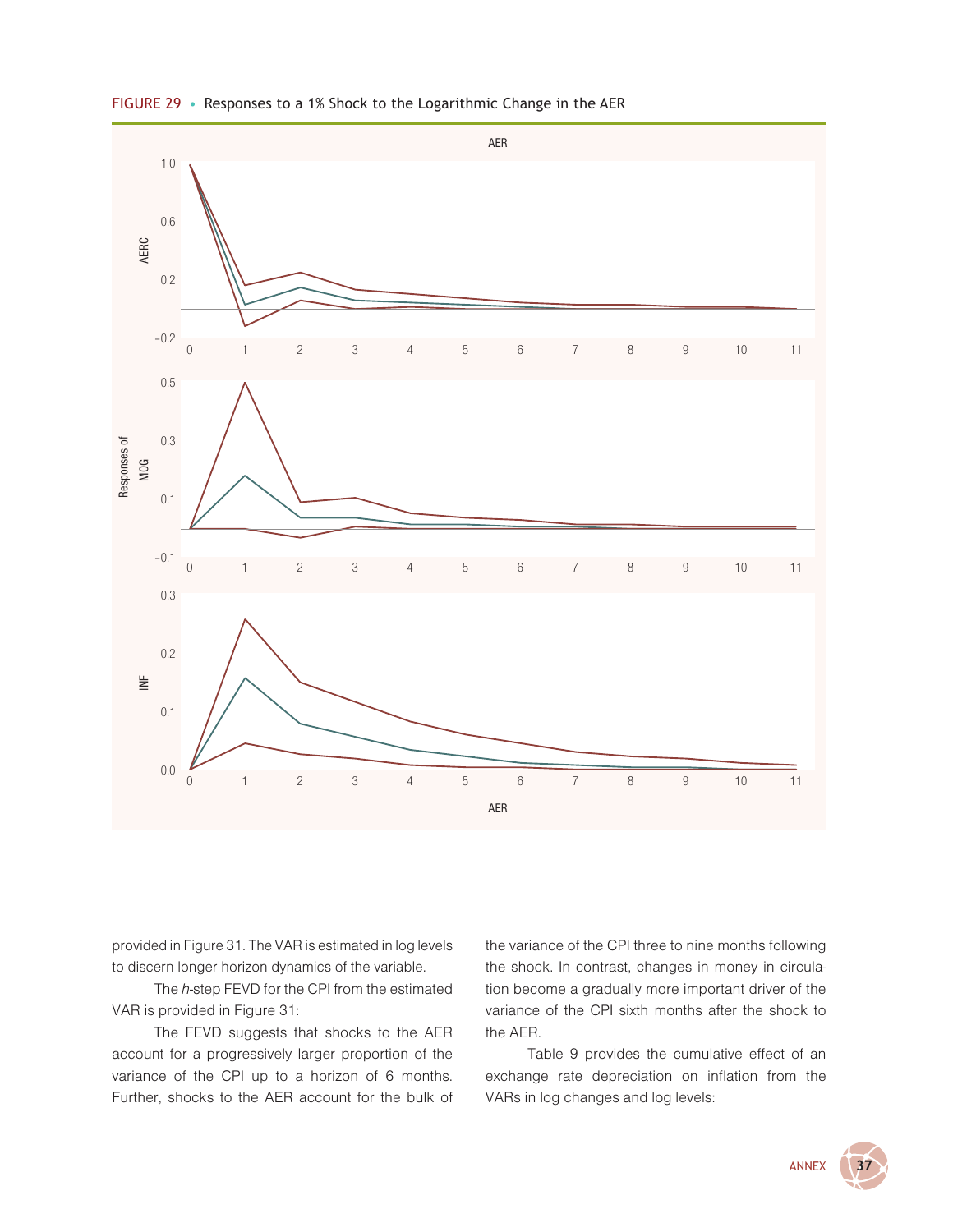### <span id="page-59-0"></span>TABLE 8 • Estimates of the ERPT Coefficient

| <b>Horizon</b> | <b>ERPT Coefficient</b> |
|----------------|-------------------------|
| $\overline{0}$ | 0.367879441             |
| 1              | 0.437178369             |
| $\overline{2}$ | 0.401352574             |
| 3              | 0.397545455             |
| $\overline{4}$ | 0.390552061             |
| 5              | 0.386970429             |
| 6              | 0.384339885             |
| $\overline{7}$ | 0.382643321             |
| 8              | 0.381495204             |
| 9              | 0.380730692             |
| 10             | 0.380217432             |
| 11             | 0.379873871             |

#### TABLE 9 • Cumulative Effect of an Exchange Rate Depreciation

| Panel A: VAR in log changes |                     |  |  |
|-----------------------------|---------------------|--|--|
| Change in AER               | Change in Inflation |  |  |
| $1\%$<br>0.56%              |                     |  |  |
| 100%                        | 56%                 |  |  |
| Panel B: VAR in log levels  |                     |  |  |
| $1\%$                       | 0.77%               |  |  |
| 1 በበ‰                       | 77 <sub>%</sub>     |  |  |

When the US\$ Banknote Exchange Rate is used instead of the AER, the following are the estimates:

### TABLE 10 • Cumulative Effect of an Exchange Rate Depreciation

| Panel A: VAR in log changes |                     |  |  |
|-----------------------------|---------------------|--|--|
| Change in AER               | Change in Inflation |  |  |
| $1\%$<br>0.28%              |                     |  |  |
| 100%                        | 28%                 |  |  |
| Panel B: VAR in log levels  |                     |  |  |
| $1\%$                       | 0.67%               |  |  |
| 67%<br>100%                 |                     |  |  |

#### FIGuRE 30 • Estimates of the ERPt Coefficient



*Notes*: This figure provides the ERPT coefficient for a horizon of 12 months.





*Notes*: This figure provides the ERPT coefficient for a horizon of 12 months.

## Direct and Time-varying Estimates of the ERPt Coefficient

Following Jasova, Moessner, and Takáts (2016), the second approach consists of estimating the ERPT coefficient directly using the regression:

$$
\Delta \rho_t = \alpha + \delta \Delta \rho_{t-1} + \gamma_0 \Delta e_t + \sum_{j=1}^{12} \gamma_j \Delta e_{t-j} + \mathcal{O} y_t + \varepsilon_t, \qquad (4)
$$

The above regression adapts Jasova, Moessner, and Takáts (2016) to monthly data and variants of it have been employed in the literature to measure the ERPT coefficient (Bailliu and Fuiji 2004; Bussiere 2013)

An important departure from the latter study is that the quadratic and cubic terms of the AER are not included to account for possible non-linearity in

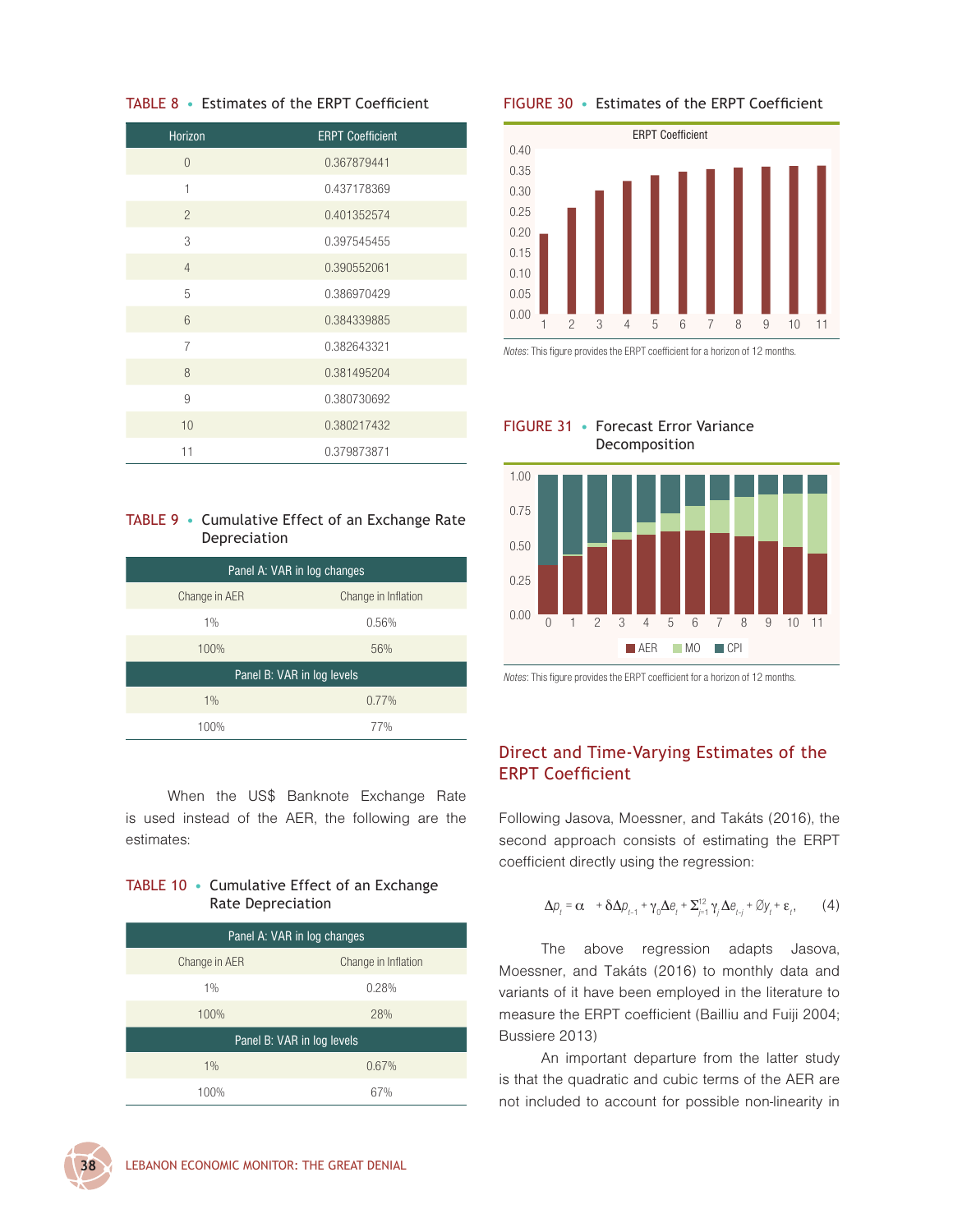<span id="page-60-0"></span>the relation between inflation and the exchange rate (Bussière 2013; Ben Cheikh and Rault 2016). The quadratic and cubic terms are omitted for parsimony and because of the data limitations in Lebanon.

In line with Jasova, Moessner, and Takáts (2016), the contemporaneous ERPT coefficient is  $\gamma_0$ . The yearly linear pass-through coefficient is  $\Sigma_{j=0}^{12}\gamma_j$  and the long run pass through coefficient is Σ $_{j=0}^{12}\gamma_{j}/(1-\delta)$ .

The first pass at estimating the EPRT coefficient is to use the simplest possible specification:

$$
\Delta \rho_t = \alpha + \delta \Delta \rho_{t-1} + \gamma_0 \Delta e_t + \varepsilon_t, \qquad (5)
$$

The estimate of the EPRT coefficient,  $\gamma_0$ , in this simple specification is 0.304 (significant at the 5% level). When the US\$ banknote rate is employed, the ERPT coefficient is estimated to be 0.22.

The second specification includes lags of the change in the exchange rate:

$$
\Delta \rho_t = \alpha + \delta \Delta \rho_{t-1} + \gamma_0 \Delta e_t + \sum_{j=1}^{12} \gamma_j \Delta e_{t-j} + \varepsilon_t \tag{6}
$$

Estimating the specification in equation (6) using the AER yields a an ERPT coefficient of 0.27.

### **References**

- Bailliu, J., & E. Fujii. 2004. Exchange rate pass-through and the inflation environment in industrialized countries: An empirical investigation, Working Paper 2004–21, Bank of Canada, Ottawa.
- Bhundia, A. 2002. An empirical investigation of exchange rate pass-through in South Africa. IMF Working Paper, WP/02/165, International Monetary Fund, Washington DC.
- Bussiere, M. 2013. Exchange rate pass-through to trade prices: The role of nonlinearities and asymmetries. *Oxford Bulletin of Economics and Statistics*, 75(5), 731–758.
- Ca'Zorzi, M., E. Hahn, & M. Sánchez. 200). Exchange rate pass-through in emerging markets. ECB Working Paper, No. 739, European Central Bank, Frankfurt.
- Ben Cheikh, N., & C. Rault. 2016. The pass-through of exchange rate in the context of the European sovereign debt crisis. *International Journal of Finance & Economics*, 21(2), 154–166.
- Ha, J., M. Stocker, & H. Yilmazkuday. 2019. Inflation and exchange rate pass-through. World Bank Policy Research Paper 8780, World Bank, Washington DC.
- Jasova, M., R. Moessner, & E. Takáts. 201). Exchange rate pass-through: What has changed since the crisis? BIS Working Paper No 583, Bank of International Settlements, Basel, Switzerland.
- Jiang, J., & D. Kim. 2013. Exchange rate pass-through to inflation in China. *Economic Modelling*, 33, 900–912.
- Korhonen, I., & P. Wachtel. 2006. A note on exchange rate pass-through in CIS countries. *Research in International Business and Finance*, 20(2), 215–226.
- Leigh, D., & M. Rossi. 2002. Exchange rate passthrough in Turkey. IMF Working Paper WP/02/04, International Monetary Fund, Washington DC.
- McCarthy, J. 2007. Pass-through of exchange rates and import prices to domestic inflation in some industrialized economies. *Eastern Economic Journal*, 33(4), 511–537.

## **C. Reinhart and Rogoff (2014)**

Based on the most extensive financial crises database available,59 Reinhart and Rogoff (2014), henceforth referred to as R&R, calculate a crisis severity index (CSI) for a sample of 100 crisis episodes over the 1857–2013 period. The CSI is computed based on (i) the depth of the crisis episode—the peak-to-trough decline in real GDP per capita, and (ii) its duration the number of years it takes to reach the prior peak in real per capita income. R&R's 25 most severe crises and associated results are presented in Table 11.

<sup>59</sup> Reinhart, Carmen M., and Kenneth S. Rogoff (2009), *This Time Is Different: Eight Centuries of Financial Folly*. Princeton: Princeton University Press.

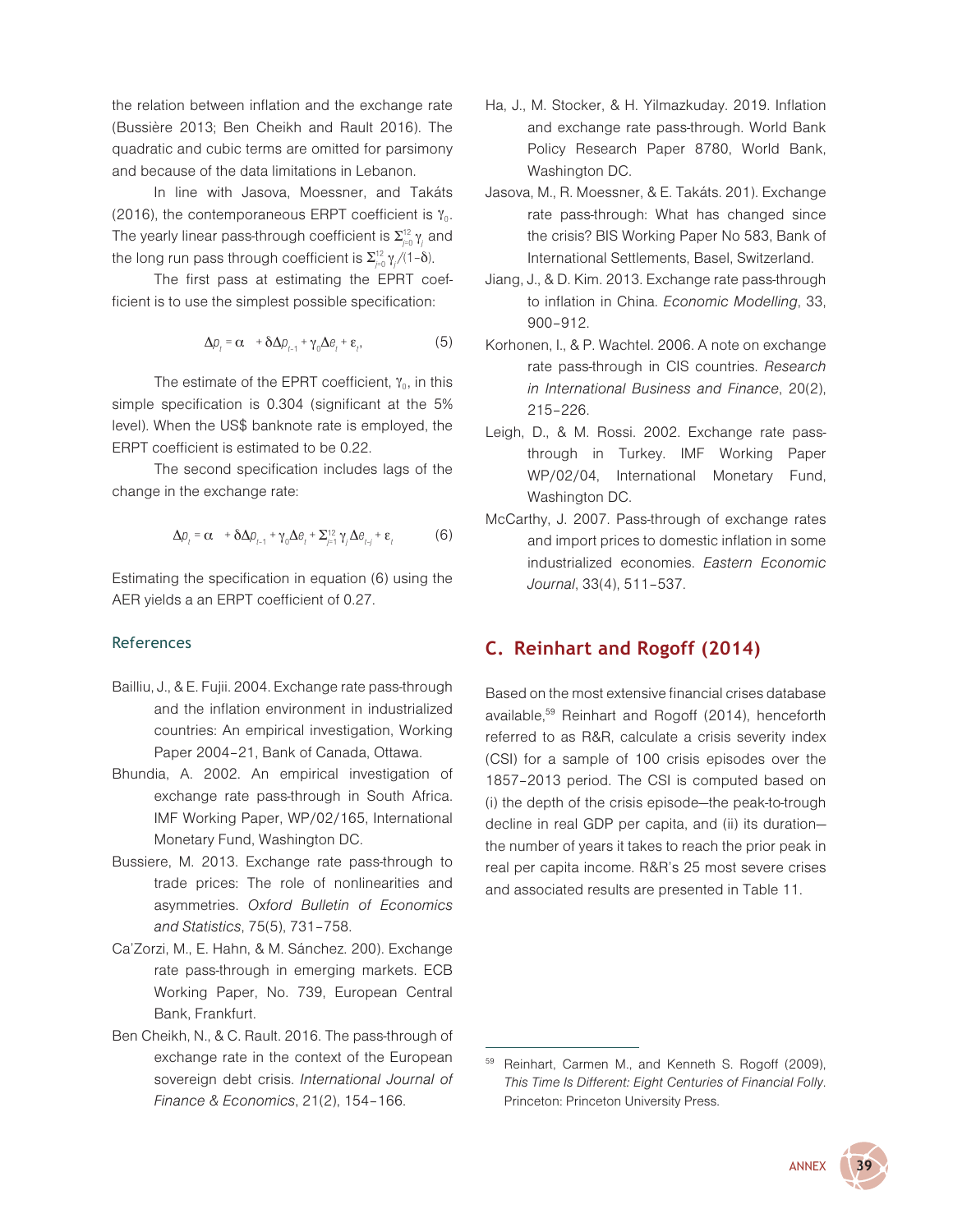<span id="page-61-0"></span>

|  | TABLE 11 • Crisis Severity: Percent Decline in Per Capita GDP, Duration of Contraction, and Years to Full |
|--|-----------------------------------------------------------------------------------------------------------|
|  | Recovery in 25 of the Worst Systemic Banking Crises, 1857-2013 (Reinhart and Rogoff 2014)                 |

|                  |           |                   | Peak to Trough | Peak to Trough            | Peak to Recovery |            | Double Dip  |
|------------------|-----------|-------------------|----------------|---------------------------|------------------|------------|-------------|
| Rank             | Year      | Country           | % change       | # years                   | # years          | <b>CSI</b> | Yes or No   |
| 1                | 1926      | Chile             | $-46.6$        | $\,$ 3 $\,$               | 16               | 62.6       | Y           |
| $\sqrt{2}$       | 1931      | Spain (civil war) | $-34.6$        | $\boldsymbol{9}$          | 26               | 60.6       | $\mathsf Y$ |
| 3                | 1983      | Peru              | $-32$          | 11                        | 25               | 57         | Υ           |
| $\overline{4}$   | 1931      | Uruguay           | $-36.1$        | $\ensuremath{\mathsf{3}}$ | $17\,$           | 53.1       | $\mathsf Y$ |
| 5                | 1893      | Australia         | $-28$          | 8                         | 20               | 48         | Y           |
| $\,6\,$          | 1929      | Mexico            | $-31.1$        | $\,6\,$                   | 16               | 47.1       | $\mathsf Y$ |
| $\overline{7}$   | 1921      | Italy             | $-25.5$        | $\,3$                     | 21               | 46.5       | $\mathsf Y$ |
| $\,8\,$          | 1890      | Brazil            | $-21.7$        | $\overline{4}$            | 21               | 42.7       | $\mathsf Y$ |
| $\boldsymbol{9}$ | 1923      | Canada            | $-30.1$        | $\overline{4}$            | $10\,$           | 40.1       | ${\sf N}$   |
| $10$             | 1890      | Uruguay           | $-21$          | $\sqrt{2}$                | $19$             | $40\,$     | $\mathsf Y$ |
| 11               | 1981      | Philippines       | $-18.8$        | 3                         | 21               | 39.8       | Y           |
| 12               | 1980/1985 | Argentina         | $-21.8$        | 11                        | 18               | 39.8       | Υ           |
| 13               | 1929      | India             | $-8.2$         | $\boldsymbol{9}$          | 31               | 39.2       | Υ           |
| 14               | 1929/1933 | US                | $-28.6$        | $\overline{4}$            | $10$             | 38.6       | $\mathsf Y$ |
| 15               | 1994      | Venezuela         | $-24.2$        | 11                        | 14               | 38.2       | $\mathsf Y$ |
| $16\,$           | 1939      | Netherlands       | $-16$          | $\,6\,$                   | 21               | 37         | $\mathsf Y$ |
| $17\,$           | 2009      | Greece            | $-24$          | $\,6\,$                   | 12               | 36         | Ya          |
| 18               | 1931/1934 | Argentina         | $-19.4$        | $\mathfrak{Z}$            | 15               | 34.4       | $\mathsf Y$ |
| 19               | 1931      | Poland            | $-24.9$        | $\overline{4}$            | $\,9$            | 33.9       | $\mathsf N$ |
| $20\,$           | 1929/1931 | Austria           | $-23.4$        | $\overline{4}$            | 10               | 33.4       | ${\sf N}$   |
| 21               | 1981      | Mexico            | $-14.1$        | $\boldsymbol{7}$          | $17\,$           | 31.1       | $\mathsf Y$ |
| 22               | 1920      | UK                | $-18.7$        | $\sqrt{3}$                | 11               | 29.7       | $\mathsf Y$ |
| 23               | 2001      | Argentina         | $-20.9$        | $\overline{4}$            | $\,8\,$          | 28.9       | $\mathsf N$ |
| 24               | 1980      | Chile             | $-18.9$        | $\overline{c}$            | $\,8\,$          | 26.9       | ${\sf N}$   |
| 25               | 2002      | Uruguay           | $-18.9$        | $\sqrt{4}$                | $\, 8$           | 26.9       | $\mathsf N$ |
|                  | Average   |                   | $-24.3$        | $\sqrt{5}$                | 16               | 40.5       |             |

a This is listed as N in Reinhart and Rogoff (2014), since until its publication, Greece had not yet experienced its double dip which subsequently occurred in 2016.